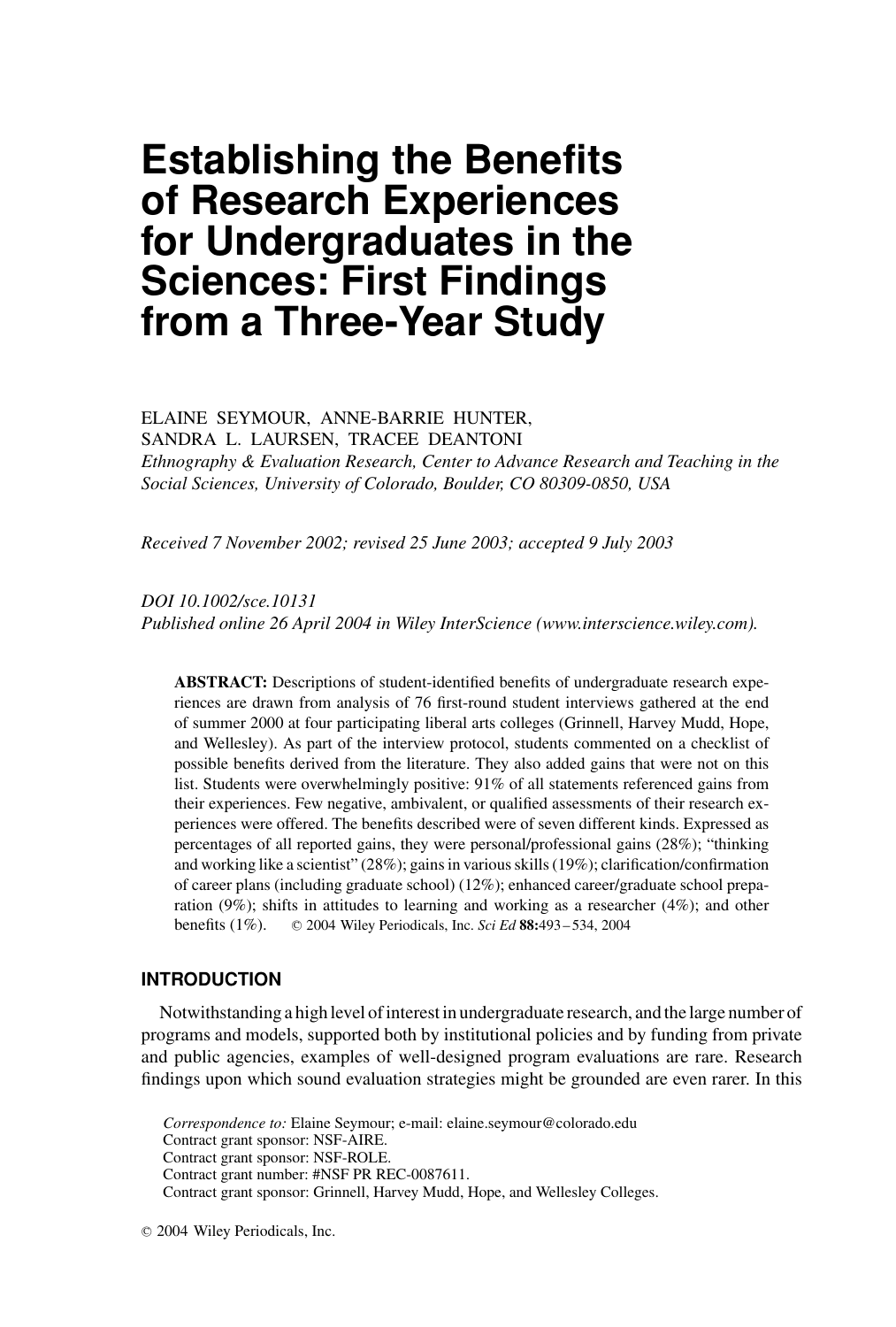study, we have sought to offer some answers to a set of questions about the nature and impact of undergraduate research experiences that have been asked of (and by) faculty and institutions that are invested in these programs. This account describes first findings from a 3-year, qualitative research project, the goals of which are to

clarify, and estimate the relative importance to students of, the benefits of "good" undergraduate research experiences and the processes whereby these are achieved in a sample of science disciplines from the viewpoints of participating and nonparticipating undergraduates and faculty.

This account describes first findings from an analysis of interview data from 76 participating students (largely rising seniors) in eight science disciplines at four liberal arts schools that share a tradition of undergraduate research, and whose approach broadly follows the same summer research apprenticeship model.

# **CLASSIFICATION AND UTILIZATION OF LITERATURE**

In preparation for this study, we reviewed as completely as possible published articles and evaluation reports that address the benefits of undergraduate research defined as undergraduate engagement in authentic research conducted in intensive summerlong programs under the direct supervision of faculty researchers. In this review, we were concerned to establish what is known with any certainty about the qualities and effects of undergraduate research, thus defined. We also developed the following typology of published work according to its purpose (e.g., research, evaluation), and the completeness and quality of the evidence offered in support of hypothesized benefits to participating students in a variety of models and contexts. For the typology of literature that we offer, and for all discussions of literature, readers are referred to the references given in Table 1.

# **Type 1: Hypothesized Benefits Are Both Claimed and Well Supported**

*Research.* Three journal articles and one conference presentation describe the methods and findings of formal research studies that explore the benefits to undergraduates of research experiences (*1,2,3,4*). Kremmer and Bringle (*1*) and Kardash (*2*) both report gains in basic research skills, including oral communication of results. However, Kardash found that gains in formal writing were "very little" enhanced, and higher-order research skills only "somewhat enhanced." Ryder, Leach, and Driver (3) report enhancement of students' understanding of the nature and development of scientific knowledge; and Rauckhorst (*4*) describes research participants' epistemological development from simplistic to complex ways of "knowing."

*Evaluation.* Five well-designed evaluations offer complete information on the methods used (*5,6,7,8,9*). These include three studies that explore the impact of particular program models upon students of color (*5,6,7*). Three of the evaluations were conducted by researchers at the LEAD Center, University of Wisconsin-Madison (*5,7,8*).

# **Type 2: Hypothesized Benefits Are Either Simply Stated, or Claimed But Not Adequately Demonstrated**

*Evaluation.* Evaluations that provide incomplete descriptions of their methods, and/or design limitations (e.g., *10,11,12,13,14,15,16,17,18*).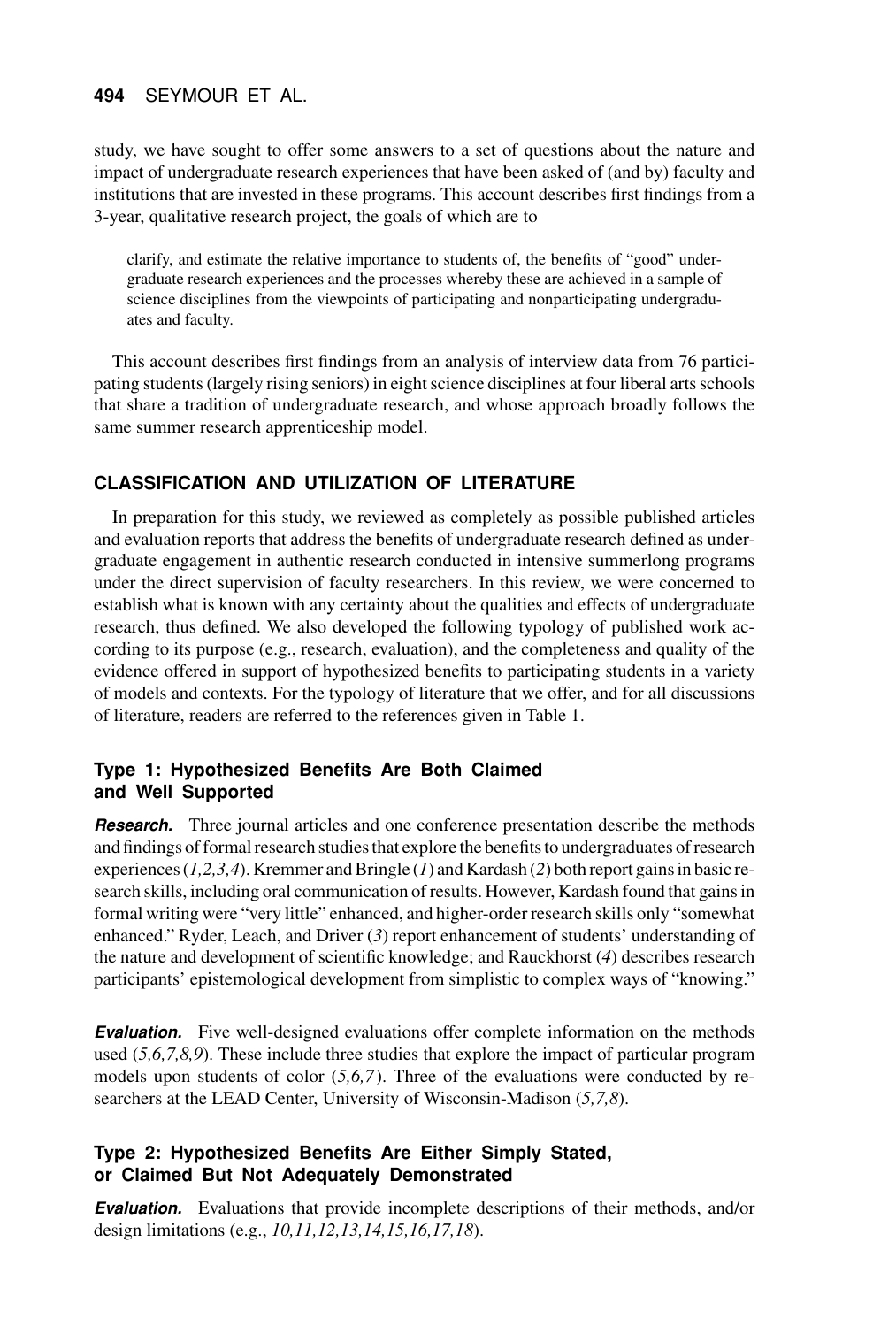# **TABLE 1**

# **Typology of the Literature in Support of Hypothesized Benefits to Students Participating in Undergraduate Research, According to Purpose and Quality**

#### **Type 1: Hypothesized benefits are both claimed and well-supported**

#### **Research**

- (*1* ) Kremmer and Bringle (1990)
- (*2* ) Kardash (2000)
- (*3* ) Ryder, Leach, and Driver (1999)
- (*4* ) Rauckhorst (2001, July)

#### **Evaluation**

- (*5* ) Alexander, Foertsch, and Daffinrud (1998, July)
- (*6* ) Nagda et al. (1998)
- (*7* ) Foertsch, Alexander, and Penberthy (1997, June)
- (*8* ) Alexander et al. (1996, June)
- (*9* ) Fitzsimmons et al. (1990, March)

#### **Type 2: Hypothesized benefits are either simply stated, or claimed but not adequately demonstrated**

#### **Evaluation**

- (*10* ) Mabrouk and Peters (2000)
- (*11* ) Gates et al. (1998)
- (*12* ) McCurdy, Buckner, and Baughman (1998, Dec.)
- (*13* ) Humphreys (1997)
- (*14* ) Sabatini (1997)
- (*15* ) O'Clock and Rooney (1996)
- (*16* ) Spencer and Yoder (1995)
- (*17* ) Zydney et al. (2002)
- (*18* ) Morley, Havick, and May (1998, July)

#### **Descriptive accounts**

- (*19* ) Chaplin, Manske, and Cruise (1998)
- (*20* ) Dunn and Phillips (1998)
- (*21* ) Kitto (1998)
- (*22* ) Madler (1998)
- (*23* ) Costa (1997)
- (*24* ) Manduca (1997)
- (*25* ) Nikolova Eddins and Williams (1997)
- (*26* ) Nikolova Eddins et al. (1997)
- (*27* ) Dukes, Kubinec, and Nations (1996)
- (*28* ) Voight (1996 Nov.)
- (*29* ) Weal and Clarke (1996, Aug.)
- (*30* ) Krochalk and Hope (1995)
- (*31* ) Byrd et al. (1994)
- (*32* ) Holme (1994)
- (*33* ) Fletcher (1993)
- (*34* ) De La Garza, Anderson, and Lee (1991)
- (*35* ) Sanzone (1977)
- (*36* ) Shellito et al. (2001)
- (*37* ) Orthlieb and Fewster (1994)
- (*38* ) Christman (1991)
- (*39* ) Dean (1991)
- (*40* ) Jones (1991)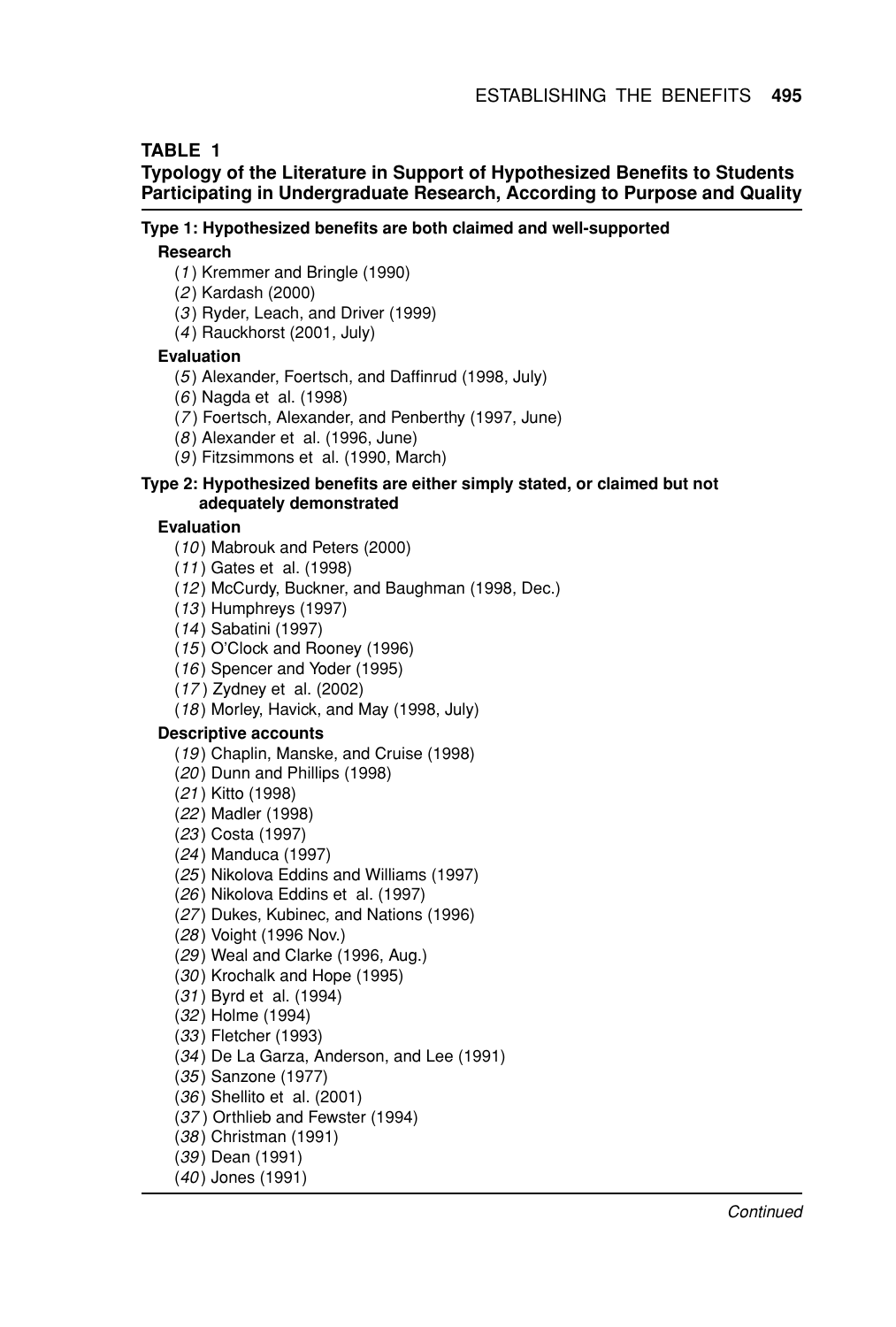# **TABLE 1**

# **Typology of the Literature in Support of Hypothesized Benefits to Students Participating in Undergraduate Research, According to Purpose and Quality** *(Continued)*

#### **Promotional and discussion articles**

(*41* ) Halstead (1997b)

- (*42* ) Kurland and Rawicz (1995)
- (*43* ) Strassburger (1995)
- (*44* ) Gueldner et al. (1993)
- (*45* ) Seago (1992)
- (*46* ) Schamel and Ayres (1992)
- (*47* ) Bunnett (1984)
- (*48* ) Powers and Black (1976)
- (*49* ) Parsons and Bentley (1975)
- (*50* ) Powers and Black (1975)
- (*51* ) Stevens and Reingold (2000)

#### **Histories and reviews**

- (*52* ) Schulz (1998)
- (*53* ) Halstead (1997a)
- (*54* ) Schowen (1998)

## *Descriptive Accounts.*

- A large number of articles that describe particular faculty-developed, institutional, or cross-institution programs in which accounts of evaluation methods are missing, incomplete, or problematic (e.g., *19,20,21,22,23,24,25,26,27,28,29,30,31,32,33,34, 35,36*). This is the largest body of published work on undergraduate research. Commonly, faculty describe their programs and experiences, offer feedback from participants or alumni, and draw inferences from them.
- Student-authored accounts of their undergraduate research experiences without reference to research or evaluation (e.g., *37,38,39,40*).

*Promotional and Discussion Articles.* Articles in which no evaluation or research evidence is offered (e.g., *41,42,43,44,45,46,47,48,49,50,51*). They describe the perceived merits of undergraduate research in general, particular models of activity, and/or the principles and methods by which to install them.

**Histories and Reviews.** Articles that recount the history of undergraduate research with limited reference to research or evaluation (e.g., *52,53*). Reviews that reference evaluation studies, but contain incomplete or problematic accounts of methods used (e.g., *54*).

All but three of the 54 sampled articles and reports reference undergraduate research in the sciences (including mathematics and engineering), although we are aware that programs are also offered in the humanities, social sciences, education (*28*), and in professional education such as nursing (*44*) and business (*15*). The tradition seems, however, to be strongest in the sciences.

The preponderance of program descriptions, explication of models, and evaluation efforts rather than research studies is, perhaps, not surprising. As Rogers (1995) originally observed, faculty who develop educational strategies often promote their ideas and experiments, and argue their value and efficacy, largely from direct personal experience. The high degree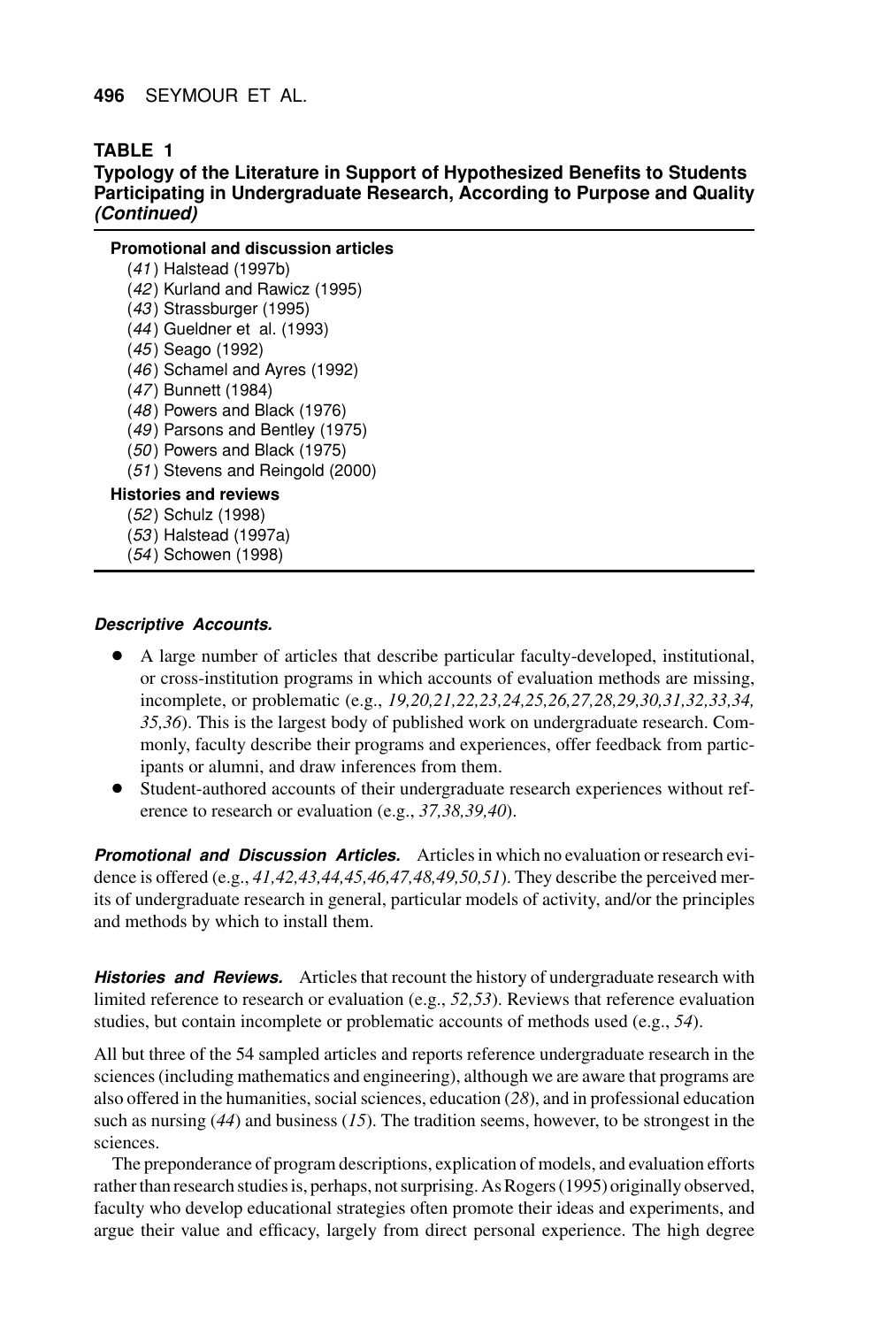of support for undergraduate programs, despite the small body of evidence demonstrating their benefits, illustrates Rogers' view that, in matters of pedagogical practice, faculty typically draw upon ideas advocated by colleagues that they understand and trust more than upon empirical evidence (see also, Foertsch et al., 1997). It is also understandable that many evaluation components of reports have methodological limitations. Faculty innovators often work alone or in informal groups, with limited funding, access to evaluation expertise, or knowledge of how to monitor their pedagogy in a scholarly fashion. There are, however, ironies in this situation, given their common goal of seeking to build research skills in undergraduates.

Particularly in individual faculty accounts, the problems of small sample size and samples that are self-selected, faculty-recruited, or predisposed by selection criteria to display expected gains are common. Many writers omit, or underreport, the details of their evaluation design and methods of data collection or analysis (particularly where qualitative data are gathered); others offer findings on the basis of samples that are inadequately structured or drawn, or that reflect low response rates. Work that is otherwise thoughtful in seeking to distill the benefits and difficulties of students' research experiences may also be undermined by sampling biases. For example, in the account of Mabrouk and Peters (*10*), the sample was doubly biased: the authors asked faculty known to them for their own (or their institution's) participation in undergraduate research to identify past and present students who could be contacted as potential sample members. Schowen (*54*) found that at least 75% of the 216 Research Experiences for Undergraduate (REU) students who participated in the University of Kansas research programs since 1988 go on to advanced study in the chemical sciences. However, this finding too is compromised because the participants are specifically those who have professed an interest in chemistry, are entering a chemistry program, and are, thus, predisposed to go on to graduate school. Schowen does, however, use a control group ("majors in general, including those who do not participate in research" [p. 76]): most evaluation accounts do not mention comparison or control groups.

Some institutions with a tradition of commitment to undergraduate research have sought to demonstrate the value of their programs by reference to institutional data. Most commonly, institutions seek to demonstrate the numbers of former undergraduate researchers choosing graduate school or high-level professional careers (*5,7,8,9,10,11,13,14,15,24,28,32,33,34, 37,39,40,42,43,50,52,54*). The difficulties with this approach are insufficient evidence for a causal link between undergraduate research experiences and particular career choices; sample biases (again) created by faculty recruitment or self-selection of high-achieving students who are predisposed to careers requiring higher education; lack of data on the nature of student researchers' experiences over time, or on their processes of career-choice  $d$ evelopment.<sup>1</sup>

These data-gathering problems leave a "black box" between program goals and activities on the one hand, and the outcomes claimed for them on the other. They also point to the need for research that grounds the tacit and articulated hypotheses of faculty practitioners (and their institutions) and investigates the nature and strength of linkages between student experiences and the benefits claimed for them. Both the National Science Foundation and the Council of Undergraduate Research have called for studies that offer a critical analysis of undergraduate research and that may validate its place in the science curriculum (e.g., *47,48*).

 $<sup>1</sup>$  A fuller, classified review of evaluation studies and accounts that address the alleged contribution of</sup> undergraduate research to career choice or clarification is presented immediately before our findings on this issue in the section discussing the "career clarification" category.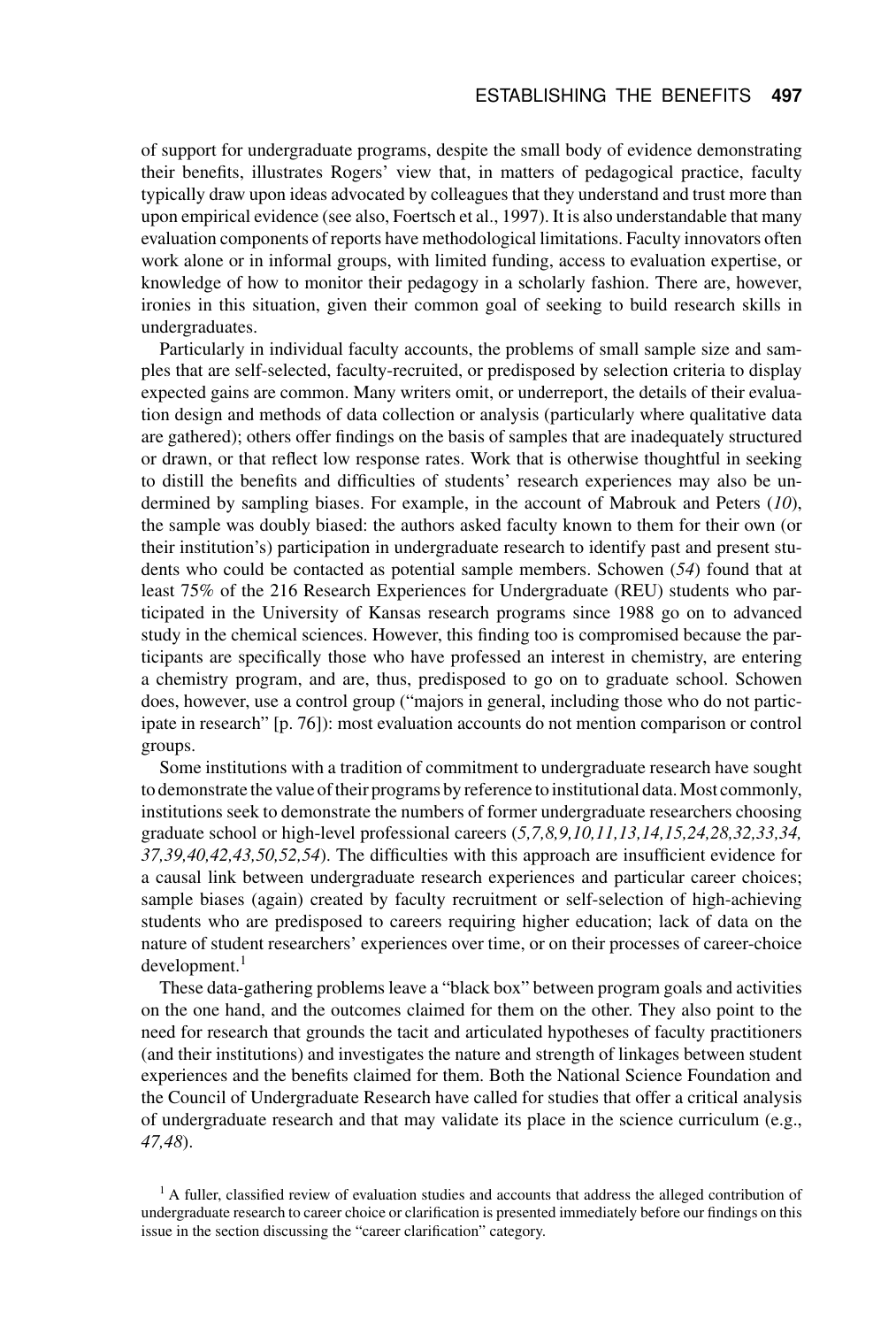Despite their limitations, Type 2 accounts are important as a collective record of faculty and student expectations, observations, and personal experiences of the benefits of undergraduate research. Although most claims cannot, as yet, be validated, they are nevertheless of great value in the development of protocols for interview-based inquiry, and for reference in the development of instruments designed to test the strength of particular claims. Hypothesized benefits are of different orders: some are very broad, some are very specific. We have grouped below the most commonly mentioned benefits to students. However, project descriptions often cite as undergraduate research beneficiaries faculty researchers, their institutions (especially in schools without a graduate program), industry, science as an enterprise, and science literacy as a national resource. The following citation list gives some indication of the relative frequency with which particular benefits for students per se are described across the literature:

- Increased student interest in the discipline (*5,7,8,9,13,21,24,25,26,28,29,30,32,33,37, 44,45,46,47,49,50,53*); increased recruitment of students of color into the sciences (*5,7,13,18,20*); increased persistence (*5,6,19,25,43*);
- Enhanced career preparation: greater readiness for more demanding research and for professional careers in the sciences (*5,7,8,9,13,15,20,24,25,33,38,40,43, 45,50,52*); professional socialization (*20,26,44*); and opportunities for networking (*10,15*);
- Clarification, confirmation, interest in, or choice of, a career path (including graduate school) (*1,5,7,8,9,10,11,13,14,15,17,24,28,32,33,34,39,40,42,43,50,52, 53,54*);
- Increased skills: research and lab techniques (*1,2,5,7,8,9,10,11,14,17,19,20,42*), working collaboratively (*10,11,14,20,21,25,26,46*); communication (writing, presentation, and argument) (*2,10,11,17,19,20,25,26,28,29,42,43,46*); and leadership (*10,11,14*);
- Gains in: critical thinking and understanding how to approach research problems (*10,14,17,19,25,26,37,38,39,40,43,46,52*); knowledge (*2,14,47*); and science literacy (*7,8,24,25,33,44,50,52,54*);
- Increased understanding of: the research process (*5,7,8,9,11,14,20,30,34,43*); how scientists think (*5,7,8,9,19*); how scientists work on real problems (*11,12,14,15,19,20, 25,28,29,30,32,33,34,41,43,44,50,53*); how scientific knowledge is built (*3,4*);
- Increased self-confidence in ability to do research (*5,7,8,10,14,19,23,37,39,43,44*) and self-esteem (*15,44*);
- Improved approach to learning: shift from passive to active learning (*19,23,26,45,46, 52,53,54*);
- Becoming part of a learning community (*5,6,7,12,15,19,21,33,41,53*) (especially for students of color) (*5,6,7,19*); bonding with faculty (and, thereby, the discipline/career path) (*6,7,8,11,12,15,25,26,33,44,50,53*).

Many hypothesized benefits target majors, potential majors, or potential graduate students. More rarely, authors (e.g., Bunnett [*47*]) argue that all students who participate will benefit, and not only those who plan a research career.

What is surprising is that references to students' increased understanding of the nature of scientific knowledge, and how it is created, refined, and challenged, are found in relatively few accounts. Descriptions of the development of "critical thinking" and thinking about research problems "like scientists" are often vague. We also found no descriptions of how faculty use their contact time with their student researchers to deepen the "understanding"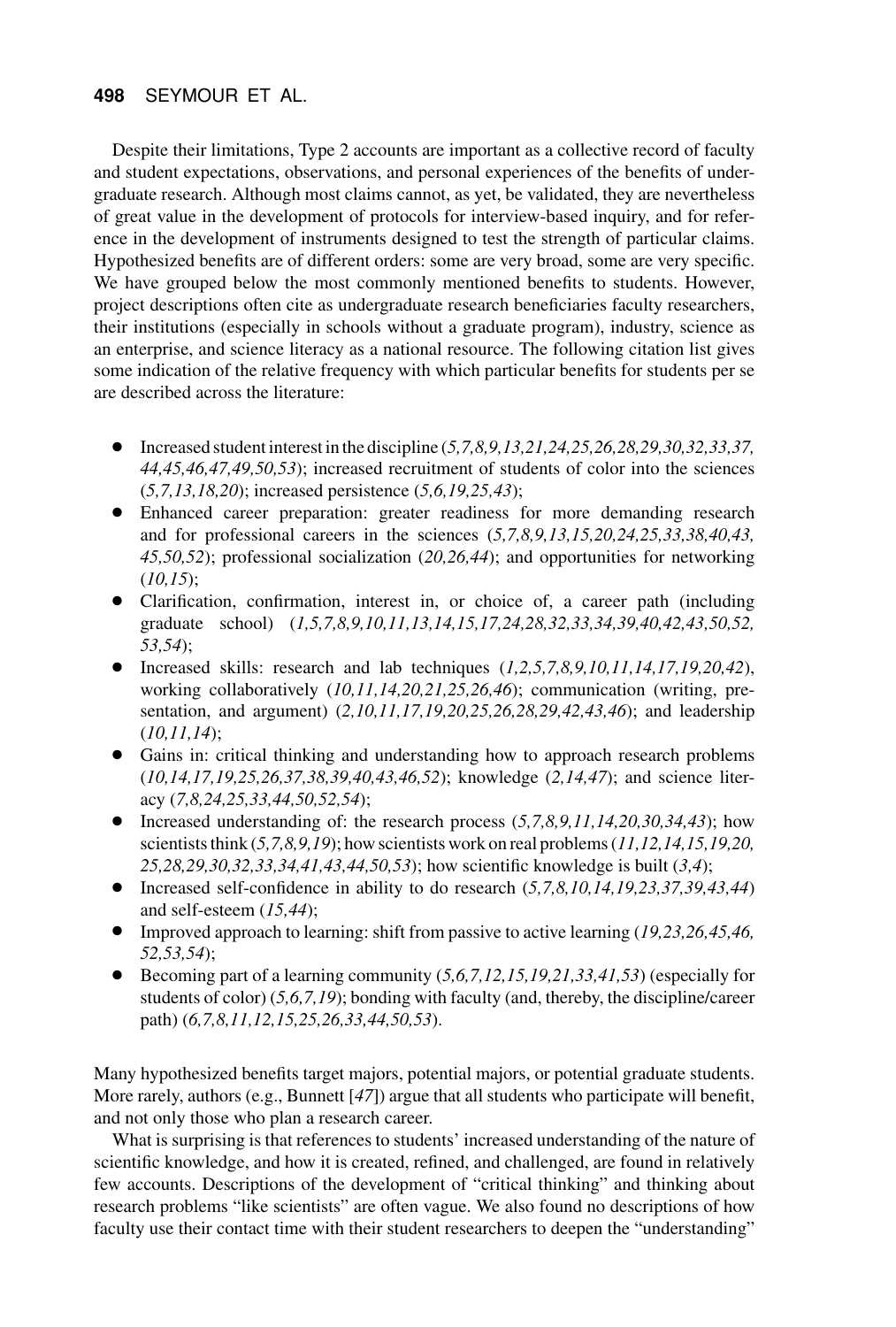or "thinking" that they hope to see as an outcome of undergraduate research experiences.<sup>2</sup> Indeed accounts of the processes by which benefits to students may accrue are generally missing.<sup>3</sup>

Two notable exceptions are papers by Ryder, Leach, and Driver (*3*) and Rauckhorst (*4*). Ryder et al. explored changes over 5–8 months of research work in students' understanding of how the validity of knowledge claims is evaluated, and of the role of theory in shaping research questions. The limitations of this otherwise useful, in-depth ethnography are its small sample  $(N = 11)$  and the difficulties of comparability arising from its context senior projects in science degree courses at a British university. Rauckhorst's presentation described student transitions in their ways of knowing using Baxter-Magolda's epistemological reflection model of four categories of intellectual development from simplistic to complex thinking. The most commonly found change in students' ways of knowing, noted in 40% of the undergraduate research participants, was from Category Two, "transitional knowing" (where students believe that some knowledge is less than absolute and focus on finding ways to search for truth) to Category Three, "independent knowing" (where students believe that most knowledge is less than absolute and individuals can think for themselves).

Although improvement of students' research skills is a commonly referenced goal or benefit, accounts rarely group skills by their level of difficulty or by other qualities. Kardash's study (*2*) of two samples of summer and academic-year research participants is an exception. Those skills that students felt were enhanced (but that Kardash defines as of "lowerorder") included communicating their research results orally (but not, however, in formal writing), observing and collecting data, relating their results to the "bigger picture," and understanding contemporary concepts in their fields. However, she found only modest gains in certain "higher-order skills involved in doing science; namely, identifying a specific question for investigation, translating the question into a working hypothesis, designing a theoretical test of a hypothesis, and reformulating the hypothesis on the basis of one's experimental results." Kardash concludes that, although undergraduate research experiences (UREs) "are clearly successful in enhancing a number of basic scientific skills, the evidence is less compelling that UREs are particularly successful in promoting the acquisition of higher-order inquiry skills that underlie the foundation of critical, scientific thinking" (p. 196).

Alongside questions about what students gain from undergraduate research experiences, and how these gains are made, lie the parallel issues of what is "lost" (if anything) by students who do not participate, and with what consequences—including their career choices and performance.4 As most studies lack comparison or control groups, this has been little discussed.

Finally, a limited number of studies discuss students' reasons for wanting to participate in undergraduate research (*8,12*). Most hypothesized motives focus on careers rather than education; that is, resume enhancement, preparation for graduate or professional careers (*12*), and clarification of career interests (*8*). However, as faculty accounts of their goals for students lie in the opposite direction and stress students' educational and professional growth, it is important to learn what motivates students to participate—or not to do so.

<sup>2</sup> In the only Type 1 evaluation study that has investigated learning gains as a result of undergraduate research experience, Fitzsimmons et al. (*9*) found that "substantive knowledge of the field" was not gained.

<sup>&</sup>lt;sup>3</sup> Exceptions are Type 1 evaluations of programs targeting students of color that describe the role of mentors in increasing retention among these students.

<sup>4</sup> Mabrouk and Peters (*10*) are among the few authors who discuss this.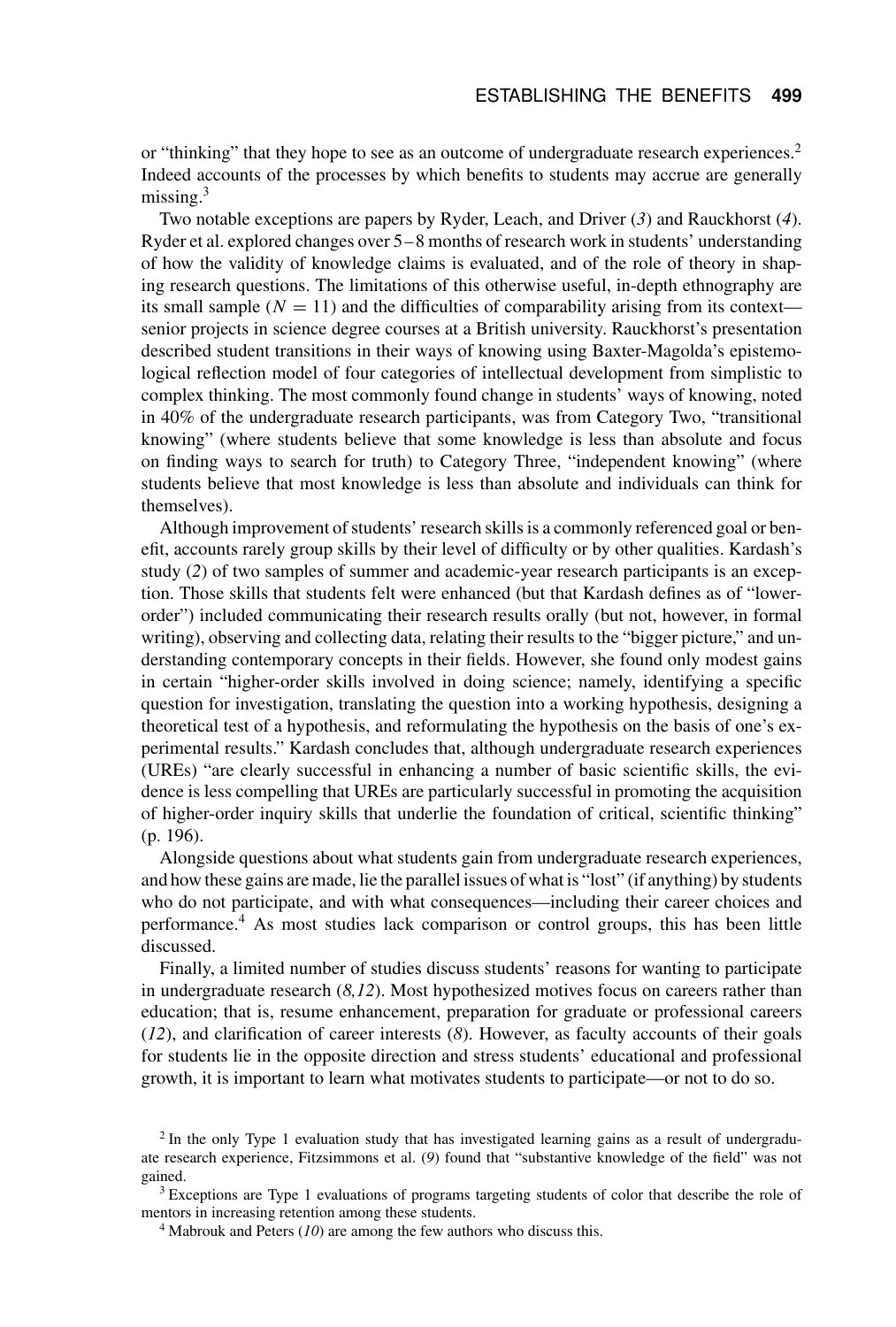#### **RESEARCH QUESTIONS**

This pilot study was conceived by the researchers<sup>5</sup> as the first step in addressing some fundamental questions about the benefits (and costs) of undergraduate engagement in facultymentored, authentic research undertaken outside of class work, about which the existing literature offers few findings and many untested hypotheses. Our overarching goal is to clarify the nature and value of this common type of undergraduate research experience in the shorter and longer term, as perceived by both students and faculty who do, and do not, participate.

This investigation entails questions that begin with "how" as well as "what." We need to know what benefits accrue as direct and indirect consequences of undergraduate research experiences, and their relative importance to students by the conclusion of the experience, later in their education, and beyond graduation. To gain insights into the principles on which "good" research experiences are based, we also ask, "By what processes (i.e., "how") are such benefits achieved?" This involves inquiry into the nature of working relationships with faculty and peers that characterize students' research experiences, and the significance of other processes that shape outcomes for students—whether planned by faculty, structured by departments, or arising from the nature of effective research experiences. We also seek to identify variations in undergraduate research participation, experiences, and outcomes for women and men, and (in so far as sample adequacy permits) for white students and students of color.

## **RESEARCH METHODS**

# **Choice of Program Model and Research Sites**

Our literature survey revealed four common models of summer-intensive undergraduate research, although, in practice, many programs include elements from one or more models. The goal for each model defines the timing and character of students' experiences.

- The goal of *retention programs* is persistence to graduation for undergraduates in (largely) science disciplines, and/or for women and students of color who are underrepresented in those majors (*5,6,13,19,24,26,43*). As most field-switching occurs before the start of junior year, these programs target freshmen and sophomores;
- In *career promotion programs* the overall goal is recruitment—more rarely of high school students into college; more commonly, of undergraduates into graduate school and science-based careers; increasingly, recruitment of underrepresented groups. Programs for nonminority undergraduates often start the summer after junior year; those targeting students of color often begin the summer before college entry. Program descriptions stress developing or confirming student interest in the discipline (*14,24,50,52*) and/or professional orientation and preparation (*10,12,14,24,50,52*);
- *Research "apprenticeships"* (including both summer and all-year participation) are offered largely (though not exclusively) to juniors or seniors. Participating faculty mentor single students or small groups (*3,5,6,7,8,9,13,19,20,21,24,26,27,28,32,33, 34,35,44,45,46,47,53*);

<sup>5</sup> The research team is part of Ethnography & Evaluation Research (E&ER) at the Center to Advance Research and Teaching in the Social Sciences (CARTSS), the University of Colorado at Boulder. E&ER specializes in research and evaluation projects where ethnography is an appropriate method, given the nature of the research questions. Since 1989, the research focus of the group has been issues in science education at the college level.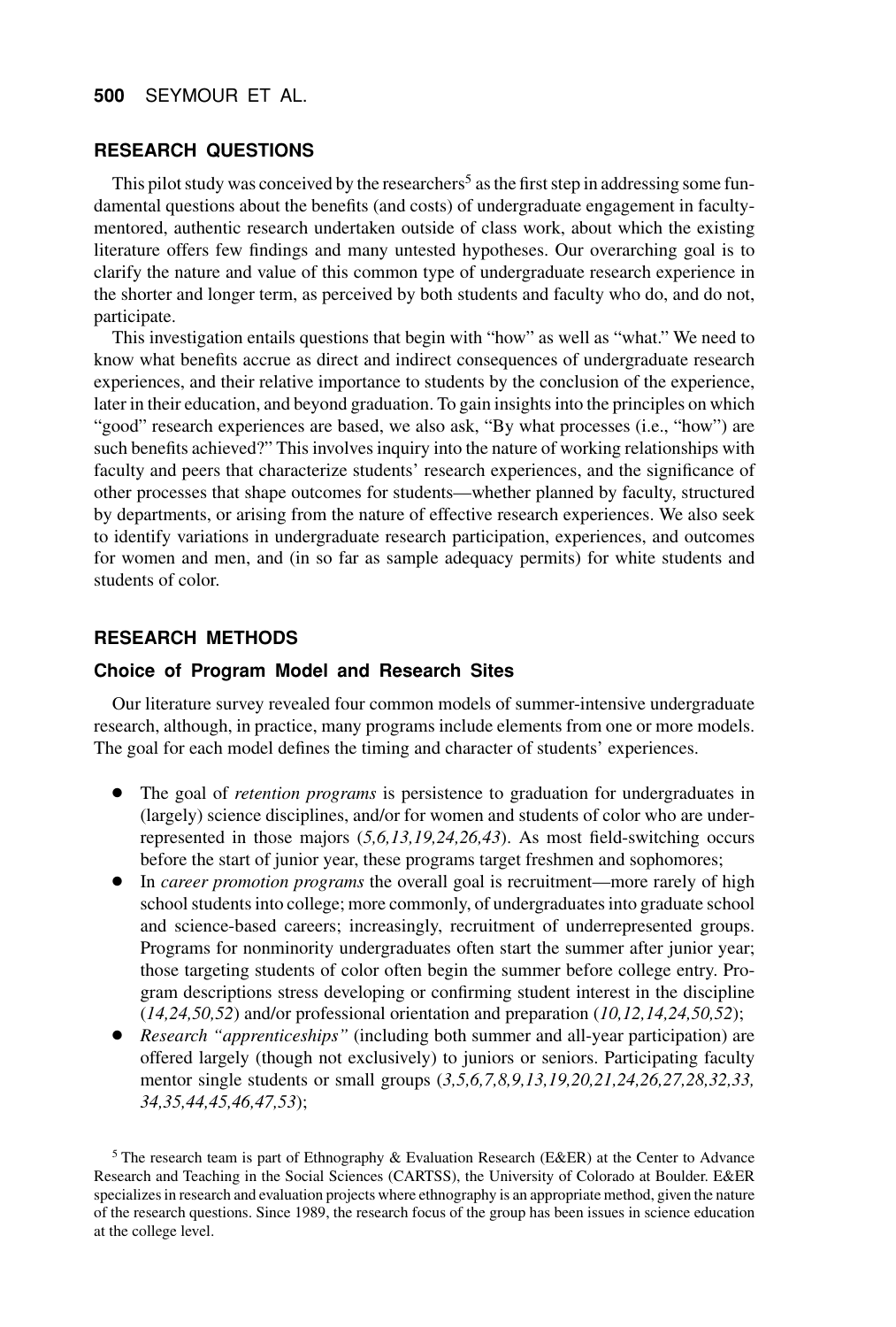• *"Research-based learning"* (*25*) involves pedagogical changes that incorporate research-like experiences into the classroom throughout, or at any time during, undergraduate education (*8,20,23,25,26,27,28,32,46,49,54*).

The latter two types of program share some common goals: increasing interest in science (*5,8,9,13,21,24,25,26,29,30,32,46,49,50*), for all students (*47*); understanding the nature of science and of scientific knowledge, processes, and methods (*32,34,41,44,45,46,47,48,50*); development of scientific reasoning, and active, direct learning of what scientists do (*10,11, 12,14,15,19,20,29,30,32,33,34,35,41,43,44,45,46,50,52,53*).

In the interests of a coherent research design with limited variance, we chose to focus on summer research apprenticeships for entering seniors, partly because the summer apprenticeship model of undergraduate research is the most common type. Although it combines elements of both career promotion and education enhancement, it is, nevertheless, more homogeneous than other hybrid models.

Although many types of institutions offer summer research apprenticeships, liberal arts colleges have a long-standing collective experience with this type of program. Undergraduate research experiences are also seen as contributing to the strong record of these schools in sending a disproportionately high fraction of their science graduates to graduate school. We propose that it is feasible to assess whether and how this common, well-established model of undergraduate research produces the array of beneficial outcomes claimed for it. For this research study, therefore, we selected four liberal arts colleges that share a history of apprentice-style undergraduate research, and that offer institutional support in securing the participation of students and faculty. They are Grinnell College, Harvey Mudd College, Hope College, and Wellesley College (which is a women's college).

All four institutions offer 10-week summer research programs in three "core" sciences physics, chemistry, and biology—with two to four additional programs in other sciences: computer science, engineering, biochemistry, mathematics, and psychology. Students usually undertake their first summer apprenticeships as rising juniors, although some begin earlier. These schools also offer places to students from other (often smaller) liberal arts colleges (e.g., as part of REU programs). The selection and student–project matching processes vary somewhat by department and institution in degree of formality. Students work either individually or in small groups with faculty researchers on ongoing, externally funded projects. They commonly develop particular pieces of their advisors' research and "make them their own" (particularly if they spend more than one summer on a project). However, they do not propose topics independent of existing faculty projects. All schools stress the preparation and presentation of the students' work in formal, endof-summer presentations and offer financial support to enable students to present at disciplinary meetings with their faculty advisors. Program goals across all four schools include increasing interest in science; enhancing students' understanding of the nature of science, scientific knowledge, and the processes and methods involved in its construction; development of scientific reasoning; and active, direct learning of what scientists do. Senior members of each school facilitated the research (e.g., in generating sample lists), but the researchers were entirely unconstrained in their access to potential interviewees or in any other way. The main research disadvantage of these four institutions was their small number of students of color (notwithstanding their ongoing efforts to increase this representation). However, students of color were recruited for the samples wherever possible.<sup>6</sup>

<sup>6</sup> Because of the small number of students of color in our sample, the race or ethnicity of those students whom we quote is not indicated so as to protect their anonymity.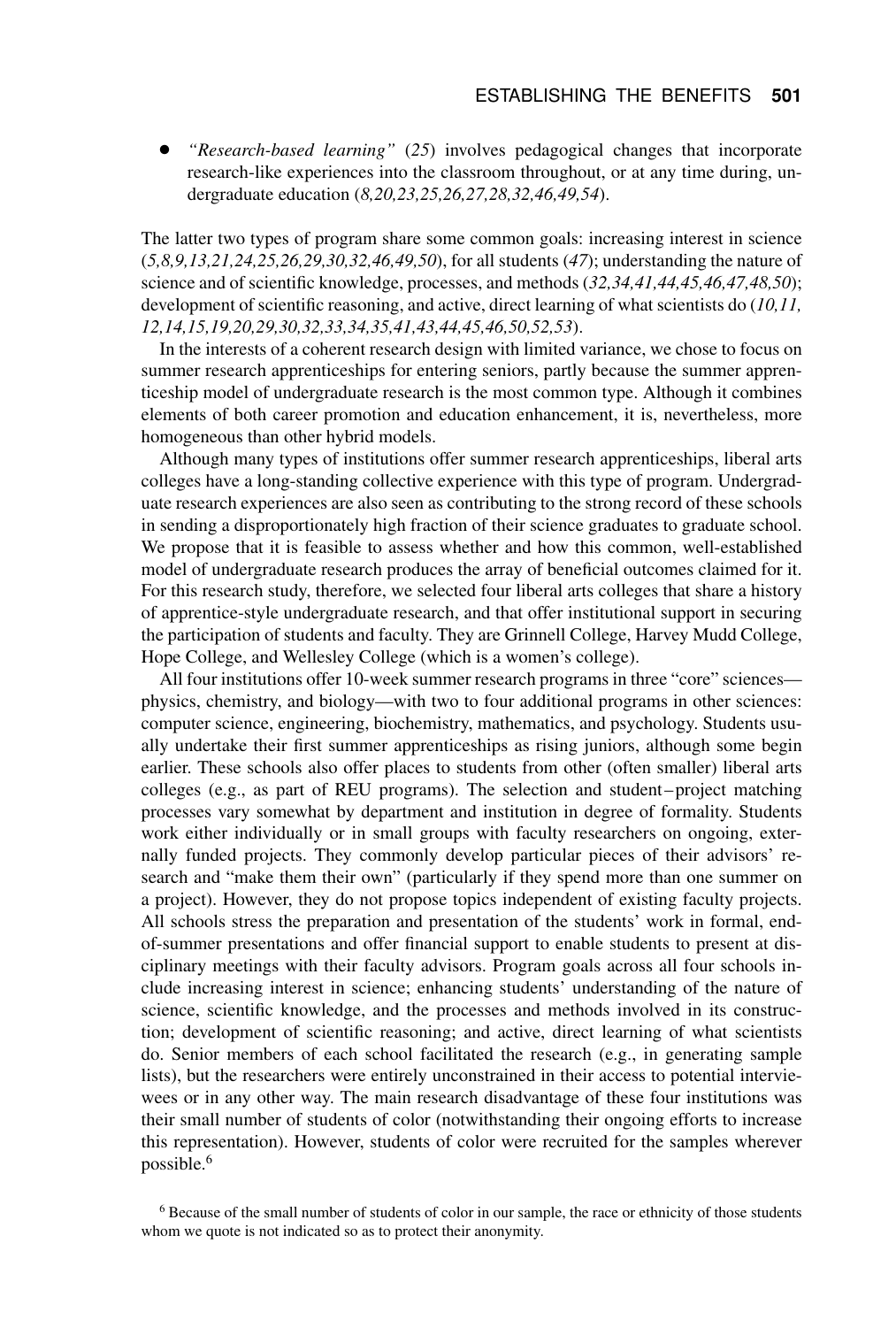#### **The Research Design**

This qualitative inquiry was designed to explore issues in depth and over time, and to provide the information upon which well-grounded measurement instruments could subsequently be developed for program evaluation. Data gathering is continuous over the 3 years of the study, of which 2 years have been completed. It explores student-defined benefits, and the process by which these are acquired, through in-depth interviews at three points in time with a cohort of 76 (largely) rising seniors who were engaged in research in Summer 2000, on each of four campuses. At the three colleges with students of both sexes, the distribution of this cohort was 69% male and 31% female.

Where several students worked with a single faculty advisor  $(N = 20)$ , they were interviewed in focus groups. Other students were interviewed singly  $(N = 56)$ . Interviews took between 60 and 90 min. Cohort members were interviewed for a second time shortly before the graduation of the seniors in Spring 2001. They were interviewed (by telephone) for a third time, as graduates, beginning in Summer 2003.

The faculty advisors for this group of students  $(N = 55)$  were also interviewed in Summer 2000, along with nine administrators with long experience of undergraduate research programs at their colleges. In addition to documenting the nature, and relative importance, of student benefits and how these are achieved, we are currently exploring the degree of convergence and divergence on these issues between participating undergraduates on the one hand, and their faculty advisors and program administrators on the other.

The student interview protocol focused upon the nature, value, and career consequences of undergraduate research experiences, and the methods by which these were achieved, as perceived by all interviewees.<sup>7</sup> It explored how students learned about the program, and were selected and matched with particular faculty advisors and projects; their gains in learning, skills, and in understanding how science "is done"; gains that they defined as immediate, longer term, or transferable; their experiences of faculty as mentors, and with both peer researchers and faculty as colleagues; connections between the experience and their career aspirations; issues of gender and race/ethnicity (as appropriate); and, overall, which aspects of the experience they considered of most value and why. In addition, late in the interview, an array of possible benefits derived from the literature was used as the basis for a "gains" checklist that included all categories of faculty-defined gains. We made *no* presumptions, either about the completeness of the list or about the relative importance of items. It was presented to students as "what faculty think students may gain from undergraduate research." They were asked whether they had gained any of the benefits on the list (and to what degree); whether they had gained any of these by other means; and what gains they had made that were *not* included in the list. In all cases, we asked students to expand on their answers and to describe how they saw the benefits that they had received as having arisen.

In a second set of interviews just prior to graduation, we asked the same student group to reflect on all of their research experiences as undergraduates, to comment on the relative importance of their research-derived gains, and also on their significance, both for the careers they planned, and for other aspects of their lives. In the third (final) set of interviews approximately 20 months from graduation, they are asked to offer a retrospective summary on the origins of their career plans, the role that undergraduate research played in them, and what other factors influenced their decisions and to comment on the longer term effects of their research experiences as undergraduates, most especially the consequences for their career choices, as well as their current educational or professional engagement.

<sup>&</sup>lt;sup>7</sup> An electronic copy of this protocol is available on request to the authors via elaine.seymour@ colorado.edu.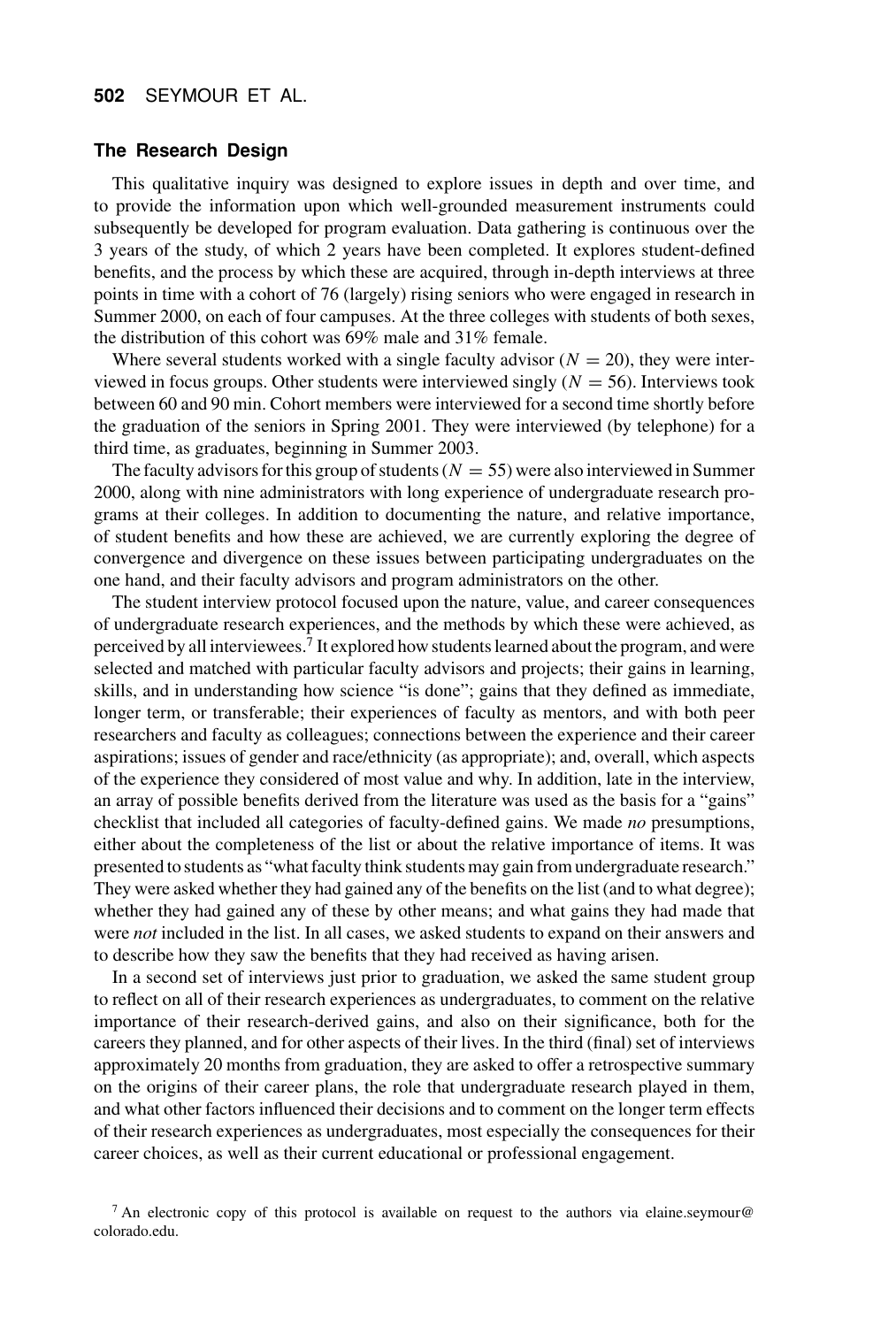Our student comparison group ( $N = 63$ ) for the study is composed of four groups: (1) students who applied for, but who were unable to secure a research position on their campus by their presenior summer, (2) students who chose not to apply for a research position, (3) students who applied only at a late stage in their undergraduate careers (given the requirement of a senior thesis), (4) students who chose alternative experiences. The latter included internships, and clinical, field, or research experiences in other institutions or contexts (such as research or commercial labs). These data allow exploration of alternative ways in which students may make the kinds of gains that faculty have sometimes assumed are exclusive to undergraduate research. Postgraduate telephone interviews with the comparison group were conducted alongside third-round interviews with the original cohort. The total number of students sampled is, thus, 139.

Finally, we interviewed a small sample  $(N = 14)$  of faculty in the same set of disciplines on each campus who (either in the summer or in the academic year) (1) never, rarely, or only occasionally undertake research with undergraduates, (2) no longer do so, or (3) are currently taking time out from research with undergraduates. From these data sources, as well as from the main sample of faculty advisors, we are exploring the conditions under which faculty engagement in undergraduate research occurs and the nature of its costs and benefits to faculty.

In this report, we are concerned with a single subset of the student observation data set; that is, student-identified benefits gained from undergraduate research, as ascertained from analysis of the first-round student interviews gathered at the end of Summer 2000.

#### **Methods of Data Transcription, Coding, and Analysis**

All interviews (single and group) were tape-recorded and transcribed, with the prior permission of the interviewees. In the case of students, this permission was in writing. Tape recordings of interviews and focus groups were transcribed verbatim into a word-processing program and submitted to *The Ethnograph* (Seidel, 1998), a set of computer programs that allows for the multiple, overlapping, and nested coding of a large volume of transcribed documents to a high degree of complexity. Each line-numbered transcript was searched for information bearing upon the research questions. Information was commonly embedded in speakers' accounts of their experience rather than offered in abstract statements. This allowed transcripts to be checked for internal consistency between the opinions or explanations offered by informants, their descriptions of events, and the reflections and feelings these evoke.

Lines or segments referencing issues of different type, or perceived importance, were tagged by code names. There were no preconceived codes: each new code name references a discrete idea not previously raised. However, given the focus on student accounts of their gains, all files were carefully checked for gains-related statements using the interview protocol as a guide. Because answers to the same question were often not of the same character, or do not cover the same set of issues, codes were never developed on the basis of the questions asked, but always by the nature of the responses given. Interviewees often made several points in the same sentence or speech segment: each was separately coded. Information is given both in answers to questions, and in more spontaneously offered comments, narratives, and illustrations. As hand-coding of the interview transcripts was completed, each code was entered into *The Ethnograph*, creating a data set of all student observations. Groups of codes that clustered around particular themes were given domain names, and a branching and interconnected structure of codes and domains was gradually built into a code book which, at any point in time, represented the state of the analysis.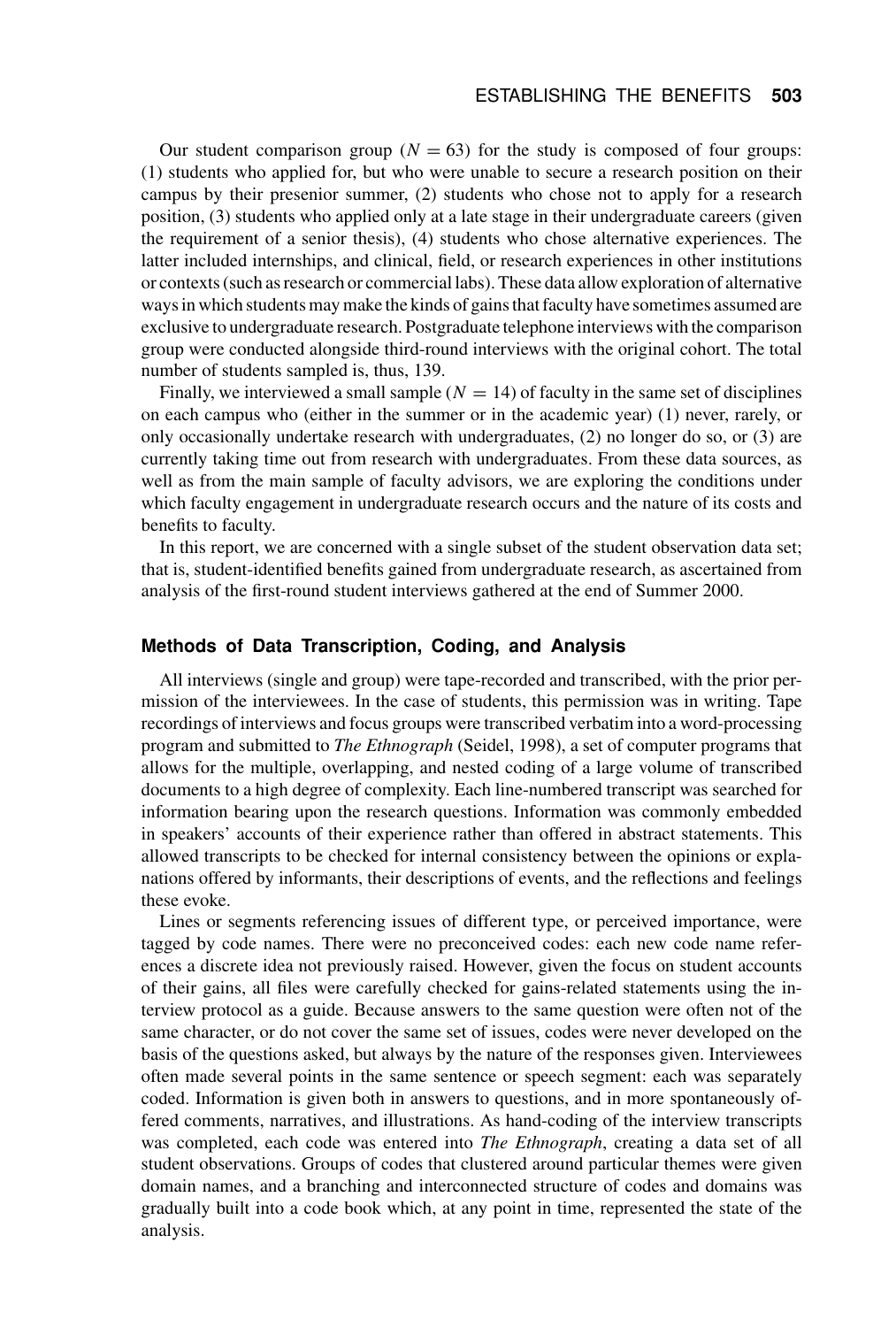Frequencies were run for codes across the data set, and for important subsets (e.g., in the student samples, by discipline, institution, gender, or ethnicity). The frequency counts allowed us to construct tables that describe the relative weighting of particular issues. As they are not (by design) drawn from random samples, these numeric representations were not subjected to tests for statistical significance. However, they hypothesize the strength of particular variables and their relationships that may, subsequently, be tested.

The ethnographic analyst is always concerned not to overestimate the weight of opinion on any point. Also, it is not always possible to discern identities of particular interviewees when transcribing focus group interviews. Therefore, certain *conservative* counting conventions were followed: only the first statement on any issue by the original speaker was counted. In focus groups, where several other speakers agreed with a point already counted, only the first of these statements of agreement was added to the count. This yielded a maximum of two counts per focus group and one count for single interviews. Thus, the total count of expressed opinion in support of any point made is likely to be an *undercount* of the expressed strength of opinion on that point. Most numbers presented in this account are based on counts of discrete observations that reflect these counting conventions. However, for some issues of special interest, where this is possible, we offer the number of students who made a particular observation.

# **FIRST FINDINGS ON THE BENEFITS OF UNDERGRADUATE RESEARCH**

Students in the first set of interviews were overwhelmingly positive about their undergraduate research experiences: 91% of all statements about benefits referenced gains—some that were included in the protocol checklist, along with many that were not. "Negative" statements (only 4% of student responses) were not criticisms of the experience, but indications that a particular gain had *not* been made. Another 4% provided qualified, ambivalent, or "mixed" assessments about the *extent* of any gain. The benefits described were of seven different kinds (Table 2).

While benefits in each of these categories have been described in the relevant literature, no account has, as yet, offered evidence that comprehensively illuminates their nature and meaning for students, nor that clarifies their relative importance.<sup>8</sup> From this student data set, we were able to examine in some detail the quality of the benefits that the undergraduate research participants described and to rank them according to how often they were cited. In what follows, we describe and discuss the particular types of gain that comprise each of the six largest categories.<sup>9</sup> In most instances, we refer to the percentage of all reported gains (i.e., students' positive observations) in any particular category.

Two categories of benefits, almost equal in size, account for half (56%) of all the gains reported by students in this sample. We labeled them, "thinking and working like a scientist" (28%) and "personal/professional gains" (28%). However, the largest single group of reported gains falls within the personal/professional gains category: increased confidence to "work as a scientist" accounted for three quarters (74%) of that category (Table 3) and

<sup>9</sup> The very small group of "other" observations shown in Table 2 is not included in this discussion.

<sup>8</sup> Findings from Type 1 research and evaluations highlight particular benefits of undergraduate research. There are a number of benefits reported by our student sample that are not mentioned in this literature, and the converse—some benefits are claimed in the literature that the students in our sample did not report. There are a number of Type 2 accounts, and some evaluation reports (e.g., *5,6,7*), of undergraduate research programs whose primary goals are to increase recruitment and retention among students of color. These issues are not addressed in this study.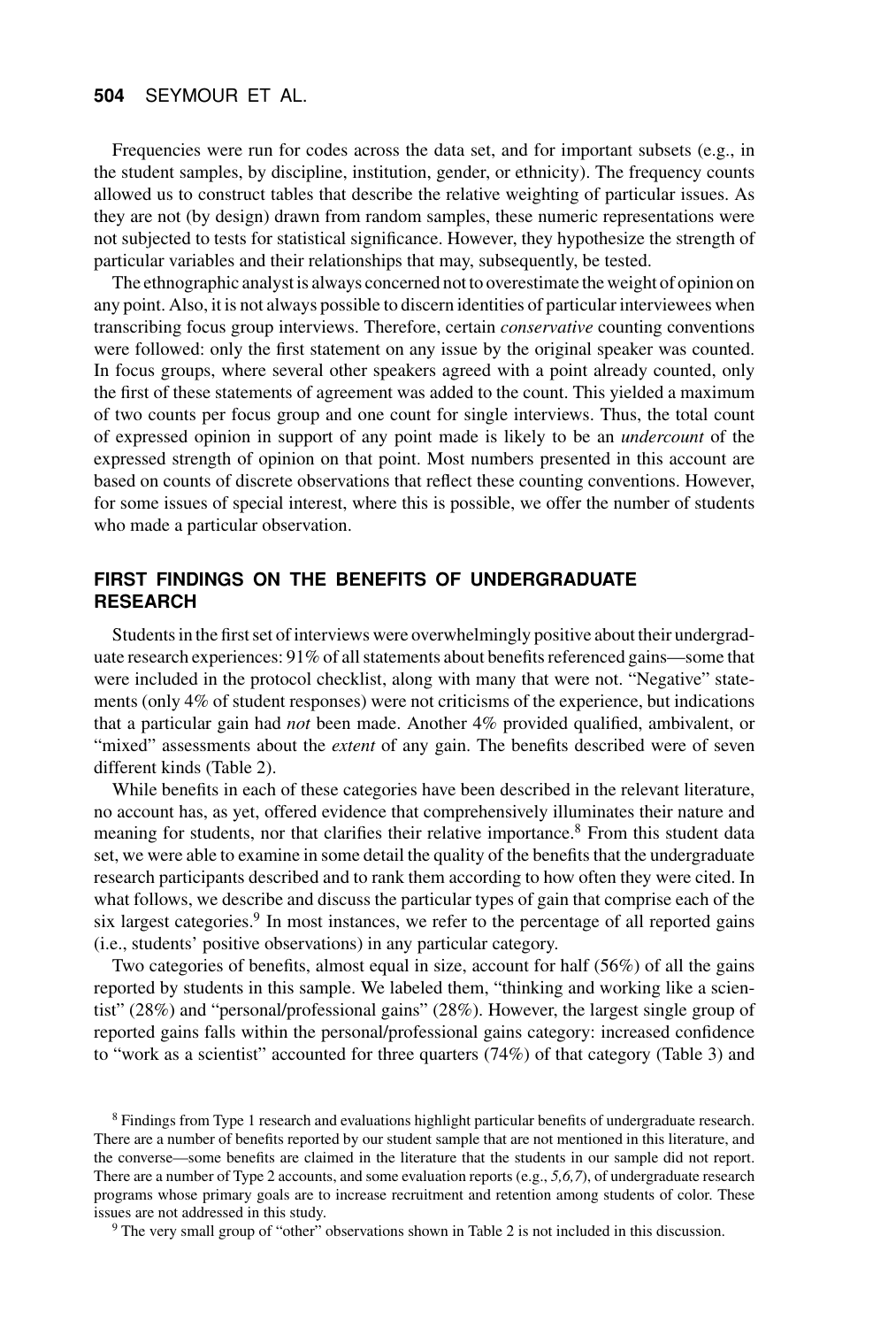| Research Experiences by Quality, Number, and Type of Observation<br>The Benefits of Undergraduate                                                                                                                                                                                                                                                                                                                                       |                |                  |               |                     |                  |                  |                  |               |                    |
|-----------------------------------------------------------------------------------------------------------------------------------------------------------------------------------------------------------------------------------------------------------------------------------------------------------------------------------------------------------------------------------------------------------------------------------------|----------------|------------------|---------------|---------------------|------------------|------------------|------------------|---------------|--------------------|
|                                                                                                                                                                                                                                                                                                                                                                                                                                         |                |                  |               | Type of Observation |                  |                  |                  |               |                    |
|                                                                                                                                                                                                                                                                                                                                                                                                                                         |                | Positive         |               |                     | Negative         |                  | Mixed            |               | Total              |
| Parent Categories: Grouping<br>of Benefit-Related Codes                                                                                                                                                                                                                                                                                                                                                                                 | No. of<br>obs. | all obs.<br>% of | $(\%)^a$<br>ō | To.of<br>obs.       | all obs.<br>% of | to<br>So<br>obs. | all obs.<br>% of | ծ<br>ջ<br>os. | all obs.<br>$%$ of |
| Personal/professional. Increased confidence in<br>ability to do research, contribute to science,<br>scientist"; establishing collegial, working<br>like a<br>present/defend research; "feeling li<br>relationship with mentor/peers                                                                                                                                                                                                     | 310            | 25               | 88            | $\frac{2}{1}$       |                  | ဗ္               |                  | 335           | 27                 |
| ist. Increased<br>(theory/concepts/connections between/within<br>understanding of science and research work<br>scientific<br>application of knowledge and skills (critical<br>thinking/problem-solving, understanding<br>knowledge); increased knowledge and<br>(theory/conceptorow)<br>sciences, deepening knowledge via<br>------- ^------ developing the<br>Thinking and working like a scienti<br>research design and the nature of | 313            | 88               | $\frac{8}{2}$ | ဗ္                  |                  | Ņ                |                  | 333           | 27                 |
| temperament necessary for research work)<br>writing/editing); lab/field techniques; work<br><b>Skills.</b> Improved communication (largely in<br>presentation/oral argument; some in<br>tively;<br>comprehension; working collaborat<br>presentation/oral argument; some<br>organization; computer; reading<br>information retrieval                                                                                                    | 214            | $\overline{1}$   | စ္            | r                   |                  | တ                |                  | 230           | $\frac{6}{1}$      |
|                                                                                                                                                                                                                                                                                                                                                                                                                                         |                |                  |               |                     |                  |                  |                  |               | Continued          |

TABLE 2 **TABLE 2**

ESTABLISHING THE BENEFITS **505**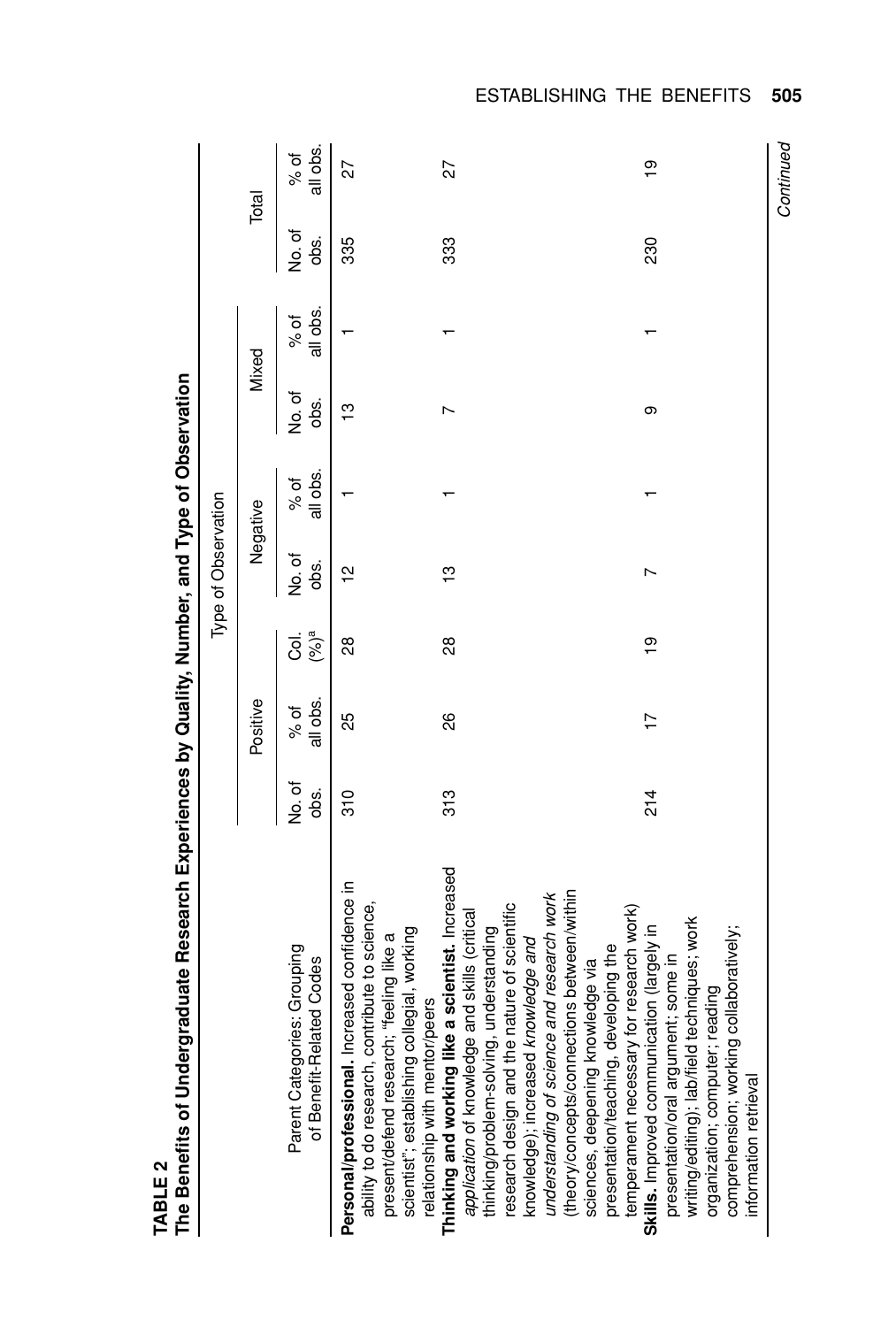| Research Experiences by Quality, Number, and Type of Observation (Continued)<br>The Benefits of Undergraduate<br>TABLE 2                                                                                                                |                  |                  |                  |                     |                  |                |                  |                      |                    |
|-----------------------------------------------------------------------------------------------------------------------------------------------------------------------------------------------------------------------------------------|------------------|------------------|------------------|---------------------|------------------|----------------|------------------|----------------------|--------------------|
|                                                                                                                                                                                                                                         |                  |                  |                  | Type of Observation |                  |                |                  |                      |                    |
|                                                                                                                                                                                                                                         |                  | Positive         |                  |                     | Negative         |                | Mixed            |                      | Total              |
| Parent Categories: Grouping<br>of Benefit-Related Codes                                                                                                                                                                                 | do. of<br>ဝင်    | all obs.<br>% of | $(\%)^a$<br>ē    | No. of<br>obs.      | all obs.<br>% of | ծ<br>Զ<br>obs. | all obs.<br>% of | to<br>No. of<br>obs. | all obs.<br>$%$ of |
| Clarification, confirmation, and refinement of<br>intentions; increased interest/enthusiasm for<br>education<br>career/education paths. Validation of<br>disciplinary interests; graduate school<br>field; greater knowledge of career/ | $\overline{131}$ |                  | 얻                | $\frac{4}{4}$       |                  | 24             | N                | 169                  | $\frac{1}{4}$      |
| preparation.<br>for collaboration/networking with faculty, peers,<br>Authentic research experience; opportunities<br>other scientists; resume enhanced; new<br>Enhanced career/graduate school<br>options                               | 105              | თ                | თ                | ო                   | 7                | 0              | ᡪ                | 108                  | თ                  |
| working as a researcher. Undertaking greater<br>independence in decision making/control of<br>Changes in attitudes toward learning and<br>responsibility for project; increased<br>professional experiences                             | 42               | ო                | 4                | N                   | <u>ړ</u>         |                | ▽                | 45                   | 4                  |
| access to<br>work and intrinsic interest in learning<br>Other benefits. A good summer job,<br>good lab equipment                                                                                                                        |                  |                  |                  | $\circ$             |                  | 0              |                  |                      |                    |
| Total                                                                                                                                                                                                                                   | 1122             | 5                | 100 <sup>b</sup> | 5                   | 4                | 54             | 4                | 1227                 | 100 <sup>b</sup>   |
| <sup>a</sup> Column percent is calculated from the total number of students' positive observations (i.e., 1122)                                                                                                                         |                  |                  |                  |                     |                  |                |                  |                      |                    |

aColumn percent is calculated from the total number of students' positive observations (i.e., 1122). aColumn percent is calculated from the total number of students' positive obser<br>
PRow and column percent totals do not sum to 100 due to rounding. bRow and column percent totals do not sum to 100 due to rounding.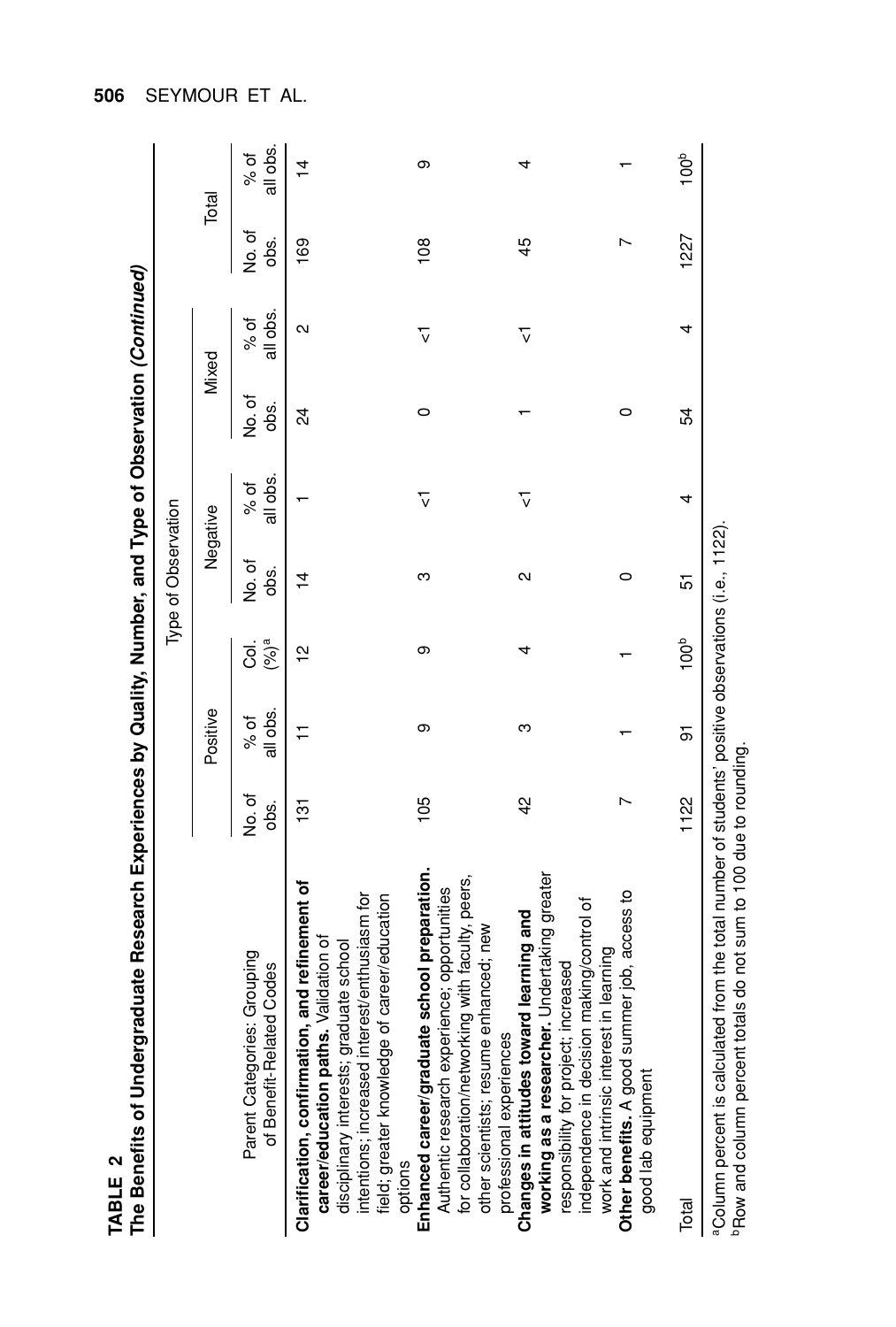| TABLE 3                                                                   |
|---------------------------------------------------------------------------|
| Students' Positive Observations on Personal/Professional Gains from Their |
| Undergraduate Research (UR) Experience                                    |

| Quality of Observation                                           | Ν   | %                |
|------------------------------------------------------------------|-----|------------------|
| Increased confidence                                             |     |                  |
| In ability to do research                                        | 90  | 29               |
| In contributing real knowledge to science                        | 33  | 11               |
| Subtotal                                                         | 123 | 40               |
| Increased confidence in "feeling like a scientist"               |     |                  |
| Because of being taken seriously by others                       | 30  | 10               |
| In general (i.e., nonspecific statements)                        | 28  | 9                |
| Because of ability to do research                                | 11  | 4                |
| Because of ability to contribute to science                      | 6   | $\overline{c}$   |
| Because of increased understanding of the nature of science      | 4   | $\mathbf{1}$     |
| Because of presenting research                                   | 3   | ا>               |
| Because of possibility of scholarly publication                  | 2   | ا>               |
| Because of gain in writing skills                                |     | -1               |
| Subtotal                                                         | 85  | 27               |
| Increased confidence (not related to "feeling like a scientist") |     |                  |
| In presenting/defending research                                 | 11  | 4                |
| In general (i.e., nonspecific statements)                        | 4   | 1                |
| In being taken seriously by mentor and others                    | 4   | 1                |
| In understanding of the nature of science                        | 3   | 1                |
| Subtotal                                                         | 22  | 7                |
| Subtotal for all increased confidence                            | 230 | 74               |
| Establishing a mentoring relationship with faculty               | 51  | 16               |
| Peer/professional collegiality (i.e., with other UR students)    | 29  | 9                |
| Subtotal for all mentoring and peer collegiality                 | 80  | 25               |
| Total                                                            | 310 | 100 <sup>a</sup> |

aPercent total does not sum to 100 due to rounding.

(by calculation) was 21% of all 1122 positive observations. For this reason, we present an explanation of the contents of the personal/professional gains category first in the following descriptions of content for each category of student benefits.

## **PERSONAL/PROFESSIONAL GAINS**

Students described a set of benefits that link personal gains to their perceived professional value. As indicated above, this was one of the two dominant categories of gains. It accounted for 27% of all students' observations and 28% of all students' positive observations (Table 2). Within this large category, nearly three quarters (74%) of students' comments referenced increases in confidence, making it (as indicated above) the largest single set of gains. This was not a general, or purely personal, gain in confidence, but was specifically related to engaging in science and scientific research. The other two components of the personal/professional gains category were the benefits of establishing a collegial, working relationship with faculty mentors (16%) and with peers (9%) (Table 3).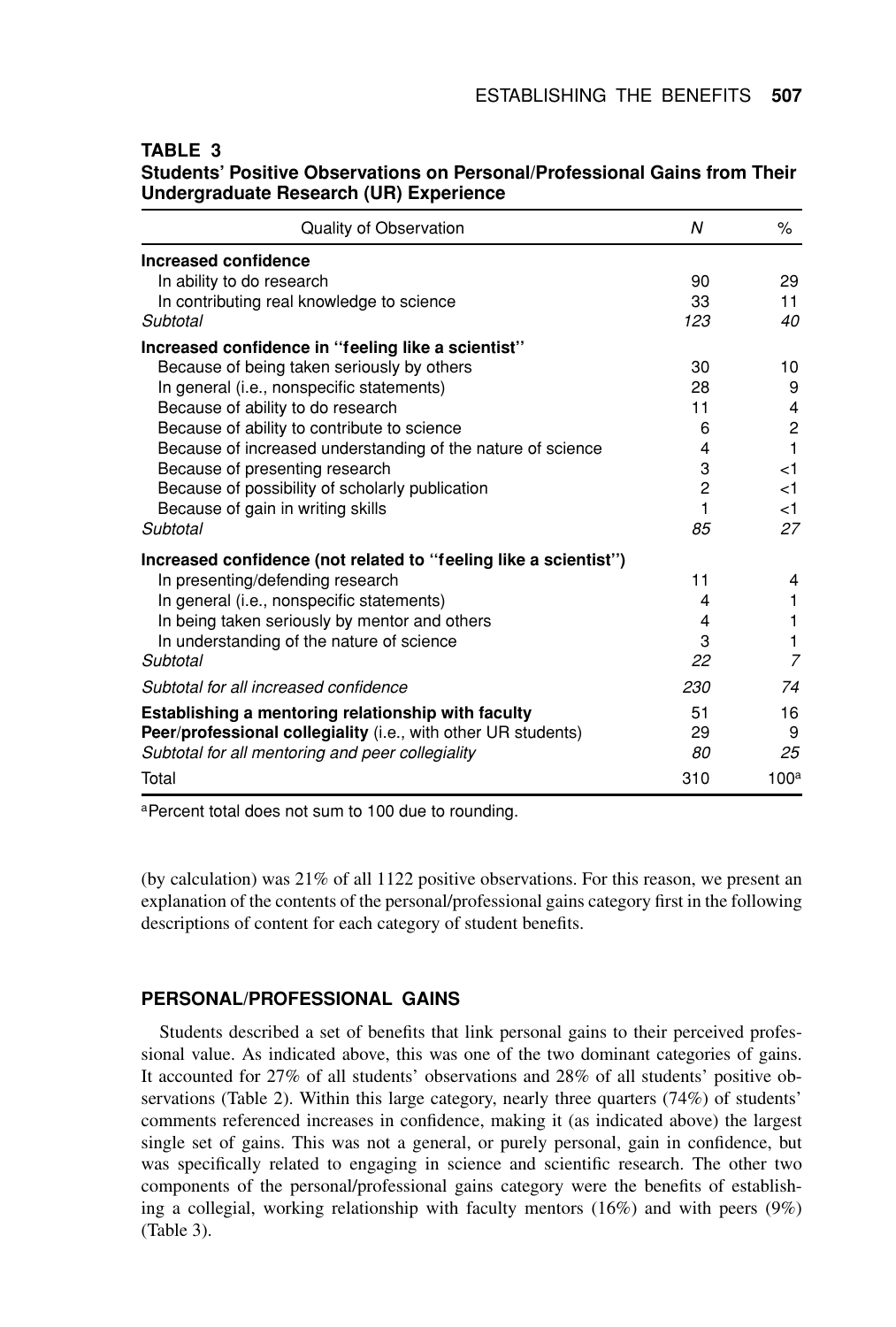#### **Increased Confidence**

When students talked about gaining greater confidence, it was entirely in the context of their engagement in research as emergent scientists. Twenty-nine percent of comments describing personal/professional gains referenced increased confidence in the ability "to do" science research, and 11% mentioned increased confidence in the ability "to contribute" to science. Taken together, feeling confident to work creatively and independently as a researcher and to make meaningful contributions to science was the most often-described group of benefits.<sup>10</sup> Students spoke of feeling confident enough to take decisions about next steps in their projects that were increasingly independent of their faculty advisors. Typical of these observations is the following:

At the beginning, I asked a lot of questions to get a good basis and a good idea when I didn't really know what I was doing. But by the end of the summer, I didn't speak to my advisor so much, because I would just do it. (Female biology major)

They spoke of increased confidence in their ability to work out how to address technical problems, and an enhanced readiness to tackle new lab instruments:

I now feel confident that I can walk into any room with any instrument and figure out how to make that instrument work... . When I look at somebody's list of 10, 15 different methods of analysis they're using, I can look down that list and say, "I know how to do half of these, and another half of them I can figure out pretty easily," based on things I've done. (Male biochemistry major)

Bonding with a professional identity (often expressed as "feeling like a scientist") accounted for another 27% of students' reports of personal/professional gains. Most students who cited this as a benefit also explained how confidence grew along with a newfound sense of professional belonging:

The summer's research was sort of the first step in becoming a true biologist. The nature of the research is such that there are long periods of waiting before we can obtain data. And so some days were particularly trying, but as a whole, I look back on it fondly. I feel like I'm really learning what it's like to be a scientist. (Male biochemistry major)

Part of gaining confidence as a working scientist was the experience of addressing (and perhaps surmounting) methodological challenges and/or technical setbacks:

When I really realized some of the frustrations you can have with research, I think I learned that that's a part of being a scientist, is dealing with that. (Male chemistry major)

Ten percent of observations in this category linked increased confidence to their experience of "being taken seriously by others":

It's that first time where they say, "Well, I want you to try this out. We've never done this before. We don't know how it's going to come out." And you do it, and it works, and everyone is all excited about it... . The staining that I've been working on, we sent it off to the person who made the toxin to show them... and he sent an e-mail back saying it was the most beautiful thing ever! He wanted to put it in his catalog. His catalog! He wanted

<sup>10</sup> Increases in students' confidence grounded in their ability to do research (sometimes described as "professional self-confidence"), or more broadly gains in "self-esteem," were found in three Type 1 studies (*5,6,7*) and claimed as a benefit in seven Type 2 studies (*10,14,19,23,37,39,43*).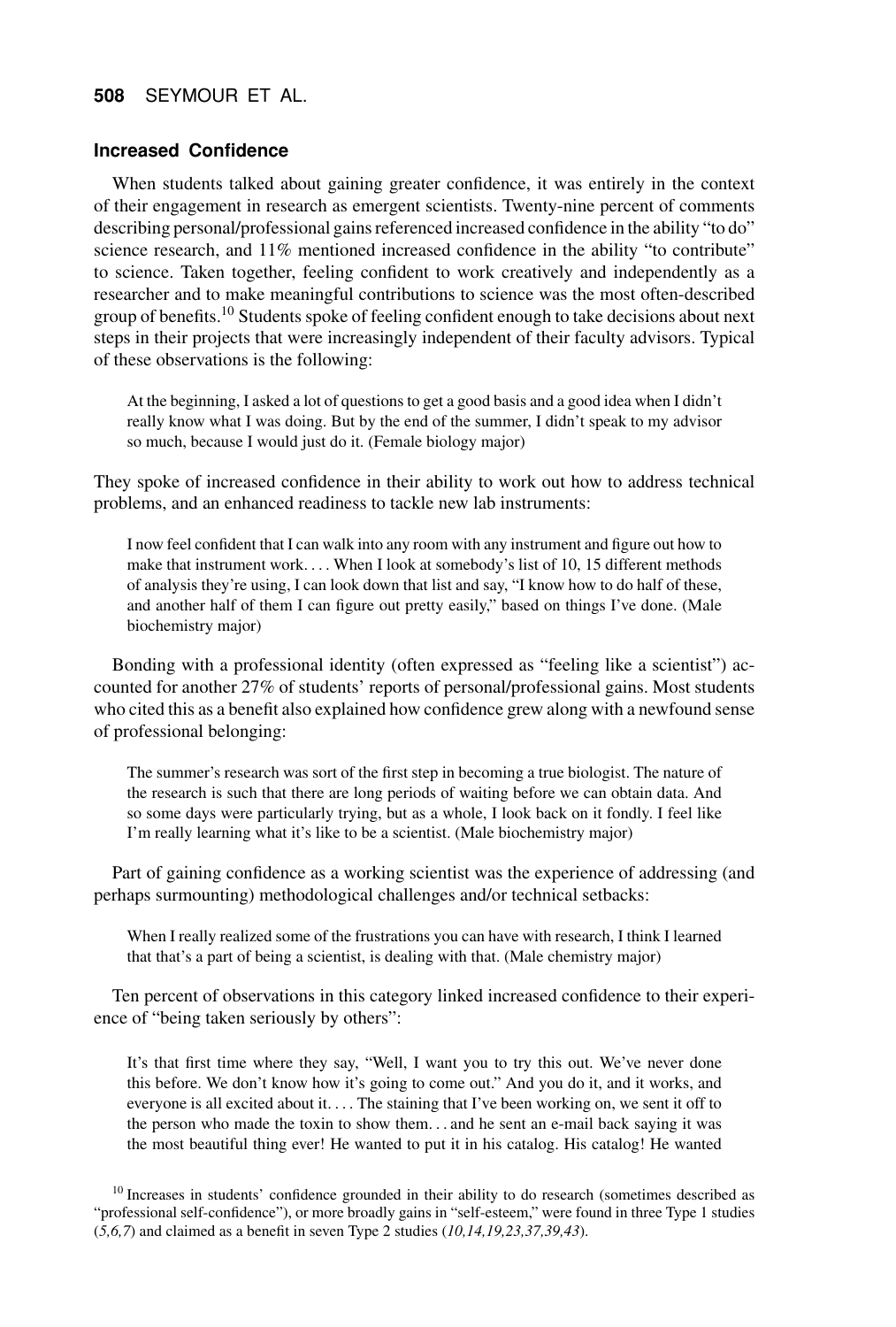our pictures! So it was like, "Wow! I did something that someone else who is... that I've always held in esteem... ." You know, you never really think you'll ever quite be up to that level, and he thinks that I did something that's really important! (Female biology major)

Presenting an account of the summer's work to other students and faculty and offering a poster at a conference were cited as contexts in which the serious interest of others especially that of professional scientists—prompted a dramatic rise in professional confidence and identity:

When I was at the conferences, especially the one last year, I felt truly that I was a scientist. I was amidst scientists. I was just, you know, completely surrounded by them, and they were... I was talking to them about my research and they were talking to me. And they, I could see them talking to me... not as if I was lower to them, but as equal to them. And that made me feel really good... . Some people even asked me if it was my doctoral work. (Male physics major)

Critical elements in this experience were planning the presentation, learning how best to explain the work to others, answering questions from the floor and discussing points raised in public. Faculty built up students' proficiency and confidence by practicing these skills in weekly research group meetings.

Contributing to a scholarly article for publication with their faculty advisor was a relatively rare experience for these rising seniors ( $N = 5$ ), although we predict that a larger number will be so engaged in later interview rounds. However, for those who were learning the process of writing, editing, and collegial review, these as well as the possibility of publishing a scholarly article were a major source of confidence:

We had this really great paper, and we had it all on poster board. He just tore it apart. We had to unglue it from the poster board and just basically rewrite the whole thing. So I had this feeling that I was this big great writing person, and he just totally took that apart. And it was when I rewrote that paper, and I was reading it again and saying, "Okay... this actually does seem realistic." And it wasn't the egotistical blown-up ideas that I had before. It was actually sounding like something real.... I really enjoyed presenting it because I had confidence in the paper. (Male biology major)

All the observations of these students on the dimensions and causes of increased confidence  $(N = 230)$  are detailed in Table 3. The two types of reported benefits that account for the balance (25%) of the personal/professional gains category are discussed below.

## **Establishing a Collegial Working Relationship with Faculty Mentors**

Students greatly valued the opportunity to work one-on-one with faculty and cited development of a collegial working relationship with their mentors as a distinct benefit of doing undergraduate research. This gain contributed 16% to all gains in the personal/professional category.<sup>11</sup> Students had more to say about their mentors in a large body of observations that explain *how* the benefits described here were enabled by their faculty advisors. As such, they will form part of a separate, subsequent analysis of the processes that typify effective undergraduate research experiences.

 $<sup>11</sup>$  Developing collegial relationships with faculty mentors was found to be a benefit in four Type 1 studies</sup> (*5,6,7,8*), and was claimed as a benefit in eight Type 2 accounts (*11,12,15,25,26,33,36,51*).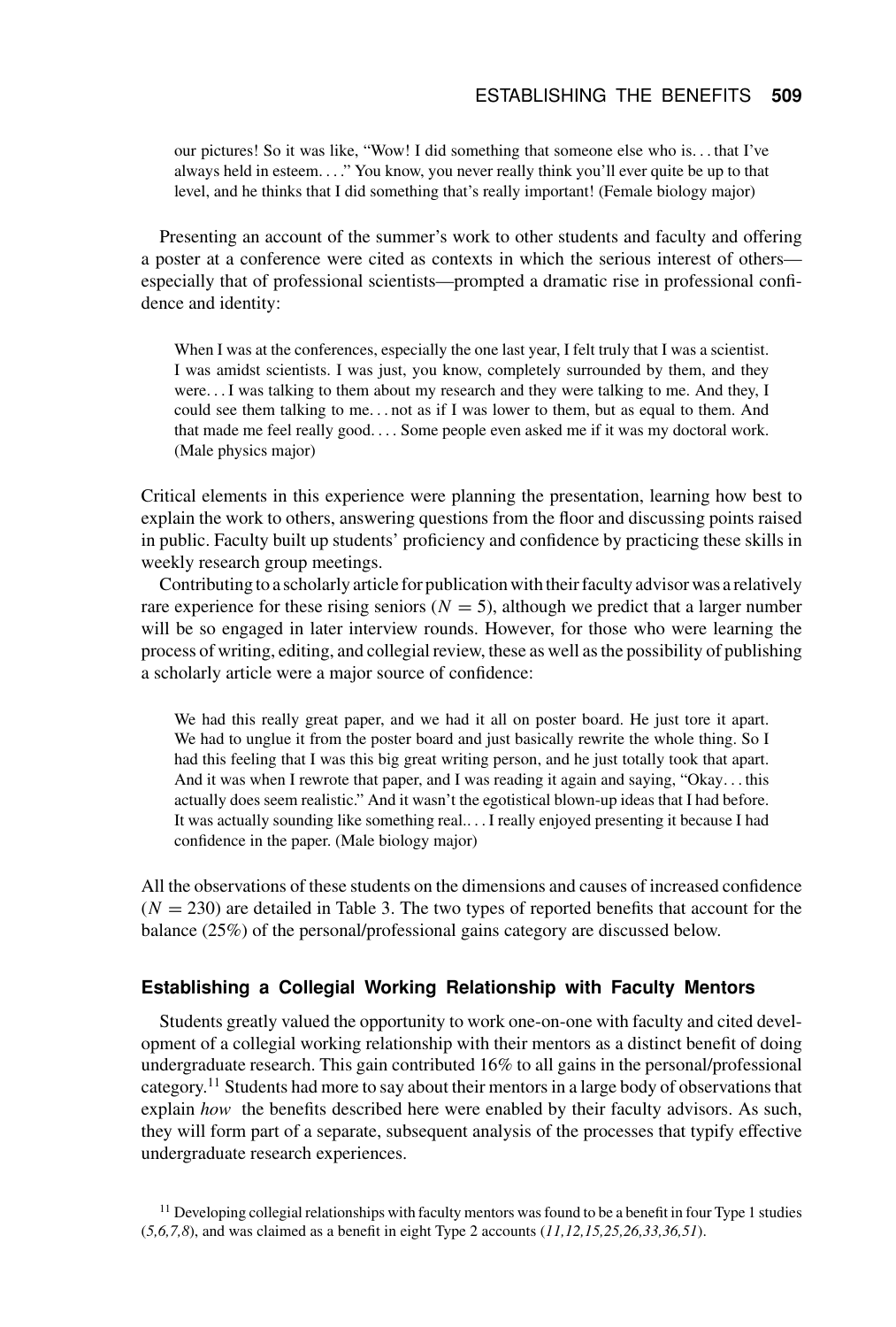Undergraduate research often provided students with their first experience of working alongside faculty as partners. Students emphasized the qualitative difference in their interactions with faculty while pupils in the classroom and when working alongside faculty in a shared project:

I've gotten to know all the faculty... . I actually see them more as peers. As a researcher, they are your peers; you're working with them. And you ask them questions, and they are just as excited to know what I'm doing as I am to know how they're doing, or what they could help me with... . It gives a totally different aspect than being a student... and you don't have to be intimidated by them anymore. (Male biology major)

While treating students as professional colleagues is normal practice for faculty working with undergraduate researchers, the shift from a hierarchical and respectfully distanced relationship to one based on partnership in a common enterprise had a powerful impact on students. This too served to bolster their confidence:

When I go in and explain what I found to him and he responds with my first response to the question, and I can say, "Now, I thought of it a little bit more, and I don't think that's exactly it," it's really wonderful to be in such a give-and-take with a professor, where the professor doesn't know all of my ideas before I come to it... . It's really neat to be with a professor and be working through something that is new for both of us. (Female mathematics major)

Students expressed surprise that faculty asked for their opinions and respected their input:

He said he's learning as much from us as we are learning from him.... During our semester meetings, he'll start taking out his notebook and start writing down things we are saying... . It makes you feel proud when something you said is important enough for someone like him, who has been researching this stuff much longer than we have—especially when it seems like a moment of insight, like something he hadn't thought of before... . It just feels great when somebody takes me seriously, or takes my work seriously. (Male psychology major)

They felt trusted to carry out important research tasks, and, as their knowledge and experience grew, were supported in taking independent decisions. Advisors modeled for them the normal processes of science, including consulting with colleagues, dealing with setbacks, and making complex decisions. This was a valuable professional learning experience in its own right, and made an important contribution to other benefits.

## **Development of Professional Collegiality with Peers**

Students also cited as 9% of personal/professional gains the benefits of developing collegial working relationships with members of their research groups. This was, to most students, a new experience that (as with their relationships with faculty) involved reappraisal of their accustomed ways of relating to classmates. It included the pleasurable sense of "belonging to a community" of like-minded individuals who are working toward similar goals, and discovering their intellectual strengths.<sup>12</sup> This included learning to take each other's ideas and work seriously:

<sup>12</sup> The benefits of peer collegiality are discussed in two Type 1 evaluations  $(5,8)$ . "Belonging to a community of learners" (which encompasses collegiality with coworkers) was reported as a benefit in three Type 1 studies (*5,6,7*) and claimed or described as benefits in several Type 2 accounts (*12,15,19,21,33*).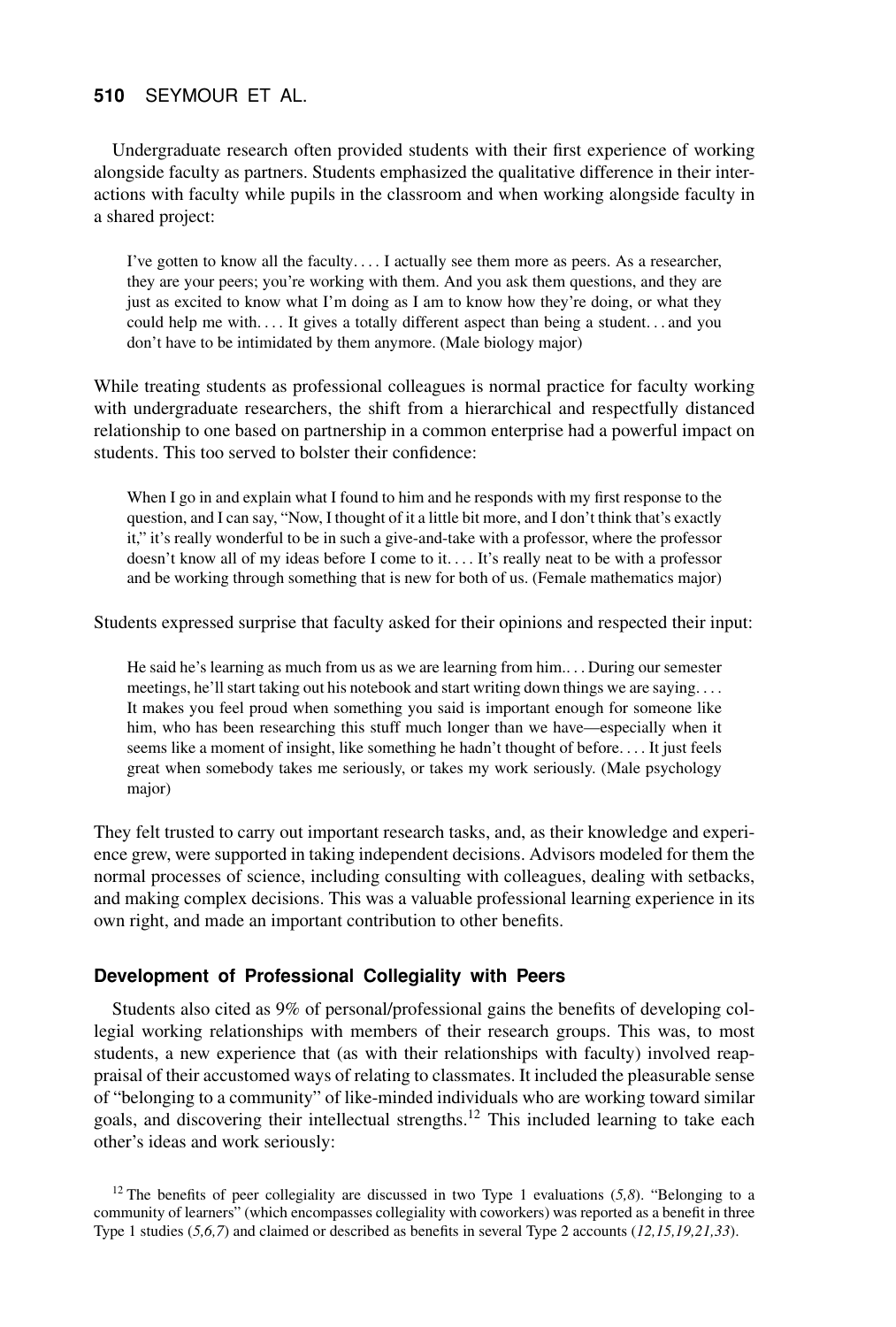We would also have meetings for lunch once a week where everybody from the two labs would get together and we'd discuss what we're working on... Even though I'm not specifically working on that project, what their work is influences my project and vice versa. So we would... discuss what had been going on—new results, something good or bad that had happened.... Plus, that provides time for insight... maybe they're thinking about this problem a different way than you. (Female chemistry major)

The development of collegiality among research peers opened up interesting discussions, and underscored the value of discussion as a professional habit. It offered students new and multiple perspectives on their work, and on its problems, and yielded help when needed:

With my (research partner), we were pretty much working on it together. Especially going in as freshmen and not having any research experience. I think if we were alone, we just couldn't have mustered the strength to go on with it because it's so open-ended and so overwhelming—to not have someone else to talk to would have made it very difficult. (Male physics major)

As indicated above, developing collegial working relationships with both faculty and fellow researchers also contributes to an iterative, spiral process that increases confidence and enables and reinforces other gains. The experience of working collegially with mentors and research peers offered insights into "what it would be like" to work professionally in the field, and reinforced the sense that this was "a real-world work experience."

# **''THINKING AND WORKING LIKE A SCIENTIST''**

Almost equal in size to the personal/professional category was a set of benefits that, collectively, may be described as "thinking and working like a scientist." This category accounted for 27% of all students' observations and was 28% of all students' positive observations of their experiences (Table 2). As indicated in Table 4, reports of benefits were, broadly, of two kinds: gains in knowledge and/or understanding of science and research (43%); and increases in the ability to *apply* knowledge and skills (57%).

#### **Gains in the Application of Knowledge and Skills**

This set of gains may be thought of as a process that is encouraged by active engagement in research. Many students discover they can apply their knowledge and skills to real problems; some begin to see how to choose and frame problems so that they can be approached scientifically; and a few grasp the implications of these choices for the nature and certainty of the answers thus generated. Our data suggest that the experience of doing research holds the potential to encourage students to take a sequence of steps from application to design and hence to generalization or abstraction; that is, from more concrete to more abstract stages of thinking. Indeed, students often represented this group of gains as an epiphany. In many observations (43%) students had been enabled to bring their critical thinking, problem-solving skills, and knowledge to bear on real research problems; some (8%) had gained insights into how to generate and refine research questions and to develop alternative designs to address them; and a small number  $(3%)$  brought to their projects a clearer understanding of the nature of scientific knowledge and its construction. One or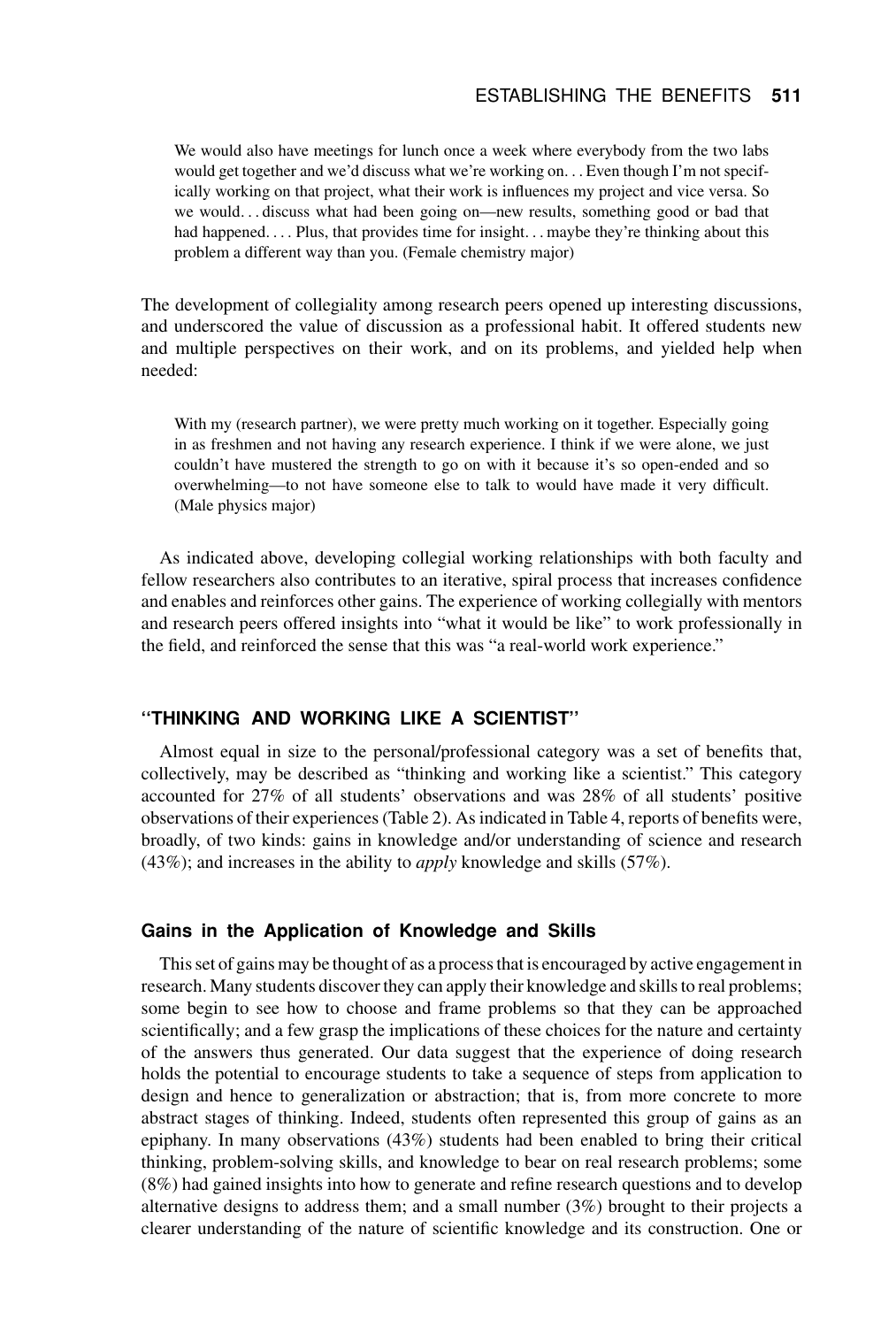## **TABLE 4 Students' Positive Observations on Gains Made in ''Thinking and Working Like a Scientist''**

| Quality of Observation                                                                                                                                                                                            | N   | ℅              |
|-------------------------------------------------------------------------------------------------------------------------------------------------------------------------------------------------------------------|-----|----------------|
| Gains in the application of knowledge and skills<br>Critical thinking and problem-solving skills related to research<br>Using critical thinking and problem-solving skills in an<br>authentic research experience | 136 | 43             |
| Linking theory and practice<br>Analyzing data within theoretical/conceptual framework                                                                                                                             |     |                |
| Understanding how to frame research questions, develop/refine a<br>research design                                                                                                                                | 26  | 8              |
| Understanding nature of scientific knowledge: its open-endedness,<br>the nature of scientific "fact," science as "fallible," how scientific<br>knowledge is built                                                 | 10  | 3              |
| Critical thinking/problem-solving skills, in general (i.e., nonspecific<br>statements)                                                                                                                            | 6   | $\overline{c}$ |
| Subtotal for all gains in the application of knowledge and skills                                                                                                                                                 | 178 | 57             |
| Gains in knowledge and understanding of science and research work<br>Greater knowledge; understanding in depth; understanding<br>theory/concepts; making connections between/within science;                      | 46  | 15             |
| solidifying knowledge<br>Consolidating and deepening knowledge through presentation and<br>teaching                                                                                                               | 40  | 13             |
| Increased appreciation of the relevance of coursework to<br>understanding science                                                                                                                                 | 30  | 10             |
| Developing the temperament necessary for research work:<br>increased patience and perseverance; increased tolerance<br>for frustration, setbacks, and failure                                                     | 19  | 6              |
| Subtotal for all gains in knowledge and understanding of science and<br>research work                                                                                                                             | 135 | 43             |
| Total                                                                                                                                                                                                             | 313 | 100            |

more of this linked group of gains were reported and discussed in 56 of the 66 interviews  $(84\%)$ , and were described in 178 individual observations.<sup>13</sup>

In the largest (and most basic) of the three levels of gains in the application of knowledge reported in this group (43%), students shared the experience of coming up against particular research problems that had not been previously addressed and for which there was no ready answer. They also described the powerful impact of realizing that it was up to them to draw on their bank of theoretical knowledge, thinking, and technical skills to arrive at a choice of direction and move the project forward:

When you're faced with kind of a novel problem when there's no right answer yet, and you have to find the right answer, I think research does a good job at teaching those skills. Because you don't have anything to go back and rely on... you're having to do it yourself. (Male biology major)

<sup>13</sup> Given our counting conventions described earlier, the maximum count for these three gains across the 56 individual interviews and seven focus groups would be 210.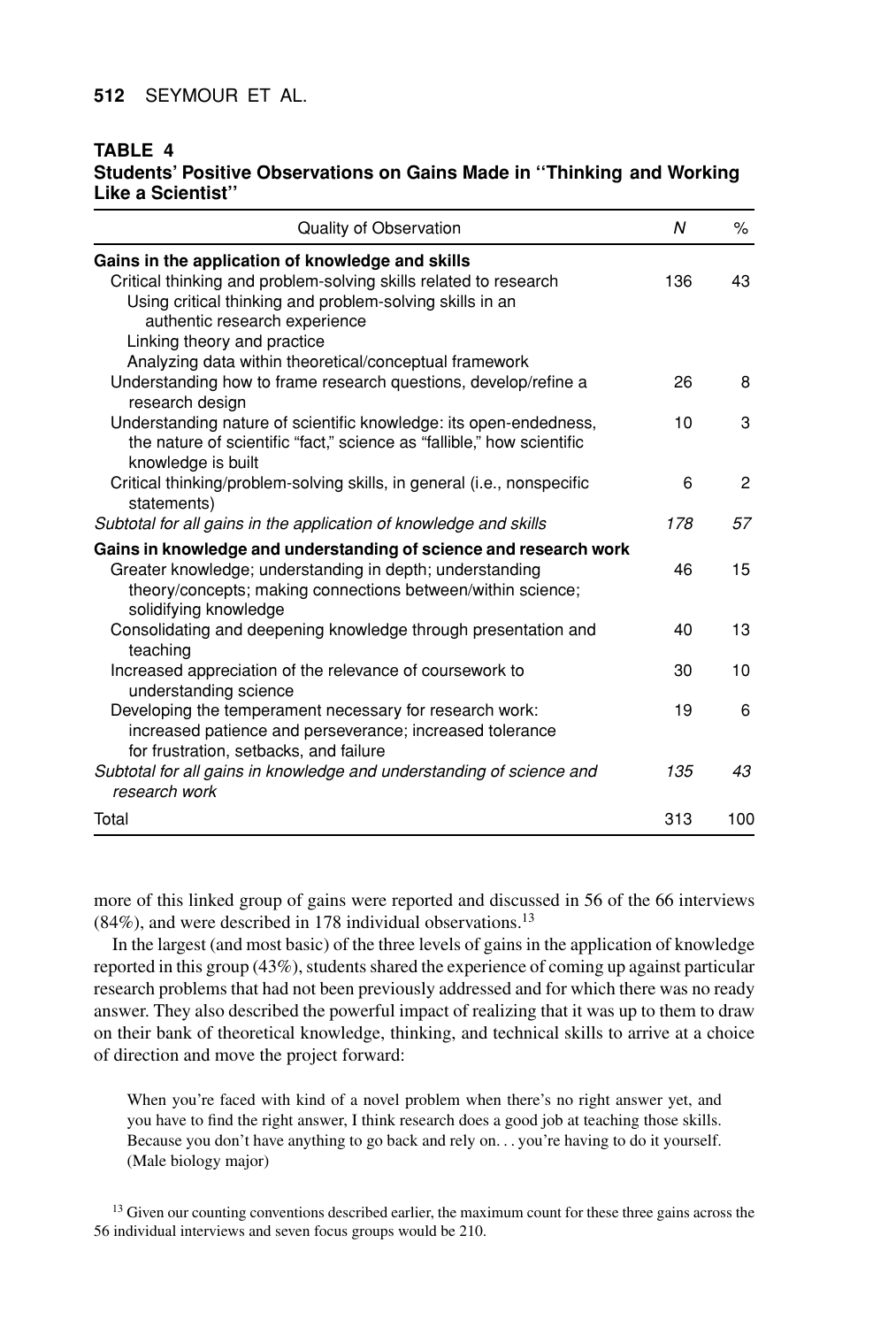Students expressed satisfaction in seeing how theory and practice were linked, deciding how to analyze data within theoretical frameworks, and pulling together their intellectual resources to address "something that mattered"<sup>14</sup>:

One of the more rewarding things, I think, was I took massive loads of data, and there's just tables and tables of data and you're working it up... . And (my advisor) gives me this little mathematical approach saying, "If you work it this way, it'll work out and give you this." And I was skeptical and I was thinking, "Sure. Sure." ... And working this data for days and days, but, sure enough, it kinda culminates to one thing. And I think to see that experimental side work to some sort of mathematical application or theoretical side, I was just kind of amazed by it. (Male chemistry major)

They described how they were now using the problem-solving and technical skills they had acquired:

It really does help you learn to detect your own dumb mistakes. Like, it's easy to think about something conceptually a little bit wrong, and go with that for about a week. But then you look at what you've got, and your spectra don't make any sense... . Then you realize what the problem is. You learn to recognize things like that quicker and quicker the more you do it. (Male physics major)

These experiences contributed to their growing appreciation of the complexity and uncertainty of science as an ongoing process:

I think there's only so much you can get from classroom learning... . You get into the lab and you say, "Okay. This should work." No, it doesn't work! Because there are so many other considerations that you have to make. And that's the kind of thing you can only get from research. (Female chemistry major)

Students also pointed out that aspects of these gains were useful and transferable to other intellectual or professional spheres:

I think on a very basic level you can use these skills in any science field. Just learning how to plan, learning how to be careful, how to take care of mistakes, and recover from mistakes. I think that's something you can really apply to any field. (Female biology major)

Just thinking about things completely, and trying to think of all the possibilities before you plunge into things. So that if you're designing an experiment, you want to know ahead of time, "What are all the possible things that could happen?" and, "How would you explain each result?" And I think that's something I can use in other areas, too. (Female biology major)

As indicated above, many students reached a stage where they were able to use their critical thinking and problem-solving skills in their research work. However, far fewer (11%) reported going beyond this to attain what Kardash (*2*) defines as "higher-order skills" and that many faculty hope to see in students as a result of their undergraduate research experiences. Of these reports, 8% focused on the processes involved in designing a research project. These included a better understanding of how to approach a research issue in different ways; how to work from the relevant literature to identify, choose, draft,

<sup>14</sup> This benefit was also reported in three Type 1 studies (*2,3,4*), and mentioned in four Type 2 accounts (*10,14,23,43*).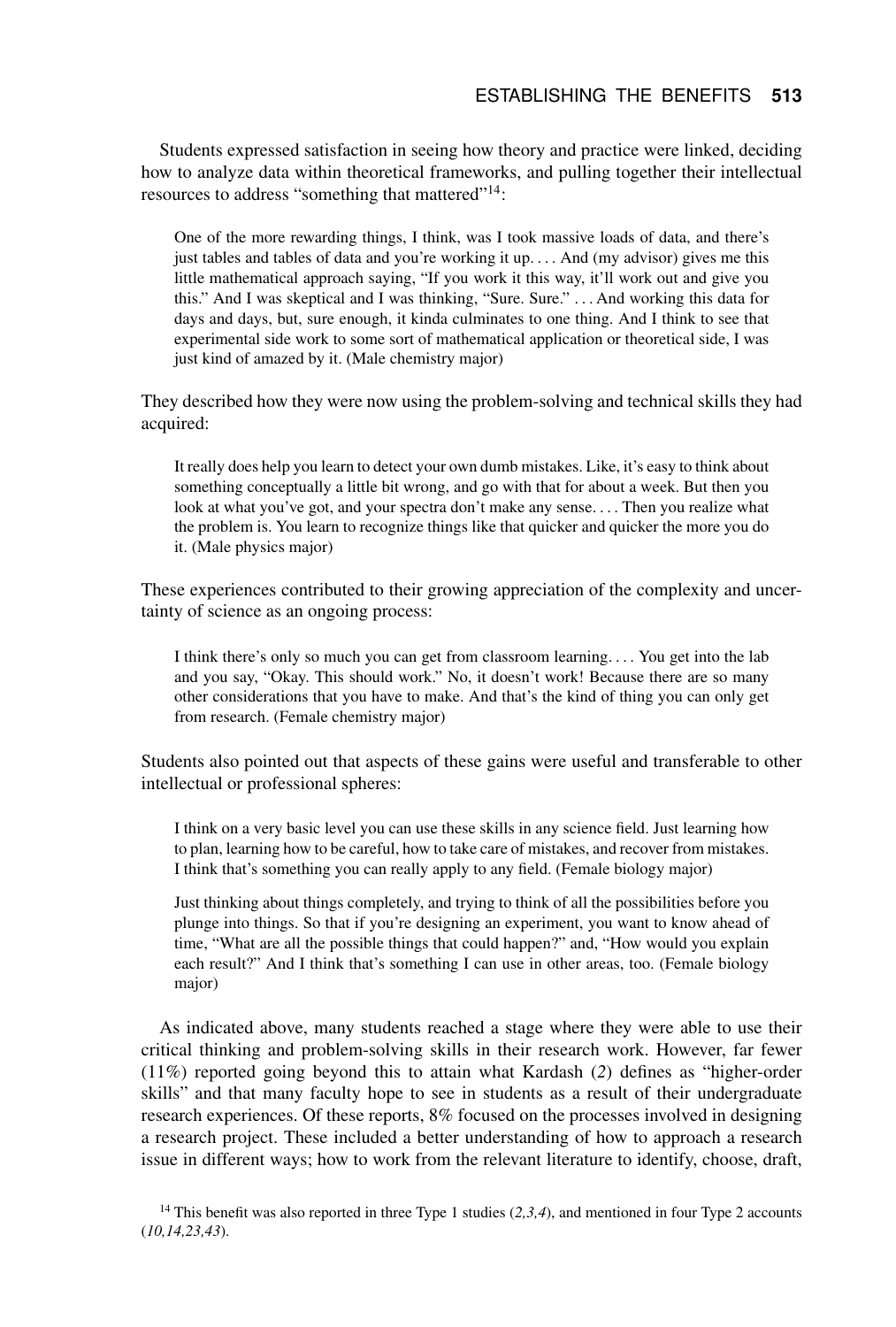and refine new research questions; and how to develop methods and procedures to address those questions<sup>15</sup>:

Just being able to sit down and concentrate on one thing and figure it out and understand... . We work with protein–DNA interactions. And so just for me to look at that and really, really understand it rather than just getting the big overview. And then, actually thinking about the problem critically and creatively and being, "Okay. Now what can I change to have this effect and to have this outcome?" That's a whole new experience for me. (Female chemistry major)

Often embedded in these accounts were the students' sense of excitement and accomplishment at breaking new ground, mixed with a strong sense of responsibility for the process and the outcome.

Three percent (just 10 students) went a stage further. Interrelated with their enhanced understanding of the realties of research, these students described a shift in their perception of "classroom science" as an abstract body of received knowledge, to an appreciation of "real science" as a set of alternative ways to explain and explore natural phenomena.<sup>16</sup> These reports are of great interest because they demonstrate the potential of effective undergraduate research experiences to enable a more sophisticated understanding of the nature and construction of scientific knowledge. These students found themselves rethinking what it means to call something "a fact," actively questioning the received knowledge and simpler assumptions of their earlier education, $17$  and appreciating the importance of continuing to ask questions:

I think it comes with hands-on work, because as a student you're handed this as fact... and you don't question that. But what you find out in research is that a lot of things that people have found out need to be questioned.... We can stand on the backs of people who have figured out... but scientists have been wrong in the past.... You have to do experimental work and explain why it's going that way. (Female chemistry major)

Others found that their research had prompted them to think about the nature of "science" and "truth" and the role that theory and research play in the building and rethinking of "knowledge":

I've made some great realizations... . I think a lot of people think science is truth, this all-encompassing certainty... . And what I found out is that often what research does is just to explain how something could happen, or probably happens, and not necessarily how it does happen. (Female chemistry major)

These reconsiderations were counted as an important benefit of the undergraduate research experience, although they could be unsettling as well as a source of satisfaction:

When you get into the actual process, it's very ambiguous. Everything in science is a model to describe reality. We're not really studying reality as such; we're studying this model of

<sup>15</sup> In one Type 1 study, Kardash (*2*) found that this set of higher level skills was not achieved, either by the accounts of her student samples, or by the faculty who rated their students' progress as researchers. Improvements in students' abilities to approach research problems and design experiments are widely claimed in Type 2 accounts (*14,19,25,26,37,38,39,40*).

<sup>16</sup> This more rarely reported benefit was an important focus of research studies by Ryder, Leach, & Driver (*3*) and Rauckhorst (*4*).

<sup>17</sup> See also two Type 1 studies (*3,4*).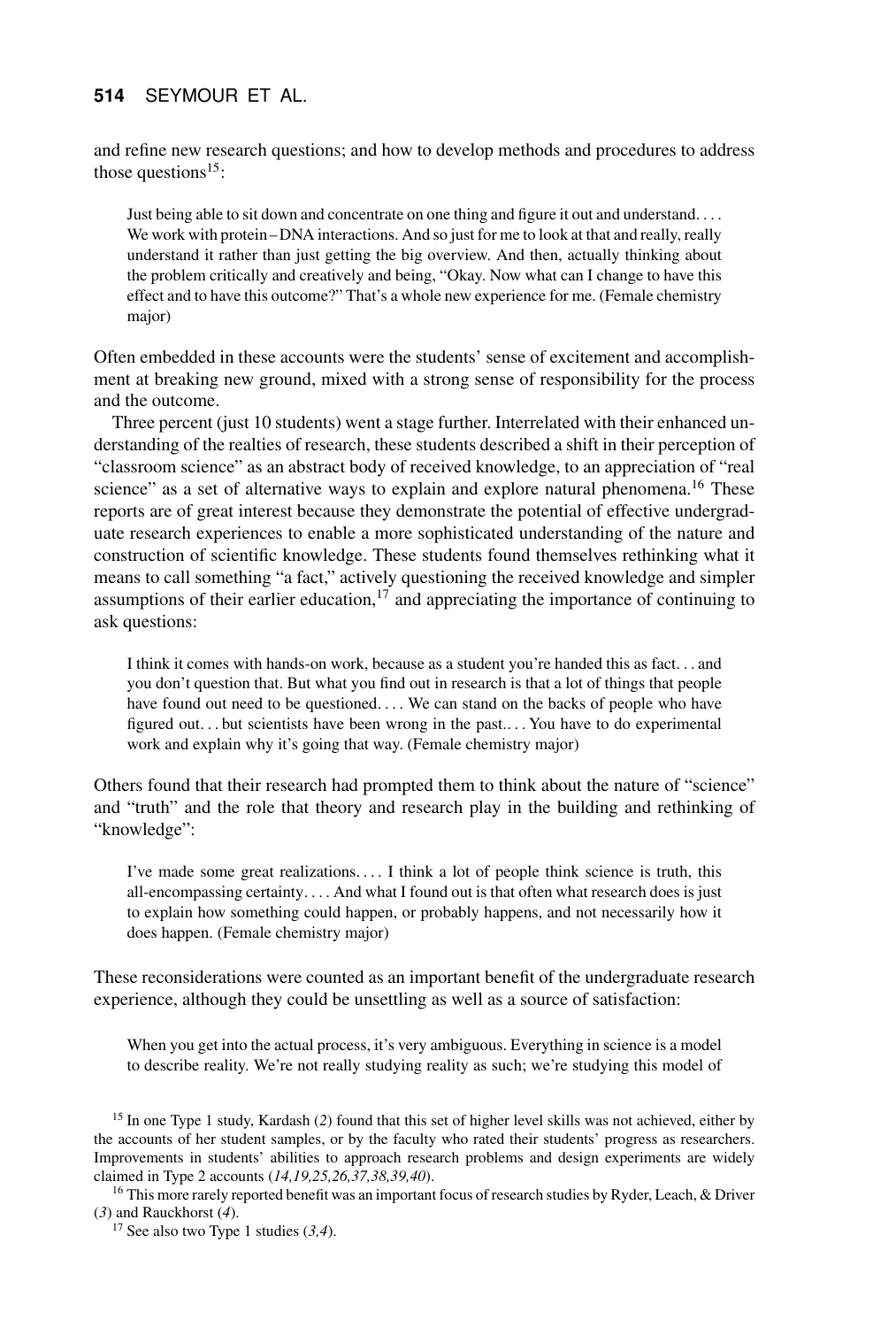reality... . I think, having done some research, you really get a sense of what it's all about. (Male physics major)

Taken together, this small number (11%) of gains is clearly richer and more complex than "improvements in" critical thinking and problem-solving skills that are mentioned (though not clarified) in a large number of studies.<sup>18</sup> We are uncertain at this (first) stage in our analysis of three rounds of student interview data whether smaller numbers of descriptions of these types of intellectual gain are, in some measure, an artifact of students' difficulties in recognizing or describing them. In their first interviews, the interviewer experienced more difficulty in getting students to describe their intellectual progress than other categories of gains. However, the same students seemed to find its dimensions and consequences easier to talk about in the second interviews where, close to graduation, they reflected more on what they had learned overall in their undergraduate education. Faculty may also find these attributes hard to describe (if not to recognize). We will, therefore, leave both possibilities open until a later stage in the analysis.

### **Gains in Knowledge and Understanding of Science and Research Work**

Among the reports of increases in knowledge and understanding, 15% described a deeper understanding of aspects of their discipline, making connections between and within areas of science, and solidifying existing knowledge.<sup>19</sup> Some of these gains were discipline-specific:

Well, intellectually I think that it's helped me to understand chemistry better. Not just the chemistry that I happen to be doing in the lab, but also chemistry as a whole, just because my research does relate to many different areas of chemistry. And learning how to look through the primary literature and to really synthesize and understand the information about the project has helped me to better understand other areas of chemistry and pick things up more quickly. (Female chemistry major)

It showed me how much I *don't* know about chemistry! (Female chemistry major)

Students stressed the benefit of seeing how smaller pieces fitted into a broader framework, and/or the ways in which their research had encouraged them to see cross-disciplinary connections:

I've learned to look at the bigger picture and see everything's place inside it. I guess I had kind of like a little microscopic view of things before. Just looking at one specific action of, say, cell development, but never actually thinking about how all these different genes could be interacting. (Male biology major)

Some students reported a greater appreciation of their discipline, or of science, more broadly; others emphasized greater understanding of the content of their courses and why it is important to learn certain things. The experience had enabled them to use what they had learned in class in their research—and the reverse—and had improved their comprehension of ideas introduced in subsequent classes. Others simply enjoyed their science classes more.

<sup>18</sup> See, for example, Type 1 study (*2*), and Type 2 accounts (*14,16,19,25,26,37,38,39,40,43*).

<sup>19</sup> This gain is reported in three Type 1 studies (*2,3,4*) and four Type 2 accounts (*10,14,23,43*). Kardash's (*2*) student sample rated "relating their results to the bigger picture," and "understanding contemporary concepts in their fields" as two of the four most significant gains from their undergraduate research experiences.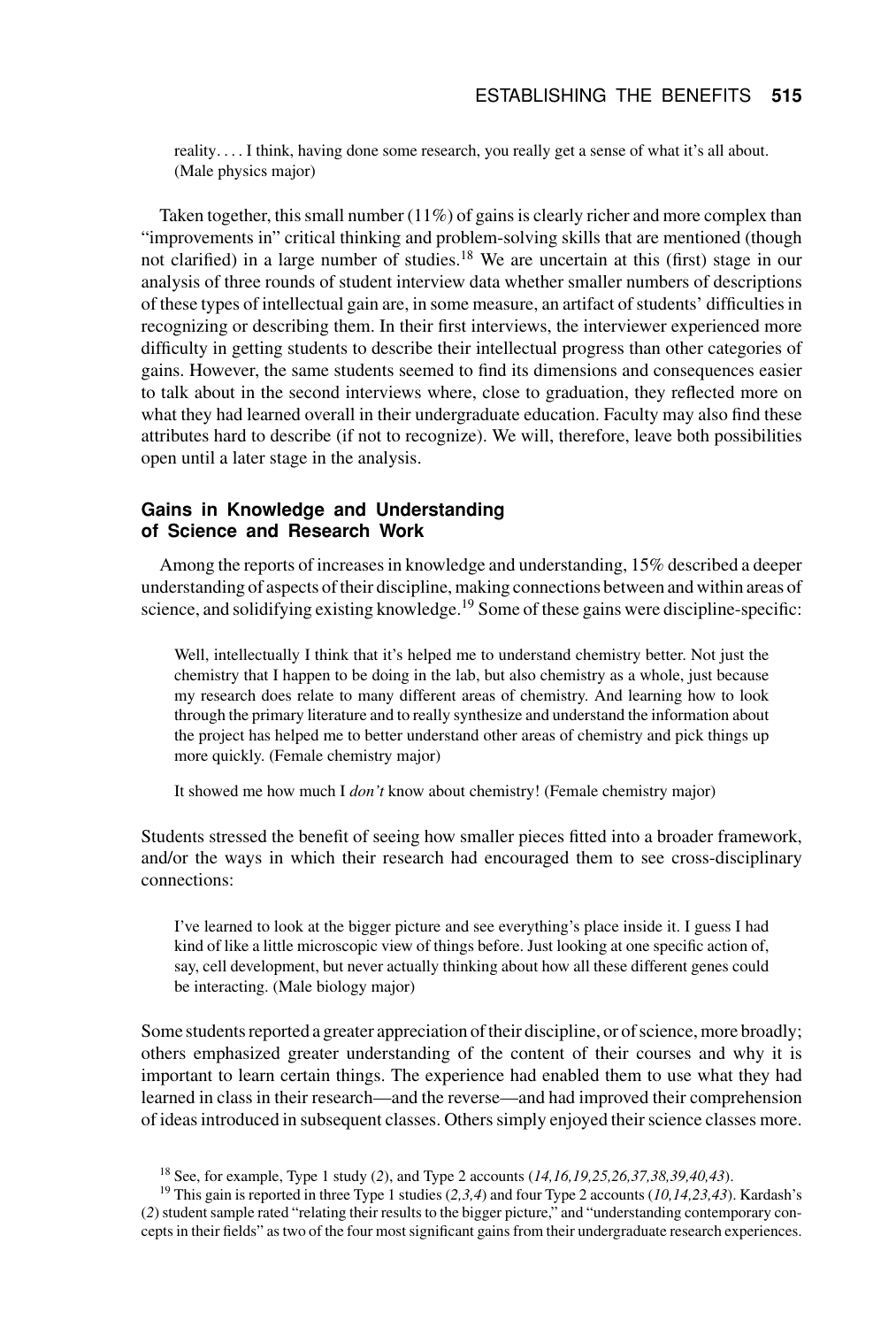Students who confessed to struggling with motivation, described the good impact of this experience on their sense of direction and perseverance in classes that followed it.

In 13% of their reports in this category, students described how two related facets of the undergraduate research experience—learning to present their work and teaching others had solidified and extended their scientific knowledge. In the following section, we discuss other benefits of presentation experience. However, here, students highlighted the value of preparation and presentation of their work and of teaching others in expanding their knowledge and deepening their understanding by requiring them to explain their projects to others:

I think standing up in front of people and discussing your research is invaluable. I think it's really helpful because you get a better sense of it yourself. (Female chemistry major)

You really have to know what you're talking about.... If they ask you questions, you really have to understand it. (Male engineering major)

Preparing and giving presentations and answering listeners' questions also made students reflect on how much they had learned, both in this process and from the research work itself:

It's nerve-wracking, but I think people asking as many questions as possible about your project is more valuable to you than it is to them, because it shows what you know about your project, and what more you need to know. (Male physics major)

The experience of explaining their work to a wider public and fielding their questions also reduced the common student fear of exposing areas of uncertainty in their understanding. Similarly, students found the experience of teaching gratifying in that helping others to understand complex ideas deepened their own understanding and exposed gaps and areas of uncertainty in their knowledge:

Talking to them—explaining different things—makes you understand your project in detail. Because, sometimes they will ask some random, but very profound, question that you haven't thought about, and you might have to go back and read it to yourself to come up with an answer for them. (Female chemistry major)

As with presenting and discussing their work, teaching classmates or members of their research groups increased their levels of comfort and confidence in being open about what they did, and did not, know.

Ten percent of observations in this category described a better understanding of the relevance of what they had learned in class or lab to the "real research" in which they were engaged $^{20}$ :

We'll learn about the technique in class, but then... you understand it in a completely different way when you have to actually apply it. (Female biology major)

Their first-hand experience of "doing" science also helped students to understand the many complications and setbacks that scientists encounter in their daily work (6%). Students commented on the length of time involved, the care needed to make accurate observations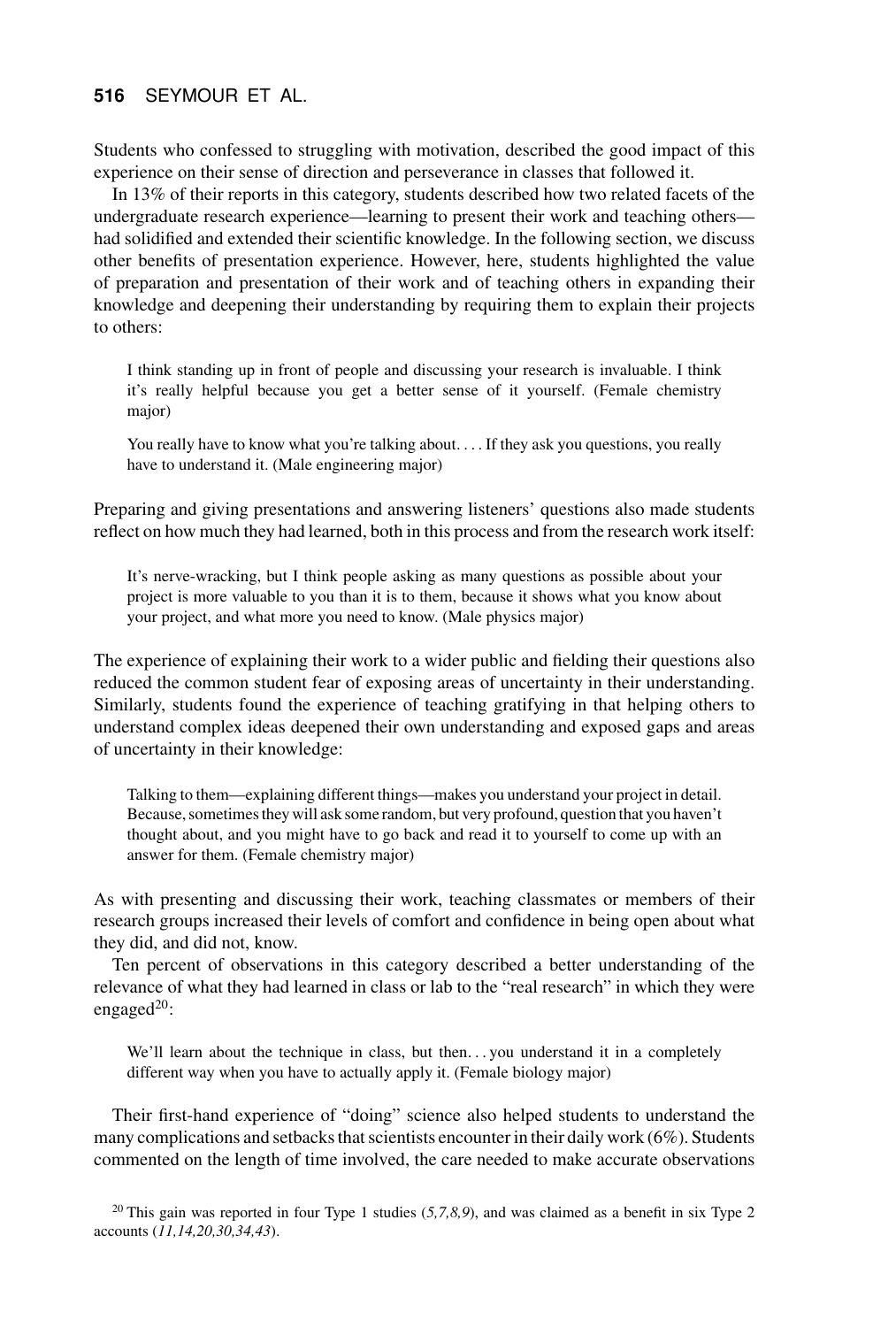and keep detailed notes, how much attention to detail was required, the tedium and repetition of some lab tasks, the long hours researchers worked, and their difficulties in achieving desired results:

You never really think that the scientist spends all this time... you never think anybody runs into a dead-end. Like the geniuses like Einstein, you never think that he ran into a dead-end, but he did. Many people did. And it gave me a better appreciation for it because, to get through all that and to know what we know today in the sciences, is just amazing. (Male physics major)

This was much more than an intellectual appreciation of what goes into research. These students had come to understand that a high incidence of setbacks, errors, repeated procedures, and failed experiments is a normal part of the research process. They realized that research required either a natural or acquired tolerance for these frustrations:

Sometimes you just have to slog through things. That was kinda one of my biggest lessons. Sometimes there're no shortcuts. You just have to get in there and work at it. And it might take a while, but sometimes that's the only way to get it done. (Male engineering major)

Students observed how their faculty mentors dealt with problems, and discovered how they themselves responded to difficulties.<sup>21</sup> Some noted that they had gained greater patience and perseverance in working on a single project, and had acquired an increased tolerance for frustration, setbacks, and "failure." Indeed, students were apt to use this as a "litmus test" to determine whether or not they were temperamentally suited to a career that included research:

It's helped me to deal with failure in the laboratory. And it's not your fault. It's not anything you could have done. It's just the protocols that worked perfectly for so-and-so don't work for you because of reasons you didn't even think about and *nobody* thought about. It's helped me to be a better problem-solver, I think, to look at this and say, "Okay, we'll pinpoint what's going wrong. We'll see what other people have done. We'll see why ours is different and how we can change things so that it will work." (Female chemistry major)

Again, students saw aspects of this experience as highly applicable to other arenas of professional and personal life:

I think the perseverance that it takes, the patience to be able to just keep working and not giving up on things, that is something that I think will be useful in other areas—learning to not expect things to happen right away, and suddenly, magically, you have all your results. (Female biology major)

Students' engagement in undergraduate research, thus, provided them with an intellectual and affective appreciation of "real science" at work. It enabled them to bring their own critical thinking and problem-solving skills to bear on research questions, and to apply their theoretical knowledge in practice. They reported gains in the depth of their knowledge and understanding in their own discipline, and made conceptual connections with other disciplines. Some students also gained a more realistic and a deeper understanding of what science research requires, both intellectually and temperamentally, and clearer insights

<sup>21</sup> Two recent accounts (*17,18*) have also discussed the importance to students of close interaction with faculty mentors who model how research is done.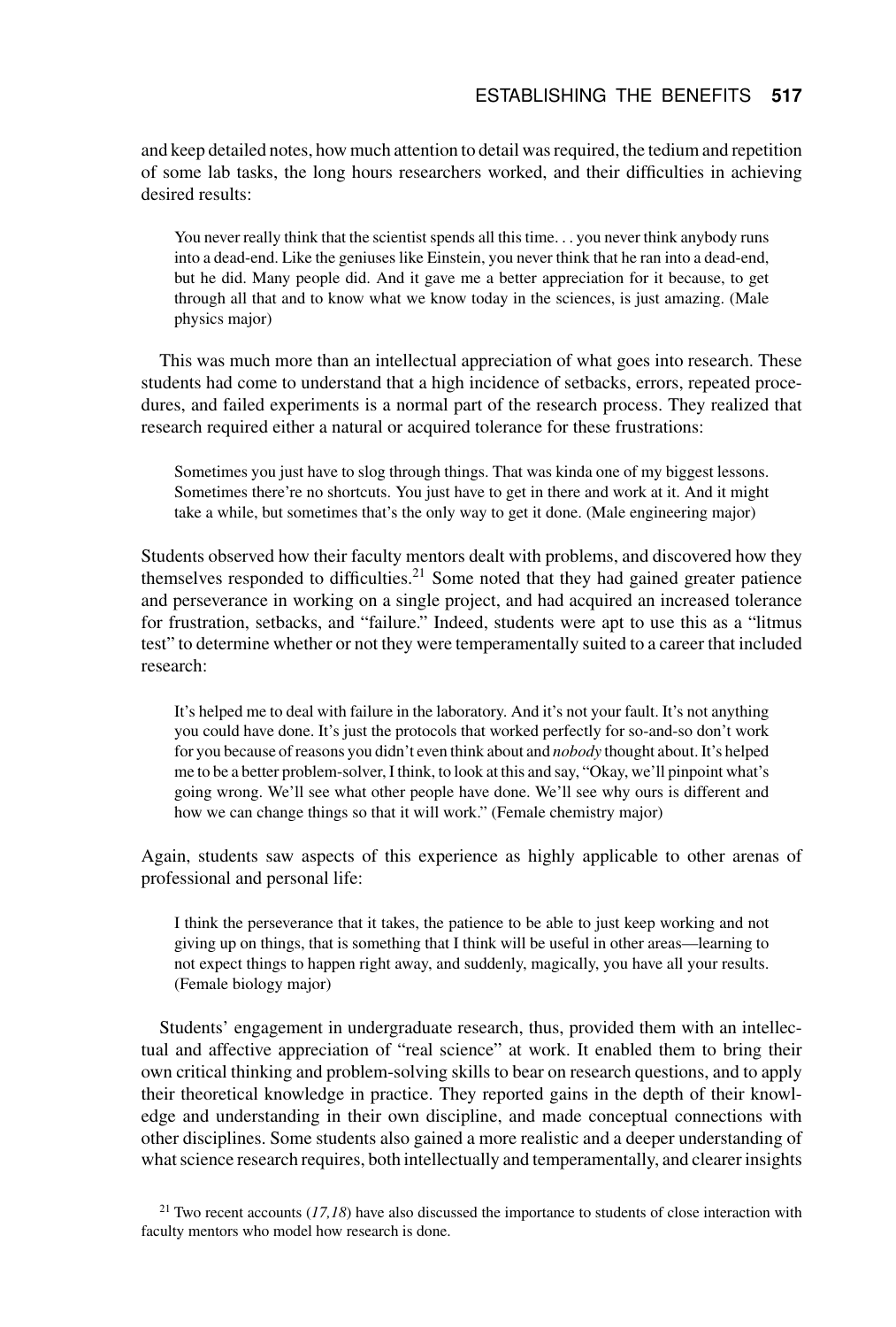into science as an ongoing, collective process whereby "truths" evolve and are questioned, individual contributions accumulate, and knowledge is built.

Establishing the nature and extent of actual intellectual gains through participation in undergraduate research lies beyond the scope of this kind of research where the focus is upon students'self-perception of changes in their thinking and thinking skills. We hope that other scholars in the fields of learning and learning assessment (C. M. Kardash, manuscript in preparation) will continue to pursue these issues.

## **GAINS IN SKILLS**

Nineteen percent of all students' observations and also 19% of their observations on the benefits of undergraduate research described gains in particular skills (Table 2). The largest group of skill gains described in this category (43%) were improvements in communication skills<sup>22</sup>; the balance (57%) was divided between gains in six other types of skills: lab, work organization, computer, reading comprehension, working collaboratively, and information retrieval (Table 5).

#### **Gains in Communication Skills**

Almost one quarter (22%) of reported gains in all types of skills, and the most oftenmentioned of communication skills per se, were those needed for, and acquired by, presentation, explanation, discussion, oral argument, and defense of students' research work.<sup>23</sup> By contrast, only a small number of skill observations (7%) described improvements in scientific and professional writing skills.

In all four of the institutions sampled, individual and group presentation of project work was built into the end-of-summer activities. Indeed, it was one of their most distinctive formal characteristics, and one of several overt teaching activities. Presentations were organized by single departments or across divisions, and all participating students and faculty, as well as many administrators and support staff, made a point of attending. Students were in no doubt about the importance of these occasions; they took them very seriously, and (as reported by their faculty) tended to dress formally. Both students and faculty took pride in describing recent presentations, and in showing the interviewer the resultant posters and demonstration materials.

Students received guidance from faculty advisors and help from their research groups in preparing, discussing, and rehearsing their presentations. Faculty advisors used weekly meetings as an opportunity to build both skills and confidence by offering guidance and practice in how to argue points, answer questions, respond to critiques of their work, and question other researchers in a collegial manner:

Each person gets up and speaks for anywhere from 10 to 30 minutes about what they've done the last week and what they're planning on doing this next week. ... It's quite intimidating because she interrupts you a lot and she asks you a lot of questions, and she wants you to recall a lot of things. And so, from that experience alone, just over the six weeks that we've been doing that, I feel so much better about being on the spot and defending my work. (Female biology major)

 $22$  Gains in communication skills (in general, rather than in specific) were claimed in nine Type 2 accounts (*10,11,19,20,25,26,28,29,43*).

<sup>23</sup> In the study of Kardash (*2*), undergraduates reported an enhanced ability to communicate the results of their research projects and ranked this as the highest of three skills in which they saw appreciable gains from their research experiences.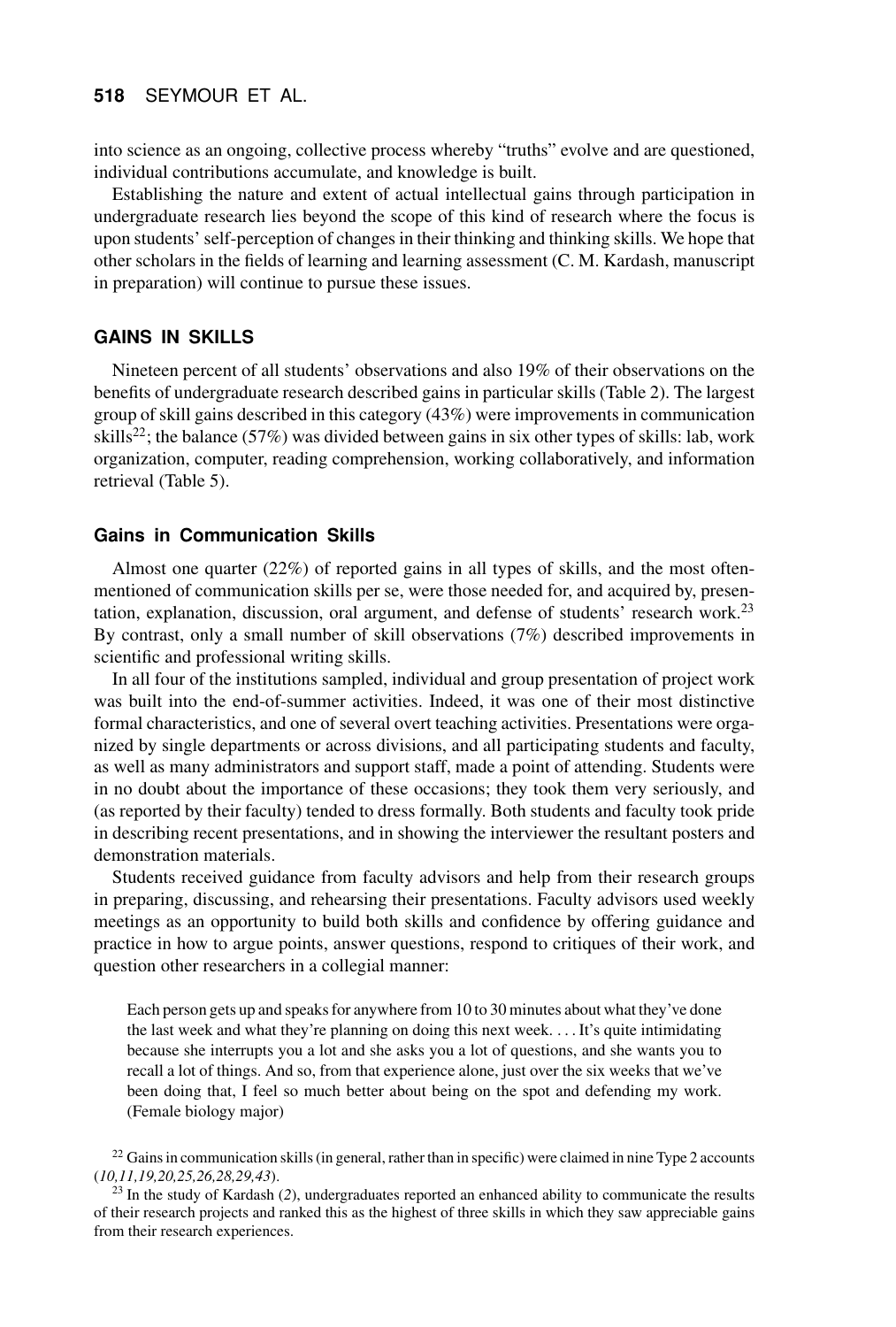| Quality of Observation                                                               | Ν   | ℅   |
|--------------------------------------------------------------------------------------|-----|-----|
| Communication skills                                                                 |     |     |
| Improvement of presentation skills/ability to defend oral argument                   | 48  | 22  |
| Improvement, in general (i.e., nonspecific statements)                               | 29  | 14  |
| Improvement of writing skills                                                        | 14  |     |
| Subtotal for all gains in communication skills                                       | 91  | 43  |
| Lab/field skills: instrumentation, measurement, technical skills                     | 48  | 22  |
| Work organization skills: time management, note-taking,<br>details of lab management | 23  | 11  |
| Computer skills                                                                      | 20  | 9   |
| Reading comprehension skills                                                         | 18  | 8   |
| Collaborative working skills                                                         | 10  | 5   |
| Information retrieval (library/internet research skills)                             | 4   | 2   |
| Subtotal for all other gains in skills                                               | 123 | 57  |
| Total                                                                                | 214 | 100 |

#### **TABLE 5 Students' Positive Observations on Gains in Skills**

Talking their work over with their group on a regular basis helped to shape their research ideas and choice of working methods. The group also helped them build their presentation. Thus, long before public presentation, many students had become very accustomed to an open, critical, mutual exchange of their work in progress:

Tuesday and Thursday, we would all go through what we had discovered so far and present our ideas and say, "Okay... does this make sense to all of you?" You get so deep in it that sometimes things made sense to you that really don't make sense, you know? In mathematics, it's very important—you're building on different things. And if one thing that you built upon doesn't make sense, then the rest of it, you can't say. And so sometimes it was really good to present our ideas and if we were thinking about something the wrong way, somebody else could speak up.... They weren't working on it all the time so they could see what wasn't making sense. (Female mathematics major)

Working initially with their group was seen as a more comfortable way to try out their ideas. As the time drew closer for their college presentations, faculty advisors often gave individual or group practice sessions:

He wanted to sit down with me in a more formal setting and give my presentation to him, just to practice. And I wasn't quite ready. I hadn't quite figured everything out. So I gave it and I knew I was leaving out a lot of things and felt like I still had a lot of work to do. And he just listened to it. He didn't make any criticisms... . He was able to listen to kinda what I knew, and he knew the important things I wasn't getting. And he'd just kinda go to the board and we'd start talking about it, like just after the presentation's over. He wasn't like, "Oh, that was good," or, "That needs some work." He just started talking about the project. And just in those 10 or 15 minutes, I got a much better understanding about what I left out. So, in a very indirect, subtle way, he was able to say, "Okay, this is really what you were lacking, but I don't have to tell you that. We're just going to talk about it, and now you get it." So then the next day, I think the presentation went quite well. (Male chemistry major)

Students also got advice about presentation techniques, and, in some instances, several faculty were involved in the rehearsal.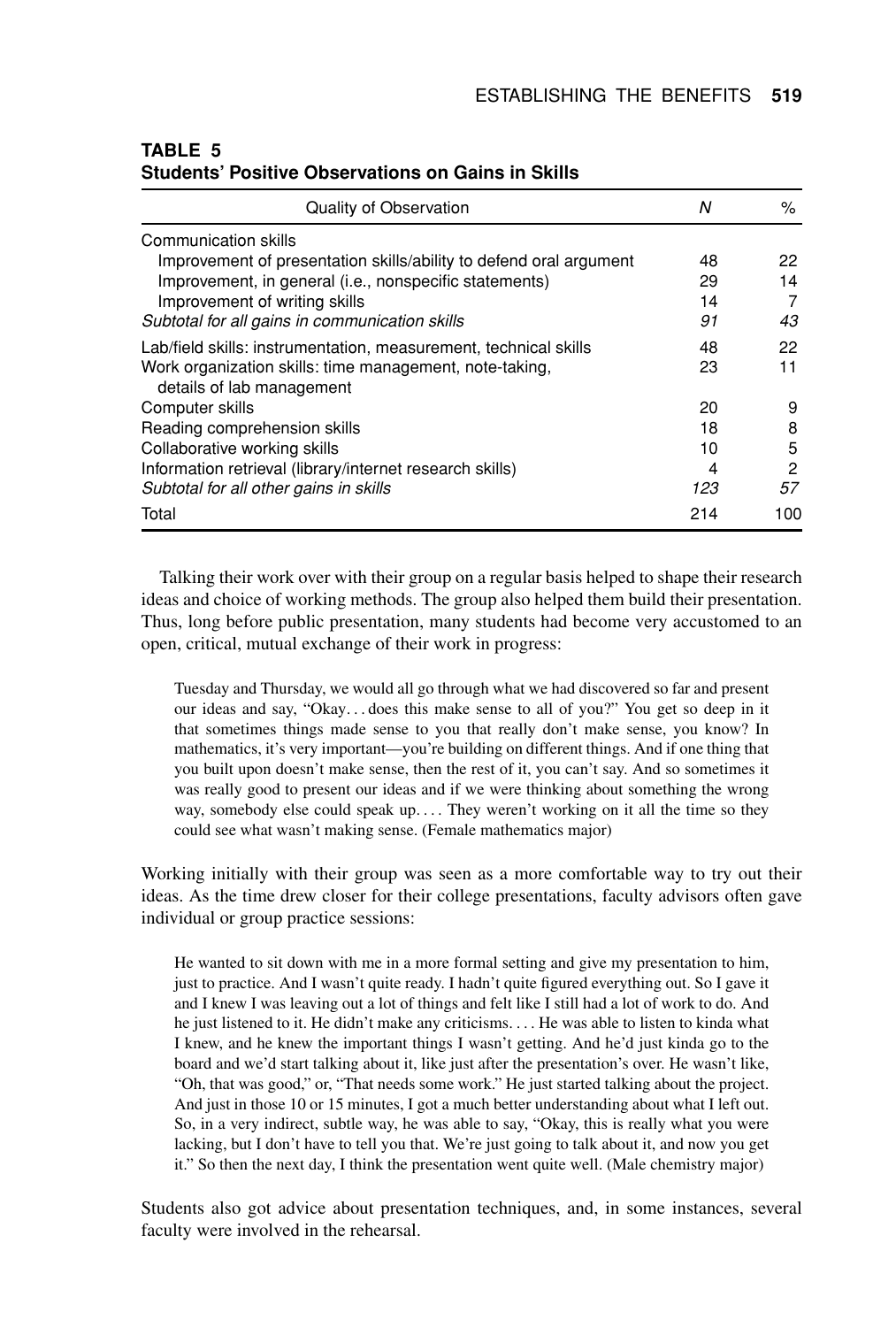The benefits of learning to present and discuss research findings and methods in public encompass rather more than acquiring the know-how to do this. Students described how, with practice and support, they overcame their initial reluctance or anxiety about public speaking. They gained confidence as they became more adept at answering questions and criticisms from the floor:

When someone originally raises their hand, your heartbeat rises a little bit just because you're not sure what they're going to ask, and you're not sure if you're going to be able to answer it. But I think as more and more questions are asked, especially if you've done the research and the whole project, you know, you have a firm grasp of what you did. Either you can answer the question, or if you can't answer it, it's either because you haven't done it yet or maybe it's not relevant to what you did specifically. So I think, after a while, you get comfortable fielding questions. (Male chemistry major)

Using the group as a sounding board for ideas long before presentation helps to address one of the most difficult, but professionally significant, personal transitions for students. Learning to give and take critique, and coming to see this as normal professional practice linked to its essential role in the process of building scientific knowledge, goes beyond skills' acquisition. Students described the process of learning to distinguish between personal and professional criticism as a journey in emotional growth:

At the beginning... I was, "Oh, I don't know if I could take this all the time"—just somebody questioning you or doubting you, which isn't necessarily true... but that's what it feels like, at times. But even in the last six weeks, I've been able to mature, and I think I can handle myself a lot easier. (Female biology major)

Most of the student researchers had presented only within their college at this stage, but this is clearly where most of their presentation skills were developed. Beyond this, 21 of the seniors reported that they had traveled with their faculty advisors to make conference presentations, and some were planning to attend undergraduate research symposia. Beyond their in-house practice, this was seen as another step up in skills, experience, and confidence gained:

It was great, because we got so many suggestions just from standing there... .I had all these 50 year-old men walking up to me being like, "You don't really know what you're talking about... . I can't see how this would possibly work."... And it's intimidating to try to explain. After the first couple, it got easier. It was nice that they stopped and looked. It was nice to interact with them. They would actually talk to you like colleagues, like, make suggestions. That's actually how we got the whole carbine thing, it was from some of his colleagues that came by. (Female chemistry major)

We shall continue to track the incidence and benefits of professional presentations in the analysis of subsequent interview rounds. However, establishing these numbers with larger samples is more appropriately done using survey methods.

From their experiences of presentation and collegial discussion, students reported an increase in their ability to explain the nature of their research work to colleagues in other fields, and to a wider group of people with a more limited science background. Explaining their research to family and friends was seen as a challenge and as an accomplishment. It was also seen as a way to improve a presentation draft.

A small number of student observations  $(N = 14)$  described gains in writing skills as part of their undergraduate research experiences, or had received help from their mentor in learning the processes of editing: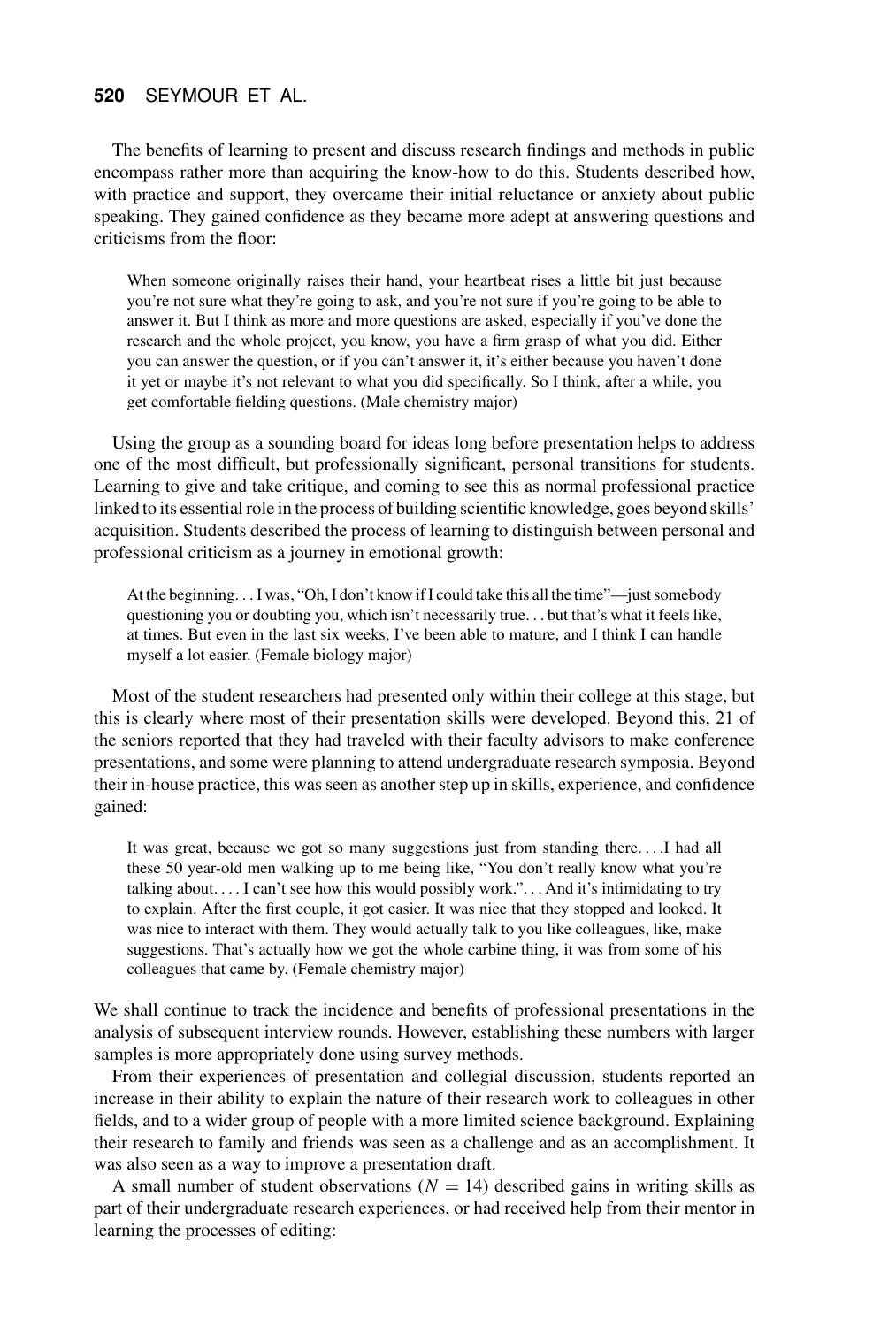Learning to write for a scientific journal I found even more difficult... . We had something like five major revisions by the end of the summer... . It was a strange feeling, receiving a paper with lots of red ink on it. And I almost felt like I was completely incompetent... . I think it's part of the learning process to recognize when there's a right style, and a right word... . It was very, very useful to me. (Male mathematics major)

Students described how much they (and their draft paper) gained by circulating it to a wider group for critique and suggestions on omissions and clarity. The group was also brought into the editing process as students helped each other develop posters and, in some cases, a group paper. These were not entirely new experiences for many students, but were described as part of an ongoing writing education process at their colleges. However, editing with faculty for journal submission was described as much more demanding.

Very few students entering their senior year (i.e., the majority of our student sample) had, as yet, worked with their mentor on a paper intended for publication. Five students reported that they had coauthored (with their faculty advisor) a published paper; two expected to publish again; and a further 16 expected to publish a paper with their faculty advisors sometime in the future.<sup>24</sup> Some faculty accounts of student gains from undergraduate research primed us to expect a larger portion of writing gains.<sup>25</sup> However, although few students were, as yet, working on articles intended for publication, some saw this as forthcoming.<sup>26</sup> In their last months before, and their first year beyond, graduation, former undergraduate researchers may continue to work with their mentors in making professional presentations, and preparing research articles or proposals. We shall check to see if this is the case.<sup>27</sup>

#### **Gains in Other Skills**

Equal in number to reports of gains in presentation and oral argument, 22% of students' observations on their gains in skills describe improvements in lab skills.<sup>28</sup> Students referenced the enhanced range of lab techniques, procedures, and instruments to which their research experiences had exposed them.

Gains in what students often called "practical" skills included an increased ability to organize their work, manage their working time more efficiently, and/or keep good records. These accounted for 11% of reported gains in skills, and, again, benefits that students saw as transferable to other areas of professional and personal life. The same was also true in the 9% of reported gains focused on enhanced computer skills. Some accounts linked these skill gains to the career advantages of doing undergraduate research; other accounts focused on the importance of either a working knowledge of a range of computer skills, or of a very specific set of new skills, to the contribution they could make to their project and their field of research, as well as to their subsequent class work.

<sup>24</sup> Only two students reported having seen how their mentor developed a research proposal for funding.

<sup>25</sup> Developing writing skills was included as a program goal in four Type 2 accounts (*20,28,29,46*). It was offered as an indicator of a successful program, and/or claimed as a benefit by three further Type 2 accounts (*10,11,14*). Improving writing skills was not, however, included either as a criterion for a successful program or as a demonstrated outcome in the small number of well-designed evaluation studies identified in our literature review. The two student samples in the study by Kardash (*2*) reported gains in their ability to write a research paper for publication as the *least* enhanced of the 13 skills rated by students in this study.

<sup>26</sup> Kremmer and Bringle (*1*) reported that the benefit of publishing came some months after the research experience for a high proportion of their sample.

<sup>27</sup> In six Type 2 accounts (*15,19,26,34,35,47*), counts of either publications and/or conference presentations are offered as indicators of the success of undergraduate research programs without reference to their value as perceived by students.

<sup>28</sup> Improvements in students' lab skills were reported in six Type 1 studies (*1,2,5,7,8,9*) and claimed in six Type 2 accounts (*10,11,14,17,19,20*).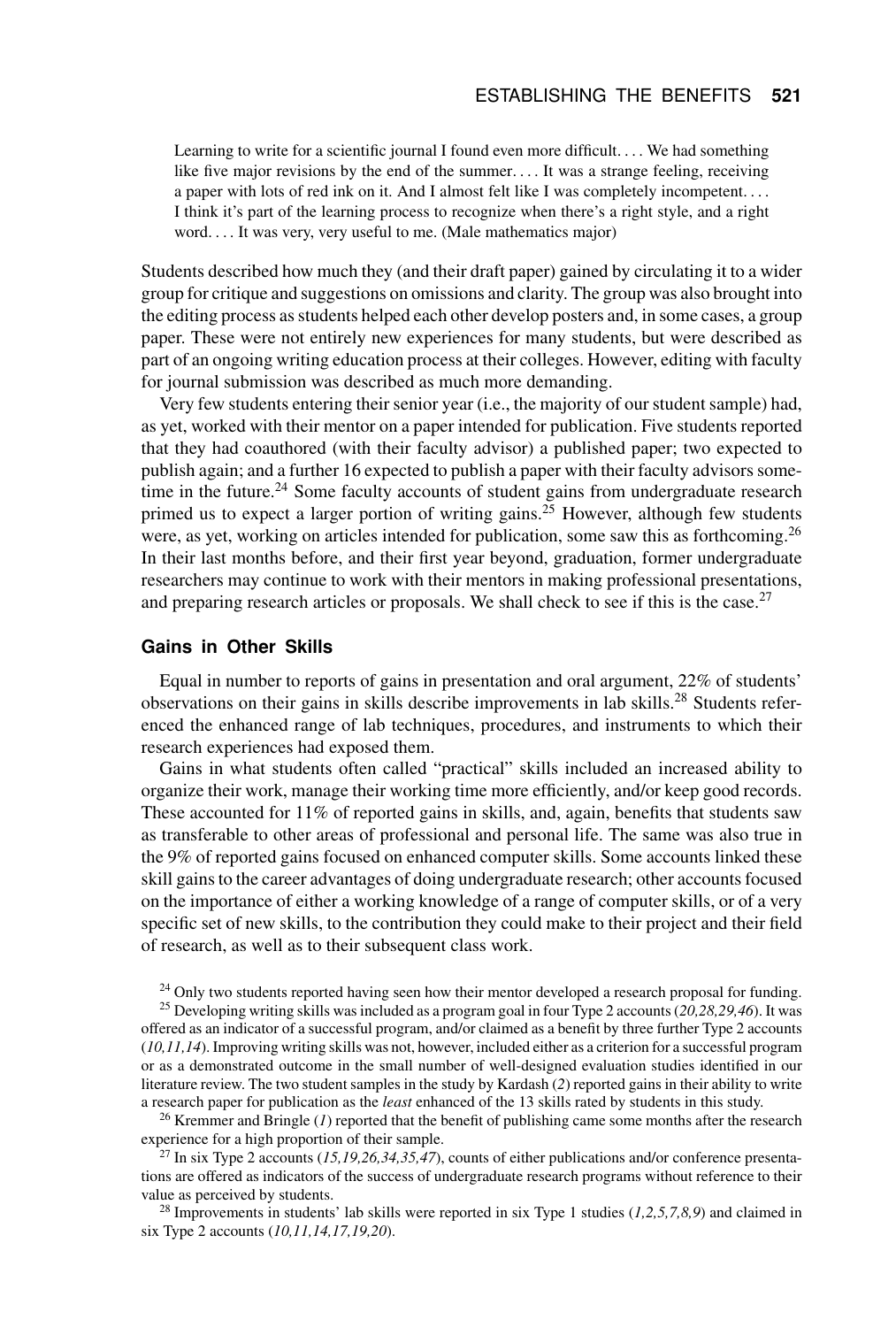Eight percent of skill gains statements referenced an enhanced ability to comprehend, analyze, and critique academic literature that had emerged largely as a result of extensively reading original work for their projects. Students spoke of increased confidence to tackle new articles, of the intellectual satisfaction they gained from their reading, and, again, saw these skills as useful and transferable.

Overall, gains in communications skills (especially oral presentation) were, as we have indicated, the single most important group of skill gains cited by students at this stage in their academic careers. As we also note above, across all accounts of skill gains, students emphasized related gains in confidence and other aspects of personal and professional growth. They also highlighted the transferable nature of many gains in the skills category.

# **CLARIFICATION, CONFIRMATION, AND REFINEMENT OF CAREER/EDUCATION PATHS**

Undergraduate research is often championed for its perceived effectiveness in increasing the proportion of students who choose to enter graduate school. However, both in the literature, and in this study, it is important to distinguish between claims that undergraduate experiences can prompt undergraduates to *choose* a graduate school career path, and more qualified claims that the experience can *clarify, refine*, and *reinforce* such a choice. The nature of what is claimed varies, as follows, across the four types of student benefit statements that we have identified in published material on undergraduate research:

- 1. In nine articles that include *statements of program goals* for the undergraduate research programs studied, claims are made for *choice of graduate school* as a desired outcome. Five accounts (*24,28,32,33,34*) include encouragement to choose graduate school as a goal of the undergraduate research programs they describe. Four studies (*5,7,9,13*) describe programs in which the goals specifically include increasing graduate school enrollment; in the latter four studies, increased graduate enrollment for students of color is a particular goal.
- 2. Studies that *hypothesize particular outcomes* for the undergraduate research programs that they describe, offer more limited expectations. Four articles (*14,24,50,52*) predict that the *clarification of career goals* will be an outcome for students who participate in undergraduate research.
- 3. Among the large body of accounts that *claim particular benefits* for undergraduate research programs, but where the methodological basis of the study or account is insufficiently rigorous to substantiate the claims made, five articles (*13,15,18,42,54*) assert that program participation *leads to the choice of graduate school*, other advanced degrees, or to professional work in the research field experienced. In one study of engineering alumni (*17*) participants rated their undergraduate research experiences "as very important for their decision to attend graduate school." Schowen (*54*) claims that undergraduate research experiences specifically *increases the choice of graduate school among women*. Three studies (*11,13,48*) make the more modest claim that participation in undergraduate research *encourages greater interest in attending graduate school*.
- 4. The most modest claims for the career-related benefits of undergraduate research are offered by five evaluation studies that employ sound research methods. Three of these studies (*5,7,9*) found that undergraduate research participation *both encouraged greater interest in attending graduate school, and refined or clarified interest* by introducing students to new fields or lines of research with bearing for their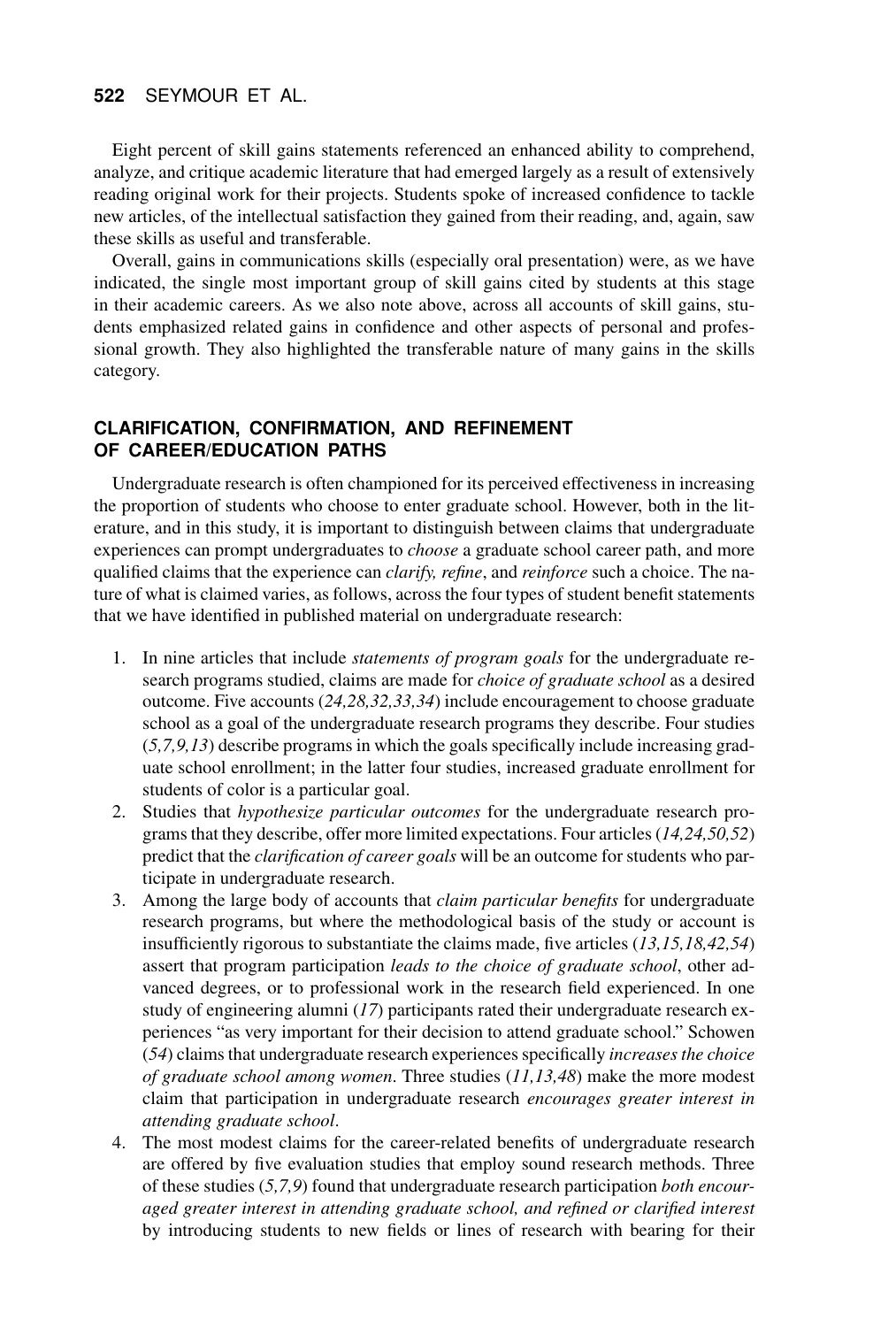career interests. Two accounts (*39,40*) discuss undergraduate research participation as *confirming an existing interest* in graduate school. Only Alexander, Foertsch, and Daffinrud (*5*) and Foertsch, Alexander, and Penberthy (*7*) have substantiated the claim that undergraduate research programs can successfully recruit and enroll students into graduate schools. Both of these studies were of programs that specifically target students of color, beginning with early research experiences among a population of students who are the least likely to have prior graduate school knowledge or aspirations. By contrast, Fitzsimmons et al. (*9*) found that undergraduate research experiences did not change expectations of graduate school among either students of color or women of all races/ethnicities represented in their study.

Thus, we have found in the literature no instance of a well-designed and executed study that shows a causal effect on graduate school (or other professional degree) choice or enrollment among a population of white students.29

From a separate analysis of first-round student data, we were able to establish what, at this stage in their thinking, the interviewees intended as career paths. In  $203$  statements<sup>30</sup> in which students described their postgraduate intentions

- 30% indicated a commitment to graduate school in a science field (with a further  $1\%$ in a nonscience field);
- 19% indicated a commitment to medical school;
- 15% indicated a career in science and/or in research without specific reference to graduate school;
- 11% indicated an academic career of some kind;
- 9% were undecided:
- 7% expressed a wish to teach (in various settings, including academe);
- 6% included the intention to take time out before taking the next career step;
- 2% indicated a career in industry.

We are, as yet, unable to either support or refute the proposition that undergraduate research experiences can prompt the choice of careers that require graduate or professional degrees. This may (or may not) reflect the sampling constraints of this 3-year pilot study, and we plan further field explorations, both in data from same-student cohorts, and beyond. However, we did find evidence that research experiences had clarified, refined, and/or confirmed students' preexisting choice of career directions (including graduate or professional school), and had encouraged longer term interests in research and academic work.

Fourteen percent of all students' observations and 12% of their positive observations referenced the part played by undergraduate research experiences in shaping career plans (Table 2). The largest group (30%) of statements in the career-benefits category explained how, in the course of hands-on research experiences, interest in particular careers had been strengthened, choices between areas of disciplinary or research interests had been clarified,

 $29$  Programs that recruit students of color are usually different in character than those for all-comers, in that they often start as bridging programs between high school and college entry, and continue with the same student group through the freshman and sophomore summers—or beyond. Because they recruit students from among those who are the least likely to have considered graduate school as a personal career option, these programs are more likely to demonstrate a positive impact on choice of graduate school than programs starting at the end of the sophomore or junior year with students who have had greater exposure to the idea of graduate-school entry.

<sup>30</sup> The larger number of student statements than students arises because many students had more than one career plan under consideration at this stage.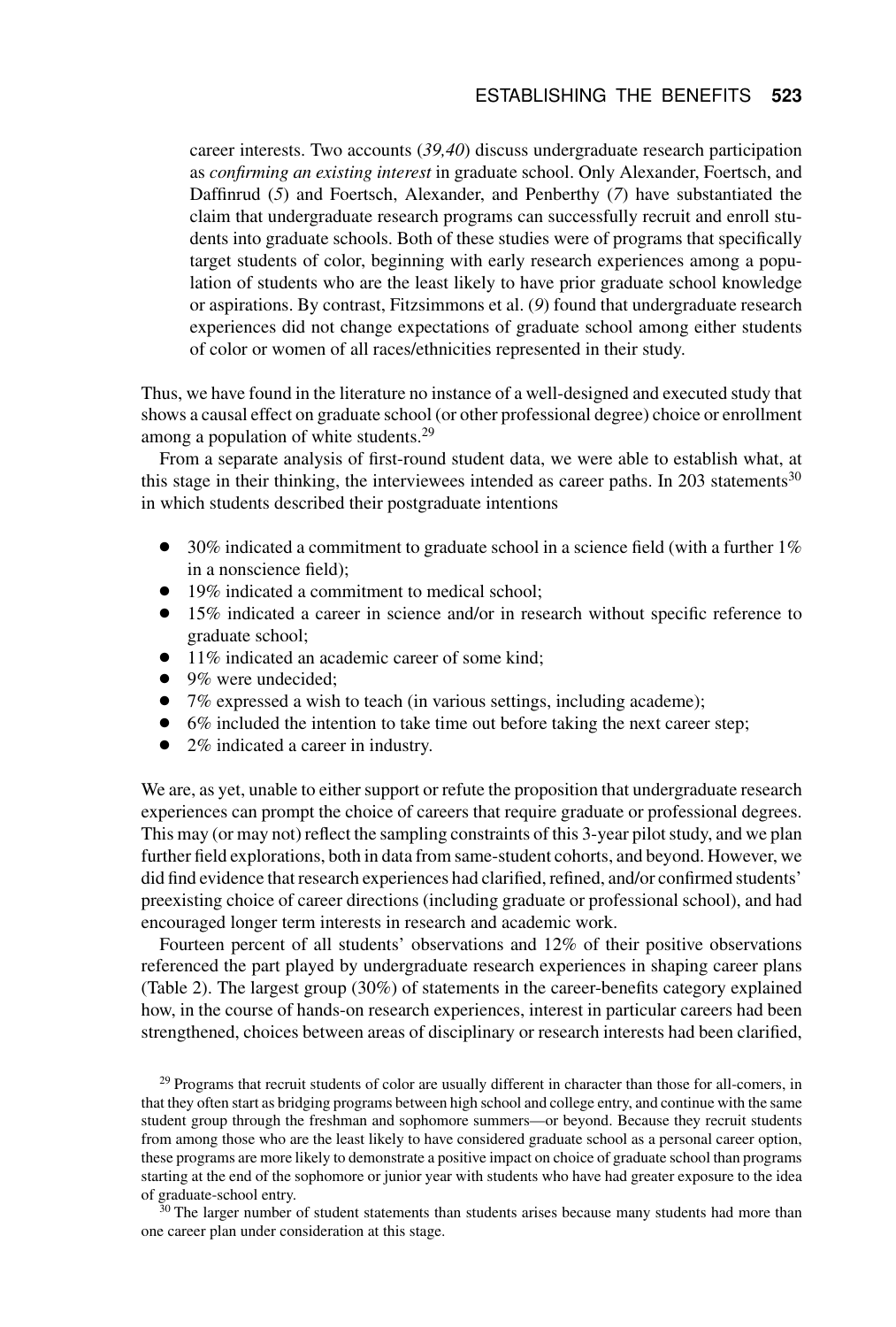and the fit between personal interests and particular fields of study had been explored and affirmed (Table  $6$ ).<sup>31</sup>

Doing hands-on research was described as helpful in settling participants' questions as to whether their intellectual and disciplinary interests could be turned into a personal, practical, daily working engagement, with research (or with other types of work) based on a particular field of interest.<sup>32</sup> As with some other benefits we have discussed, this benefit had strong affective and identity-related components. Students often spoke of the result of the process as being able to "see myself doing" particular kinds of work:

I've always had my eyes on medicine... but I think with my chemistry background, and especially with the recent experience, I think I'm much more leaning toward more of an experimental side of medicine... . I could see myself doing pharmaceutical research or something like that. (Male chemistry major)

These students expressed great satisfaction about having settled (at least for the foreseeable future) what the connections would be between their intended area of work, their academic interests, other aspects of their life, and their sense of identity. They had also been enabled to answer the question, "Will I enjoy doing this kind of work?" by seeing what it entailed in ways that were unavailable to them in the classroom. Some students were enabled to make or confirm choices, or refine their ideas about, fields, subspecialties, or methodologies that competed for their interest; some had discovered a new or related field that kindled or affirmed their intellectual direction. The students in another group were interested in the idea of research as a career, but, until their current research placement, had lacked focus on an area that held their interest. This was also one of several places in the data where we saw the importance of hands-on experience in clarifying for an undergraduate whether they were temperamentally suited to research as a mode of work:

A lot of people, when they see the frustrations and the dead-ends and the hours of work spent, they run away...(they) don't want to do that... . I think that's good if they do research when they're an undergraduate. Because if I would have (decided)... "Oh, man, I can't handle this. I don't want to do this,"... then I could have switched my major or my focus... . Now I know. (Male physics major)

Thus, in one way or another, all of the observations in this group reflect the clarifying, confirming, and refining benefits of hands-on research experiences.

The second largest group (25%) of career-planning benefits also included clarification and reinforcement of career ideas, but was specifically focused on graduate school plans. Some students mentioned how long they had been thinking about going to graduate school, and described their research experiences as "settling the matter," sometimes after a period of uncertainty:

Up until this year I had always been dead set on grad school, no question... .. I guess about part way through the year I was sort of wondering whether I really wanted to continue on in grad school... . But I really do think—after getting back into research—that I really want to go on in grad school. (Male chemistry major)

<sup>31</sup> One Type 1 study (*1*) and three Type 2 accounts (*18,42,54*) discuss the positive impact on career choices of working professionally in particular fields without reference to graduate school or research.

<sup>32</sup> This benefit is also reported in Fitzsimmons et al. (*9*). Broader gains in which undergraduate experiences were found to clarify or validate students' incoming interest were claimed in six Type 2 accounts (*10,15,18,34,43,54*).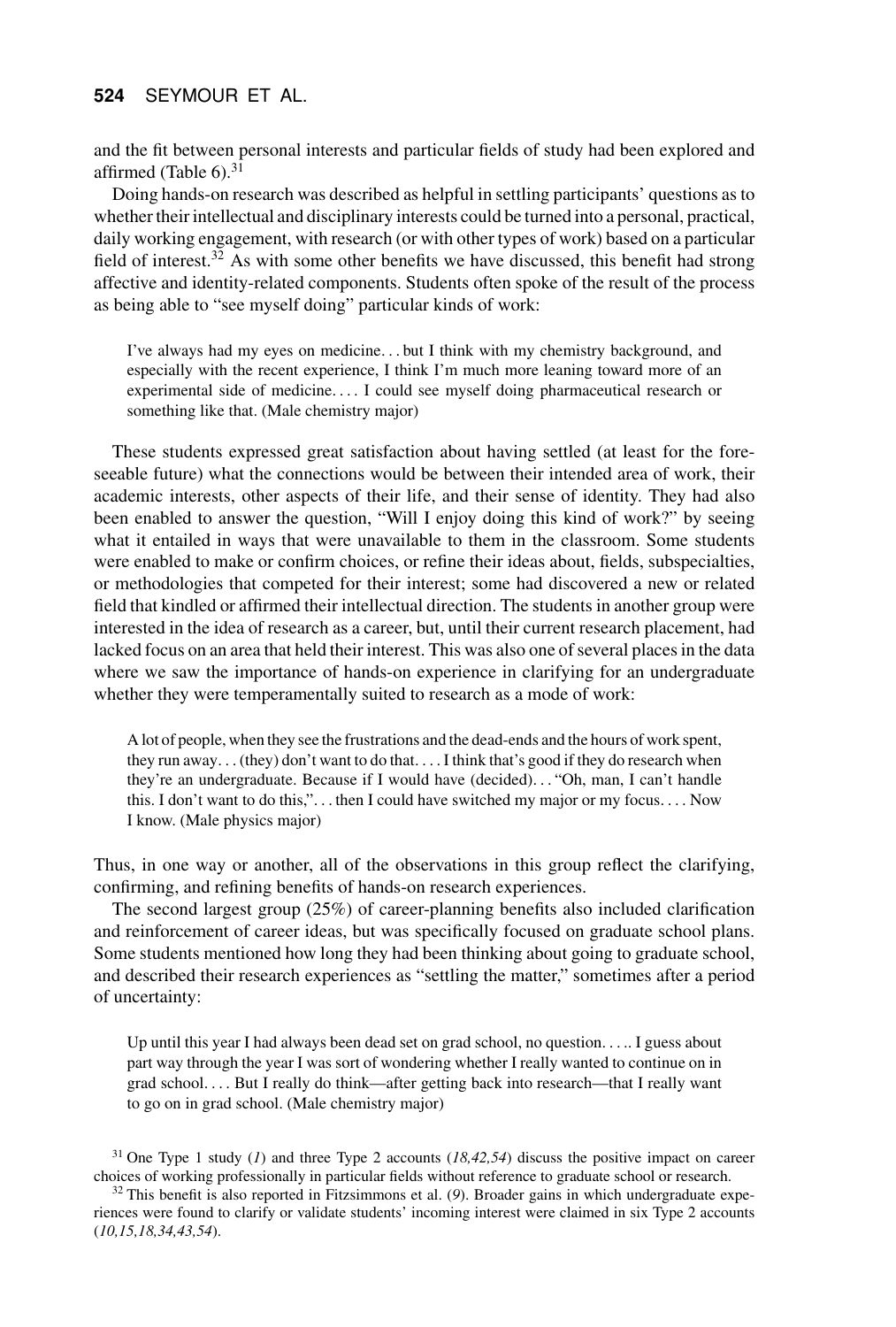| TABLE 6                                                            |
|--------------------------------------------------------------------|
| Students' Positive Observations on How Undergraduate Research (UR) |
| <b>Clarified, Confirmed, Refined Career/Education Paths</b>        |

| <b>Quality of Observation</b>                                                                                                                                                                              | N   | %   |
|------------------------------------------------------------------------------------------------------------------------------------------------------------------------------------------------------------|-----|-----|
| UR clarified/confirmed, student's interest in field of study; aided student in<br>deciding which area of study to pursue; provided concrete recognition of<br>fit between own interests and field of study | 39  | 30  |
| UR clarified/confirmed level of interest in graduate school                                                                                                                                                | 33  | 25  |
| UR increased probability that student will go on to graduate school                                                                                                                                        | 18  | 14  |
| UR increased student's interest/enthusiasm for field of study                                                                                                                                              | 16  | 12  |
| UR introduced student to new field of study                                                                                                                                                                | 10  | 8   |
| UR stimulated/confirmed interest in research career                                                                                                                                                        | 8   | 6   |
| UR experience clarified that a research career is not what student wants                                                                                                                                   |     | 5   |
| Total                                                                                                                                                                                                      | 131 | 100 |

However, some students made it clear that, although they had settled on graduate school as a first step, they did not feel totally committed to a life in research and might do something different with their doctoral training. A further 14% described their research experiences as having increased the probability that they would go to graduate school.<sup>33</sup> These were students who spoke of enjoying their summer work, but who were still undecided about graduate school entry as they entered their senior year.

All of the statements that describe the influence of summer research experiences on students' thinking about graduate school indicate prior knowledge and consideration of graduate school. None assert that the experience had introduced the idea, or prompted a choice not previously considered. Indeed, all of the speakers were some way along in the process of taking decisions that they had mulled for some time. Another group of statements fell short of commitment, either to graduate school, or to any particular career: in 12% of the descriptions in this career-related category, students spoke of increased interest in, and enthusiasm for, their field of study as a consequence of their undergraduate research experiences.<sup>34</sup> They did not, however, project these gains into education or career plans. However, as in other categories, we noted elements of self-discovery embedded in the process of exploring research in their discipline, particularly, the allaying of doubts that this kind of work was "for them," and that their interest in the work was sufficient to sustain a possible career.

A small, but important, group of seven students described how, in the course of doing hands-on research, they had discovered that research was *not* the kind of career that they wanted. The experience had shifted their focus away from research to types of work that better supported their interests or temperament. We counted these realizations and the processes that shaped them as gains rather than as negative outcomes of the research experience because the students reported them in this light. This is the only group for whom we can report career choices per se arising from students' research experiences. As we have illustrated, by far the most common career-related reports portray the research experience as having clarified, refined, or reinforced their pre-existing career aspirations,

<sup>33</sup> Four Type 2 accounts (*11,13,34,54*) claim that undergraduate research participation encourages greater interest in attending graduate school.

<sup>&</sup>lt;sup>34</sup> Increased interest in and enthusiasm for their field of study was found to be a benefit in four Type 1 studies (*5,7,8,9*) and was claimed as a benefit in 11 Type 2 accounts (*13,21,24,25,26,28,29,30,32,33,37*).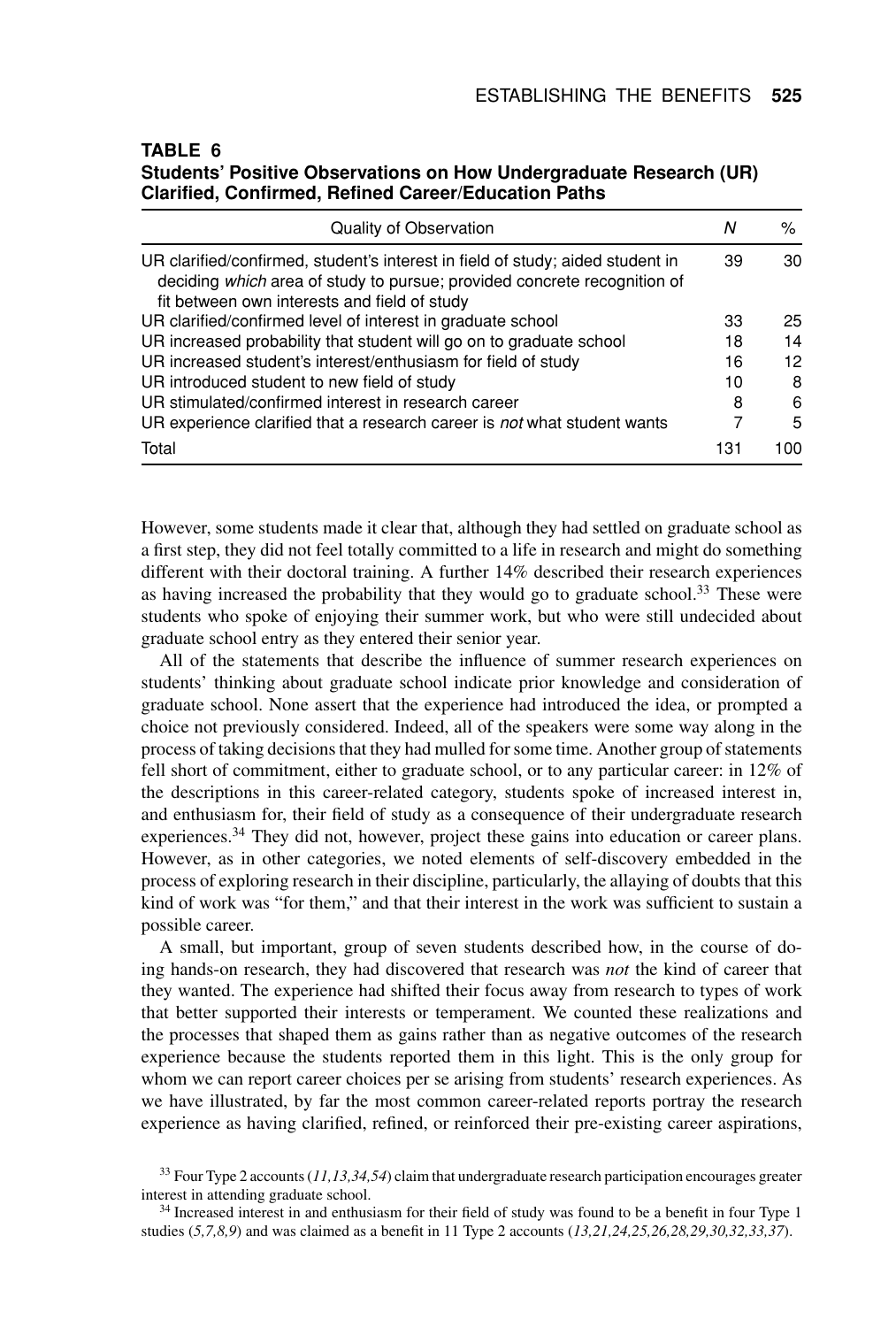whether graduate-school-related or not. The findings, to date, from this study, thus support those evaluation studies that report clarification of career direction, rather than career choice, as the dominant contribution of research experiences to undergraduates' career-path development.

Two broader gains, however, are discernable across all of the career-related categories of response. They are, first, stimulation and renewal of interest in science and mathematics, both by direct engagement and by discovery of hitherto unknown areas of knowledge. An enhanced appreciation and enjoyment of science might also be added to the list of benefits from undergraduate research that are highly transferable and that give the experience merit beyond its actual or potential role in shaping or confirming career choices. The second overarching benefit is evidenced in students' reports of the self-discoveries that research experiences afford. The experience of trying out aspects of the research role and its working relationships enables students to "make up their minds" and "see themselves" (or not) in the kinds of work to which a graduate education in the sciences might lead.

It is worth comparing this set of benefits with the results of a separate analysis in which we categorized undergraduates' statements about their reasons for undertaking undergraduate research. Overall, students'motives were grounded in intrinsic disciplinary interests and/or a desire to experience the nature of research as work  $(71\%)^{35}$  rather than instrumental concerns such as resume enhancement (17%) or other pragmatic considerations. Clarifying whether their intellectual interests and the nature of research work would converge sufficiently to support a particular career direction accounted for only 16% of all students' reasons for undertaking undergraduate research; career clarification or choice was not, then, a strong motivator. However, along the way, as described above, many students found themselves enabled to think more clearly about their career ideas.

Because of the considerable ongoing interest in the proposition that undergraduate research may play a role in promoting career choices in the sciences—especially the decision to continue on to graduate school—we shall continue to track this issue in our analysis of the second and third (i.e., postgraduate) rounds of student interviews.

# **ENHANCED CAREER/GRADUATE SCHOOL PREPARATION**

In this group of observations, students assessed aspects of their research experiences as having provided a good preparation for their future endeavors. Gains of this type were 9% of all observations (Table 2) and 9% of students' positive observations (Table 7). Many of these comments refer to gains in career preparation, including graduate school. However, students often added the suggestion that undergraduate research had afforded them a broader preparation for work in many settings.

The largest group (36%) of gains in this category portrayed undergraduate research as a useful preparation for careers and/or the job market because it offered "real-world work experience."<sup>36</sup> For those bound for graduate school, it gave students the opportunity to see what working in science research would be like and to feel confident that they could handle its demands and modes of work.<sup>37</sup> Research experiences were also seen as a useful

<sup>37</sup> One Type 2 account, Schowen (54) describes undergraduate research as a good preparation for graduate school in that it eases the transition of undergraduates into graduate-level work.

 $35$  Of all students' statements on their motivations for participating in undergraduate research, 41% indicated intrinsic interest, 16% indicated clarification of career interests, and 14% indicated engagement with faculty/peers and projects.

<sup>&</sup>lt;sup>36</sup> The claim that students value research as a real-world work experience that prepares them for future careers is cited as a gain in four Type 1 studies (*5,7,8,9*) and is claimed as such in many Type 2 accounts (e.g., *13,14,15,20,24,25,33,38,40,43*).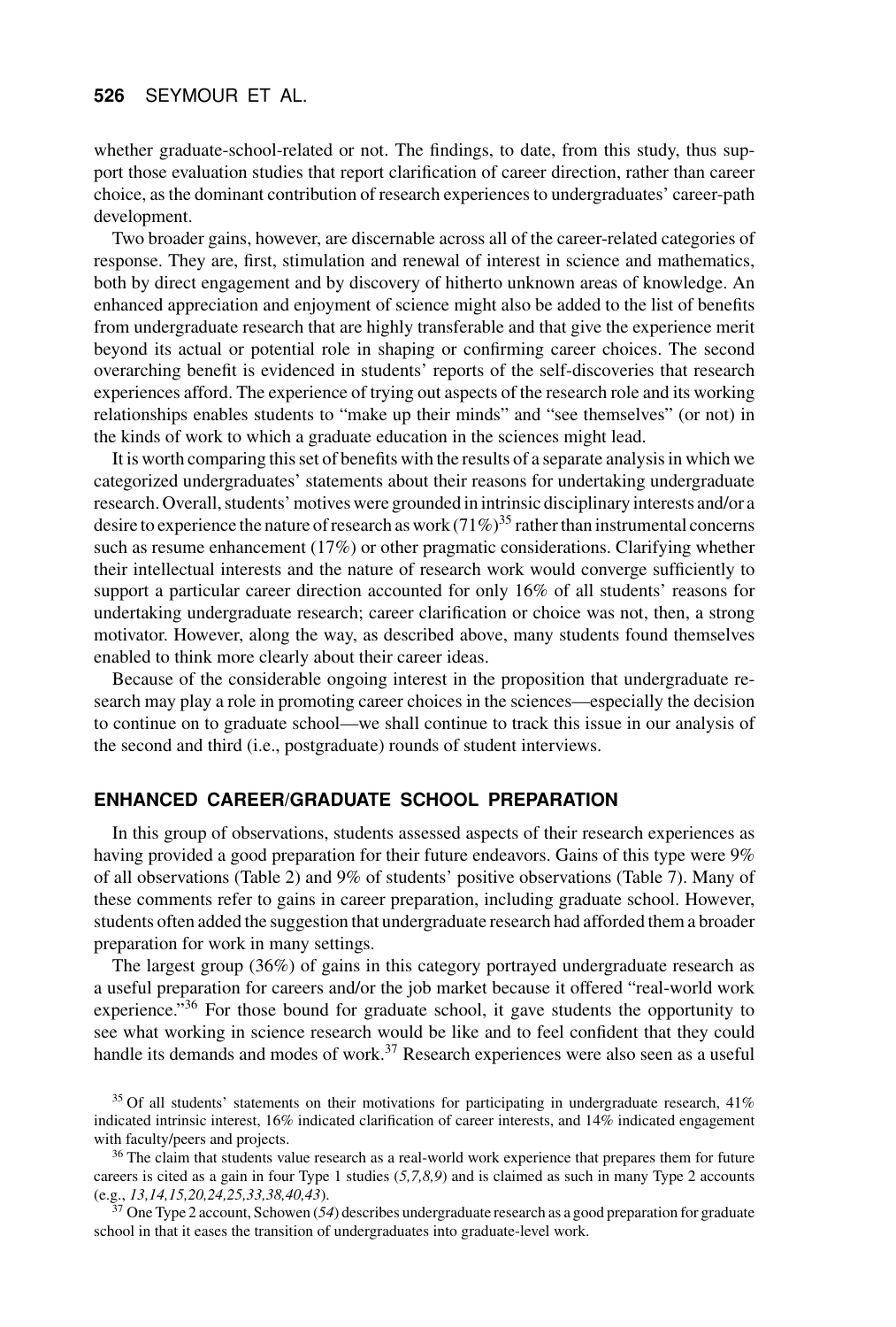| <b>TABLE 7</b>                                                     |
|--------------------------------------------------------------------|
| Students' Positive Observations on How Undergraduate Research (UR) |
| <b>Enhanced Career/Graduate School Preparation</b>                 |

| <b>Quality of Observation</b>                                                       | N   | %    |
|-------------------------------------------------------------------------------------|-----|------|
| UR provides "real-world work experience"                                            | 38  | 36   |
| UR offers the opportunity to network with faculty, peers, other scientists          | 29  | 28   |
| UR enhances resume: good for graduate/medical school prospects                      | 19  | 18   |
| UR provides exposure to new opportunities/experiences                               | 8   | 8    |
| UR is good for current education: good preparation for senior thesis,<br>coursework | 5   | 5    |
| Conference attendance offers new opportunities for networking/exchange<br>of ideas  | 4   | 4    |
| Working collaboratively enhances career/graduate school preparation                 |     |      |
| UR enhances career preparation, in general                                          |     |      |
| Total                                                                               | 105 | 100ª |

aPercent total does not sum to 100 due to rounding.

preparation for a variety of work and nonwork situations. Students referenced gains in understanding what such work might be like, competence and confidence in doing the work, and know-how that could be transferred from one context to another. Students who were still undecided about their career paths, or those who had decided that research was not for them, nevertheless acknowledged the value of the experience, and the transferability of the insights, work skills, and marketable experiences they had acquired.

Some students (28% of this category) reported that they learned from their mentors that it was legitimate to contact colleagues in their field to discuss research issues, learn about work opportunities, or draw attention to their work. Learning from faculty advisors how to develop and use such a network was part of their professional socialization.<sup>38</sup> Faculty were described as taking an active role in professional placement. Students valued letters of recommendation that reflected knowledge of their research work, and referrals to other scientists and professionals in research and industry.

Again, from our separate analysis of students' reasons for entering undergraduate research programs, the two most commonly expressed motivations were intrinsic interest and exploration of the nature of the work: 29% of statements described undergraduate research as an opportunity to discover how well doing research aligned with their intellectual interests, and/or to explore research as "real work."

We were interested to see how few students described their undergraduate research experiences predominantly in instrumental terms, that is, as valuable because of their capacity to enhance students' resumes. No student described the benefits solely in this way, but some saw this as a bonus: 18% of comments on the "career preparation" category made a specific reference to undergraduate research as an experience that would increase their appeal to medical and graduate schools, or give them "an edge" in marketing their skills to employers. This finding also matches students' motivational statements (analyzed separately) of which 17% spoke to the instrumental value of undergraduate research in support of particular career aspirations.

A smaller number of observations in this category (8%) described exposure to new career-related experiences and opportunities. Most significant among these was making a

<sup>38</sup> Various facets of professional socialization in undergraduate research are discussed in two Type 2 accounts, viz., Dunn and Phillips (*20*) and Nikolova Eddins et al. (*26*).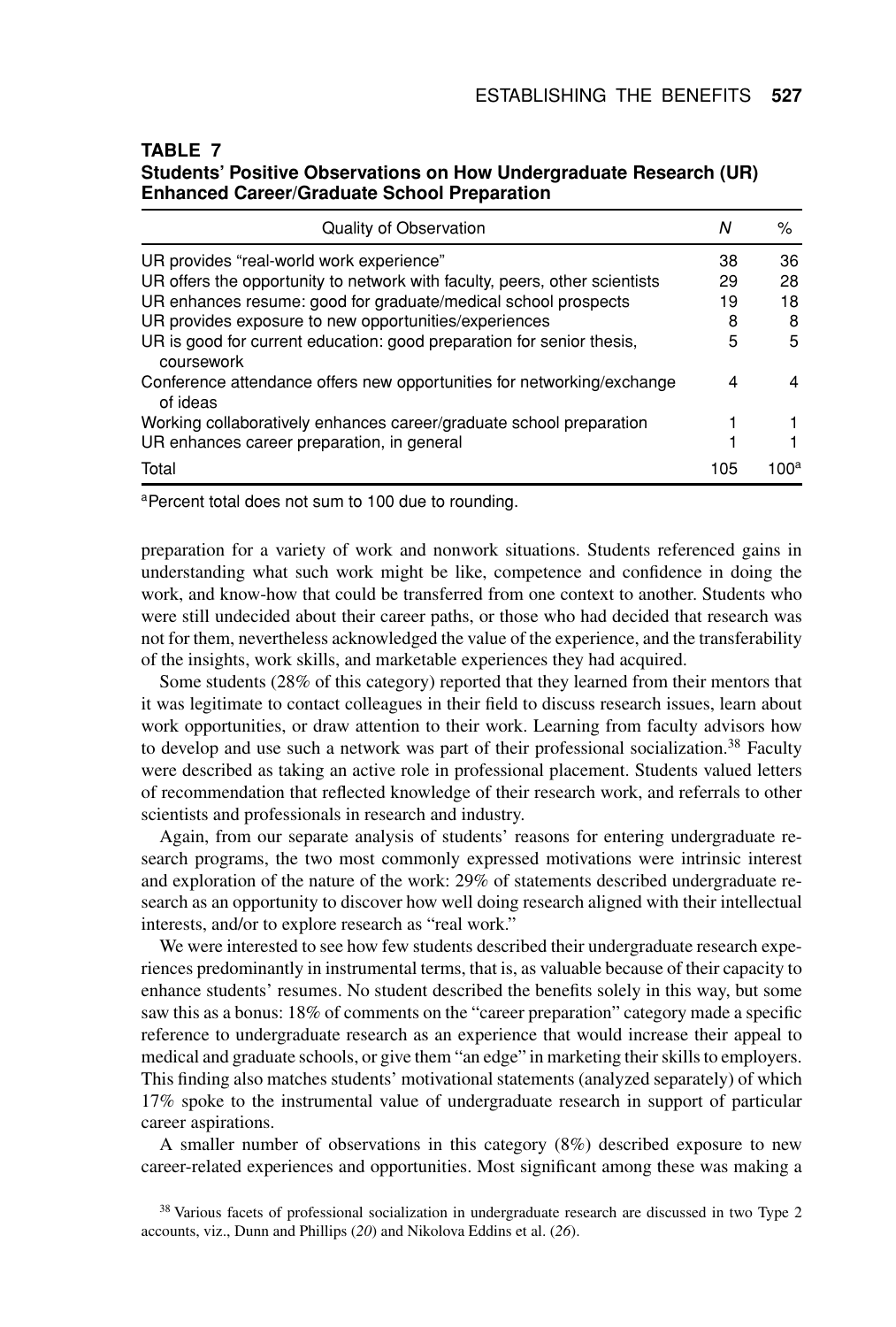presentation at a professional conference. This drew those students who experienced it into the community of their discipline with its modes of conversation and exchanges of ideas. Having their work taken seriously, and their career aspirations affirmed, by senior colleagues were powerful experiences that helped to bond students to their chosen career paths.<sup>39</sup>

# **CHANGES IN ATTITUDES TOWARD LEARNING AND WORKING AS A RESEARCHER**

In this small category  $(4\%;$  Table 2), most  $(86\%)$  of the observations concern shifts in attitudes toward learning, and their consequences (Table 8). These included having learned to work independently, relying less on faculty for direction (both in their projects and class work), and willingness to take on greater responsibility for the direction of their projects.<sup>40</sup> Learning to work independently brought further gains, including a greater sense of selfreliance, and more confidence in their own abilities. This was part of a process in which students began by questioning faculty at regular intervals about what to do next. Over time, as they began to work things out for themselves (and/or with their research group), their questions to faculty changed to, "I'm thinking of doing X; what do you think?" This was evident to students as they looked back over one or more research experiences:

Last summer I pretty much did what he told me. But this summer I felt like I've been a much more active part of the team saying, "Okay. If you think this would work, then why don't we do this?" (Female chemistry major)

Students now saw themselves as thinking and working more independently and taking more responsibility for their work. They described how they now took an active role in managing their projects, were careful and accurate in doing their work, felt responsible for solving problems and meeting deadlines, and felt obligated to finish the projects that they had come to see as "theirs":

I was in the lab eight hours a day and really working on large-scale projects and really having to start dealing with the issues of tedium and failure and, "This isn't just for me to write up in my lab book and turn in and get a grade. This is something that could eventually be published, that other people could base work on." It's more important for me to make sure that I'm doing it right, and that I record everything. (Female chemistry major)

The confidence that comes with knowing you can successfully learn for yourself something that was previously unknown, or can work out a problem on your own, also transferred to subsequent college work.

In the smaller (14%) of the two groups of observations comprising this category, students reported that making a piece of the research work their own had prompted a shift in their attitudes toward learning itself.<sup>41</sup> They described the intrinsic pleasure they now took in "figuring out on your own" how to address pieces of their research puzzles.

This group of gains is modestly represented compared with some others. However, we shall return to these issues in our analysis of students' understanding of the *processes*

<sup>&</sup>lt;sup>39</sup> Seeking to work closely with their faculty advisor and to belong to the research community was also offered as a reason for wishing to undertake undergraduate research in 14% of students' motivational statements.

<sup>40</sup> Learning to work independently was cited by one Type 1 study (Fitzsimmons et al. (*9*)) and the shift from passive to more active learning appears in three Type 2 accounts (*19,23,25*).

<sup>41</sup> One Type 2 account, Strassburger (*43*) also proposes that undergraduate research increases students' intrinsic interest in learning and makes them better, more serious students.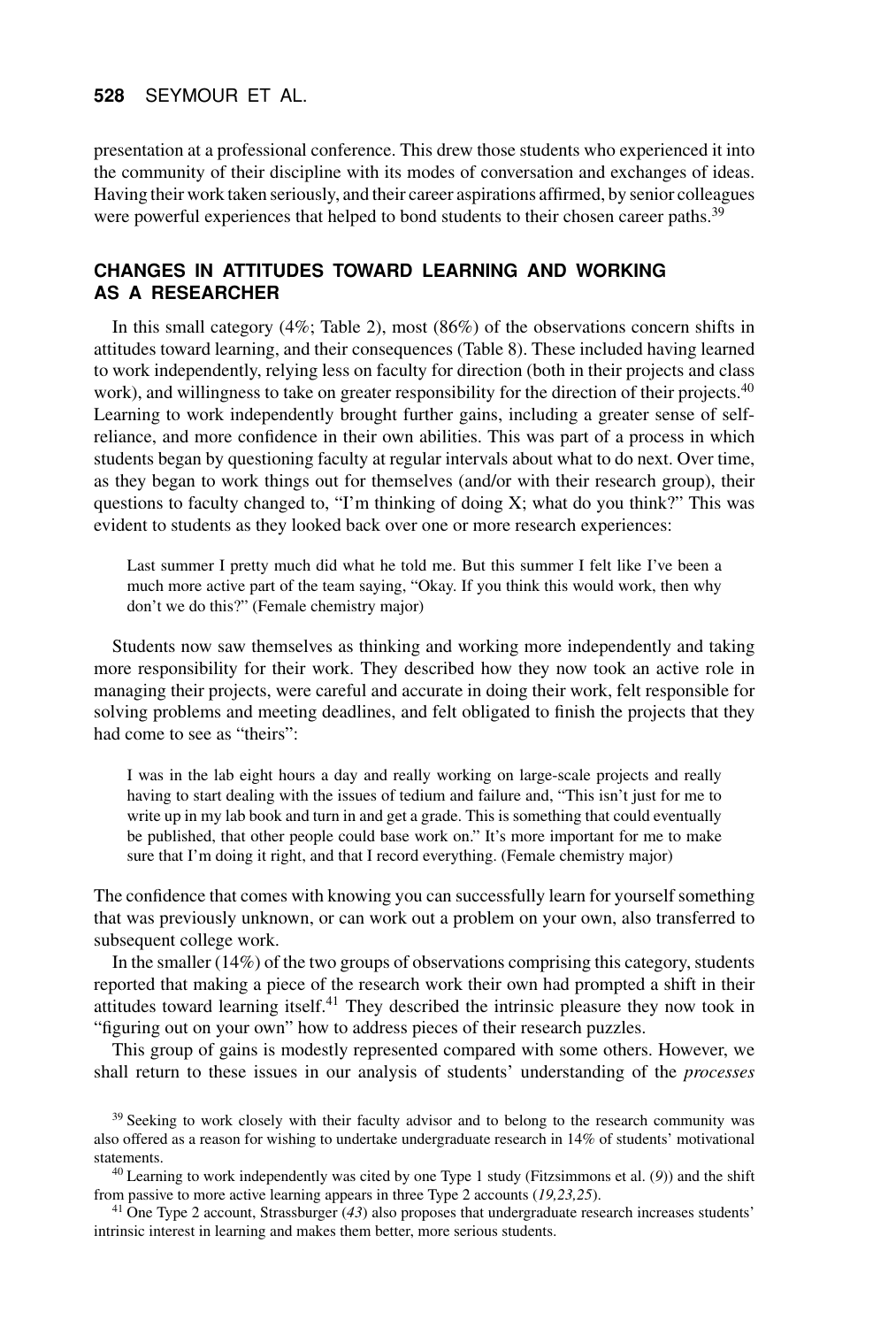| <b>Quality of Observation</b>                                                                                                                                            | N  | %   |
|--------------------------------------------------------------------------------------------------------------------------------------------------------------------------|----|-----|
| Increased willingness to take on responsibility for the project;<br>gains in learning to work independently, formulate own ideas,<br>and contribute to project direction | 36 | 86  |
| Greater intrinsic interest in learning: increased motivation,<br>attention to detail                                                                                     | 6  | 14  |
| Total                                                                                                                                                                    | 42 | 100 |

#### **TABLE 8 Students' Positive Observations on Changes in Attitudes Toward Learning and Working as a Researcher**

whereby the gains that they describe arise.<sup>42</sup> The related benefits of learning to work with increasing degrees of independence from faculty, assuming increasing degrees of responsibility for the progress of the work, and bringing to it an increased intrinsic interest in learning and discovery, are more than discrete gains. They also contribute to the larger process by which undergraduates bond to science as a communal enterprise, and acquire the motivation to engage in science as a career. Those students who do not see changes of these kinds in themselves are, we posit, unlikely to choose a research-based career path.

## **SUMMARY AND DISCUSSION OF FINDINGS**

The findings presented here confirm, in many instances, faculty claims about the benefits of hands-on research experiences for undergraduates; however, in other significant ways they do not. They suggest a relative importance for benefits that differs from many accounts, and some claimed benefits are either missing or apply to relatively small numbers of students. We did not, for instance, find that a large proportion of undergraduate researchers had presented posters or papers at conferences, or reported improvements in their formal, scientific writing skills. We counted 21 students who had attended a conference with their advisors, of whom five had presented a poster and seven a paper. Only five students had helped to coauthor a scholarly paper with their advisors (although a further 16 expected to do so in the future); only 7% of skill-gain statements mentioned the experience of working with their advisors to draft and edit papers. By contrast, students cited gains in communication as their most important set of skill gains (43%). The most often-mentioned (22%) of these were gains in their ability to explain, present, discuss, and defend their work to peers, advisors, and other faculty, whether within their institutions or in professional conferences. The institutional practice of holding formal presentations of work at the end of each summer research program was largely credited for this (although, for the minority who presented at professional conferences, the effect was even more powerful). Both of these gains were commonly cited as "the very best thing about this experience" and (in answer to our specific questions) were judged as more important at this stage in their undergraduate careers than the gains in formal writing and editing. Students also saw these gains as highly relevant to their career preparation, and as helping to settle the question of "whether I belong" in science, academe, or research. As such, they are both "gains" and elements in the achievement of other gains.

<sup>&</sup>lt;sup>42</sup> We have a large body of text data that reference the processes by which the gains that we report are acquired. These data include students' accounts that describe their shifts in attitude toward more independence in their work and learning, and toward ownership of their projects. Only those accounts that specifically identify these processes as gains, in and of themselves, are counted and discussed in this section.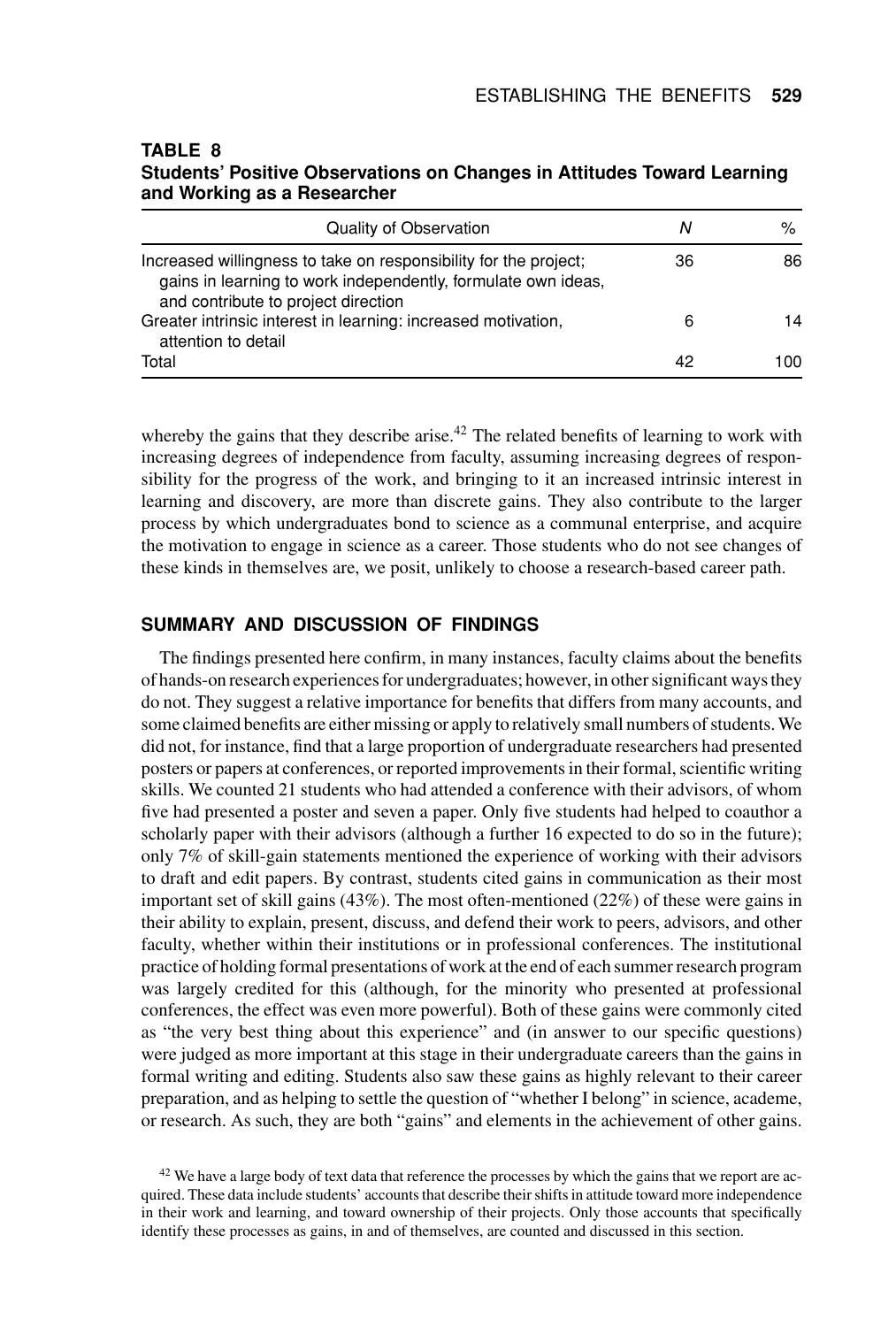We also found no support for the proposition that undergraduate research experiences had prompted rising seniors to choose particular careers (including entry to graduate or professional schools). The exceptions were seven students who decided *not* to pursue a research career as a direct result of their experiences with the realities of research work. However, there was considerable evidence that their research experiences had clarified, refined, or confirmed students' pre-existing choice of career directions (30% of the "career clarification" category) or had encouraged longer term interests in research and academic work (45% of the "career clarification" category<sup>43</sup>). This may be an artifact of interviewing students at a late stage in their undergraduate careers. It is also possible that many students enter colleges of the type represented in our sample with a predisposition to enter graduate or professional school. We shall, therefore, in the final round of interviews with our whole student sample (all of whom have now graduated), explore the relative importance of factors that have shaped their career-related thinking and action, including their precollege aspirations and undergraduate research experiences.

Notwithstanding these caveats, the finding that 91% of students' evaluative statements describe specific benefits lends substantial support to the proposition that undergraduate research is an educational and personal-growth experience with many transferable benefits.44 It is also distinctive that student accounts largely reference intrinsic merits of research experiences rather than extrinsic measures of program success that characterize institutional claims. The intrinsic nature of student-perceived benefits is also matched by the low level of instrumentalism in student motivations for undergraduate research participation compared with their high level of intellectual interest and desire to experience the work of research. Few students described their research experiences largely as a means to improve their career prospects, and no student described its benefits solely this way.

This is not to say that students do not value some outcomes that are valued by faculty advisors. This is most clearly seen in the category "thinking and working like a scientist," where over one-half of students' benefit statements (57%) reference what Kardash (*2*) defines as "higher-order inquiry skills." We note in students a process that is encouraged by active engagement in research: many students improve their ability to bring their knowledge, critical thinking, and problem-solving skills to bear on real research questions; some students go further, gaining insights into how to generate and frame research problems so they can be approached scientifically; and a few develop a clearer understanding of how knowledge is constructed by seeing the implications of their research design choices for the certainty of the answers thus generated.<sup>45</sup> Descriptions of the stage that they had reached in this process were offered by 64 of the 76 students, and accounted for 16% of all benefit statements. This finding comes in contrast to more mundane expectations that students will "learn more" about their discipline, or improve their laboratory skills. Gains in, and consolidation of, knowledge and deepening of understanding are, as we have discussed, far more than mere accretion. Students see themselves applying what they know directly to their research, making connections between bodies of knowledge, reflecting on their thinking and discussing it with others, and building a more subtle appreciation of science as a process.

However, the most distinctive characteristic of students' reports of benefits from undergraduate research, considered as a whole, is their focus on personal/professional transitions. Overwhelmingly, students define undergraduate research as a powerful affective,

<sup>43</sup> Table 6: 25% (clarified interest in going to graduate school), 14% (increased probability of going to graduate school), and 6% (confirmed interest in research career).

<sup>44</sup> Bunnett (*47*) is one of the few authors who argue that all students who participate in undergraduate research will benefit, not just those planning a research career.

<sup>45</sup> As indicated earlier, the respective proportions of these student observations were 43, 8, and 3% of the "thinking and working like a scientist" category.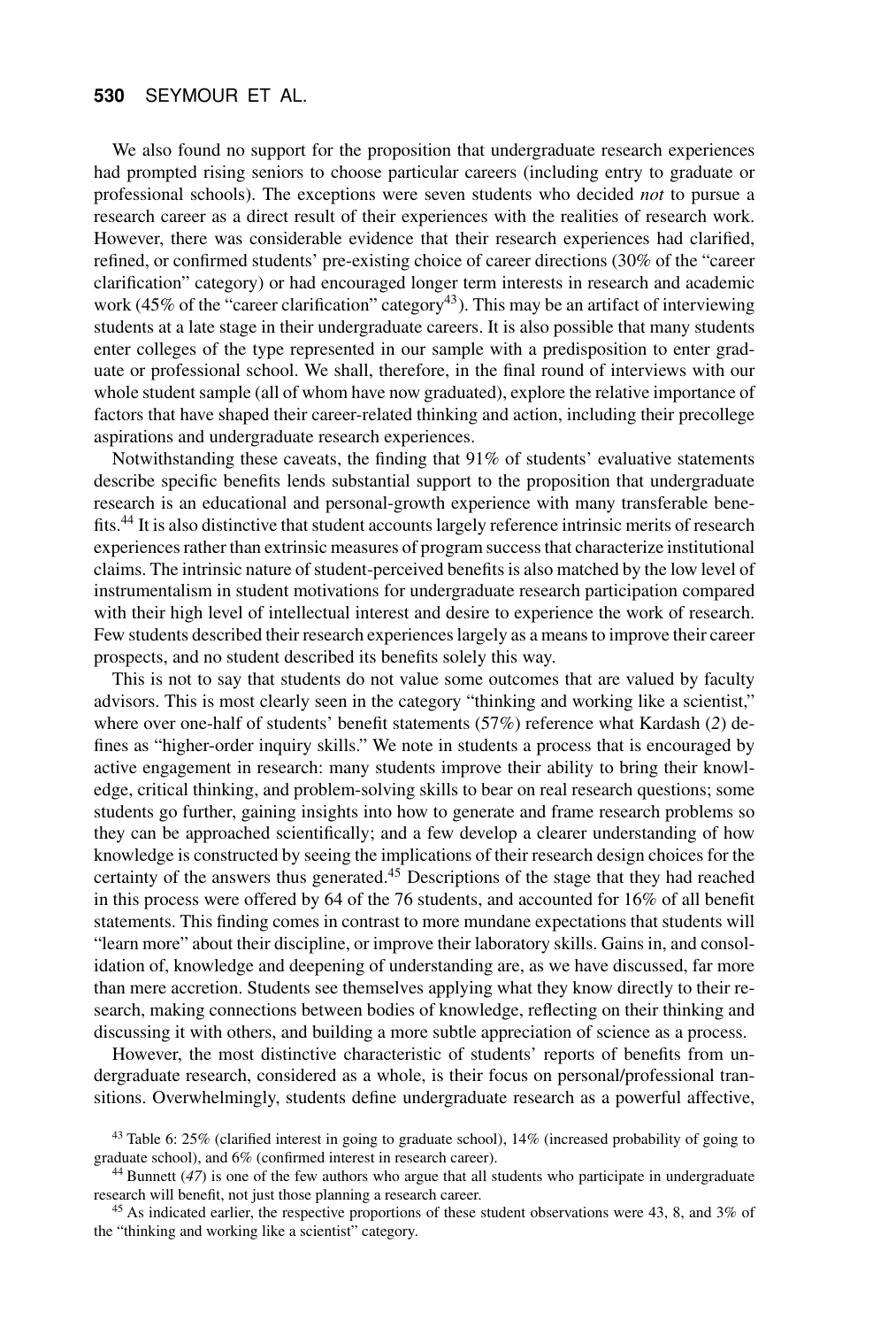behavioral, and personal-discovery experience whose dimensions have profound significance for their emergent adult identity and sense of direction. All entries in two categories ("personal/professional gains" and "changes in attitudes to learning and working as a researcher") record growth in confidence, independence, responsibility for the direction and quality of their projects, and collegiality in their working practices. Every other benefits category also contains evidence of these transitions. Collectively, personal/professional transitions (counted across all gains' categories) account for 58% of all student gains cited—a finding that we offer as among our strongest.

Some part of these gains might be seen as aspects of "professional socialization" in which apprentices in any field begin to absorb its norms, practices (and in some professions, its approved personae), as well as the knowledge required to be proficient practitioners. Indeed, for science as a profession, this process is highly functional in assuring that the next generation of scientists enter with appropriate understandings, attitudes, and skills. However, in reflecting on the ways in which they see themselves as positively changed by their undergraduate research experiences, students consistently stress the relevance and transferability of their gains to different careers and life situations. These benefits cannot be dismissed as purely "personal." Gains in confidence, for example, specifically reference a sense of empowerment to make a contribution to science by bringing thinking and technical skills to bear upon research problems. Feeling confident that they can work independently and creatively as researchers accounted for nearly three quarters (74%) of all student reports in the "personal/professional gains" category—which was one of the two largest groups of gains reported. Students were also clear in identifying the sources of their increased confidence to "do science." Important among these were learning to work collegially with faculty and their research peers and the discovery that faculty advisors and their colleagues took their work seriously.

Students described how these transitions had occurred and their significance, for example, in developing their confidence and independence as young working scientists, and in clarifying or affirming their career direction. In terms of their significance for professional socialization, the most critical of these processes were recognition of the normality of frustrations, slow pace, and setbacks in research, and discovering the degree to which they were able to tolerate, even relish, the intellectual and personal challenges these entailed; learning to give and take collegial critique of ideas and understanding its scientific importance; and recognition that they had, along the way, taken "ownership" of the project and assumed an independent sense of responsibility for its progress.

From our interviews with faculty advisors, we suspect that they are very aware that the experience of research promotes several kinds of "growth" in their young colleagues that has profound personal and professional significance. This awareness also seems to inform faculty's encouragement or selection of particular students in whom they notice attributes of temperament, as well as intellect that they predict will respond fruitfully to a hands-on research experience. How well these suspicions reflect substance will become clearer as we move into our next piece of analysis that will compare and contrast faculty advisors' perceptions of the benefits that they predict, plan for, or observe in their undergraduate researchers with those identified by their students. However, it is intriguing that this large group of personal/professional transitions identified by students as benefits of their undergraduate research is not well represented in the literature. This may arise from normative evaluation of undergraduate research by a set of extrinsic institutional criteria. It may also reflect the traditional unease of academe with the realm of affective, nonintellectual phenomena. Apparent disattention to the powerful impact of these experiences on young people—and their consequences for professional preparation—while focusing on such issues as how many of them choose graduate school is, perhaps, to miss the point.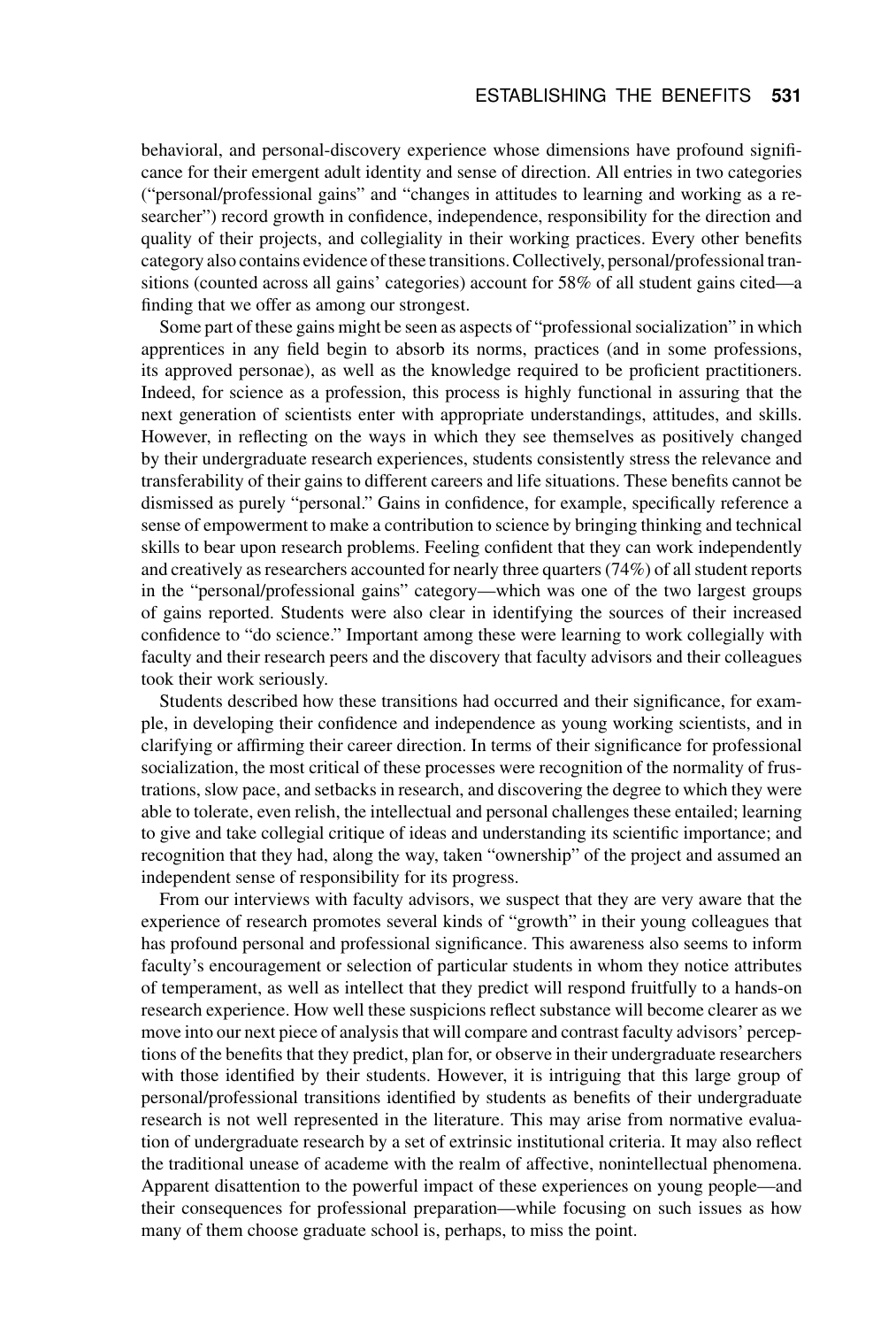This study grew out of a series of discussions between Elaine Seymour, David Lopatto, and a group of undergraduate research program directors that began at an NSF-AIRE (Award for the Integration of Research and Education) meeting. Four of the 10 awardees (Grinnell, Harvey Mudd, Hope, and Wellesley Colleges) funded the early stages of this research with support from AIRE grants and Deans' Office funds. Most of the research was supported by an NSF-ROLE grant (#NSF PR REC-0087611). J. Swartz (Grinnell College), S. Wettack (Harvey Mudd College), J. Gentile (Hope College), and M. Allen (Wellesley College) have offered guidance throughout the study as members of its grant steering committee and help in arranging the site interviews. The researchers wish to thank the NSF and the four participating colleges for their financial and practical support; the members of the steering committee for their advocacy of the project and ongoing help and advice; and the administrative assistants at each college who provided sample lists and made all of the arrangements for the site interviews. They are S. Peterson and V. McKee (Grinnell College), L. Wilde (Harvey Mudd College), T. A. Arndt (Hope College), and R. King and K. Thomason (Wellesley College). Most especially, the researchers thank the faculty and students at the four colleges for their generosity and openness in giving interviews. We hope that they, and all who have enabled this work, will regard its emergent findings as truthful, useful, and validating.

# **REFERENCES**

- Alexander, B. B., Foertsch, J. A., & Daffinrud, S. (1998, July). The Spend a Summer with a Scientist program: An evaluation of program outcomes and the essential elements of success. Madison, WI: University of Madison-Wisconsin, LEAD Center.
- Alexander, B. B., Lyons, L., Pasch, J. E., & Patterson, J. (1996, June). Team approach in the first research experience for undergraduates in botany/zoology 152: Evaluation report. Madison, WI: University of Wisconsin-Madison, LEAD Center.
- Bunnett, J. (1984). The education of butchers and bakers and policy makers. Journal of Chemical Education, 61(6), 509–510.
- Byrd, G. P., Ballentine, R. J., Stamm, A. J., Weinbeck, R. S., & Chermack, E. E. (1994). Some experiences with the National Science Foundation's Research in Undergraduate Institutions program. Bulletin of the American Meteorological Society, 75(4), 627–630.
- Chaplin, S. B., Manske, J. M., & Cruise, J. L. (1998). Introducing freshmen to investigative research— A course for biology majors at Minnesota's University of St. Thomas. Journal of College Science Teaching, 27(5), 347–350.
- Christman, J. (1991). Supplementing education with research. Proceedings of the 7th Annual Technical and Business Exhibition and Symposium (Paper 91-808, pp. 236–237). Huntsville, AL: Huntsville Association of Technical Societies.
- Costa, M.F.M. (1997). Teaching by research at undergraduate schools: An experience. Proceedings of the SPIE: The International Society for Optical Engineering, 3190, 217–227.
- Dean, G. F. (1991). Research experiences for an undergraduate initiated by the National Science Foundation. 7th Annual Technical and Business Exhibition and Symposium (Paper 91-810, pp. 246–250). Huntsville, AL: Huntsville Association of Technical Societies.
- De La Garza, J. M., Anderson, S. K., & Lee, J. A. N. (1991). Undergraduate research experience through summer internships. Engineering Education, 81(3), 384–385.
- Dukes, R. J., Kubinec, W. R., & Nations, H. L. (1996). Undergraduate research for majors and nonmajors. Proceedings of the Astronomical Society of the Pacific Conference Series, 89, 195–196.
- Dunn, J. G., & Phillips, D. N. (1998). Introducing second-year chemistry students to research work through mini-projects. Journal of Chemical Education, 75(7), 866–869.
- Fitzsimmons, S. J., Carlson, K., Kerpelman, L. C., & Stoner, D. (1990, March). A preliminary evaluation of the research experiences of the Research Experiences for Undergraduates (REU) Program of the National Science Foundation (Center for Science and Technology Policy Studies). Washington, DC: ABT Associates.
- Fletcher, L. S. (1993). The role of engineering in undergraduate engineering education. Proceedings of the AIChE Symposium Series, 89(295), 520–525.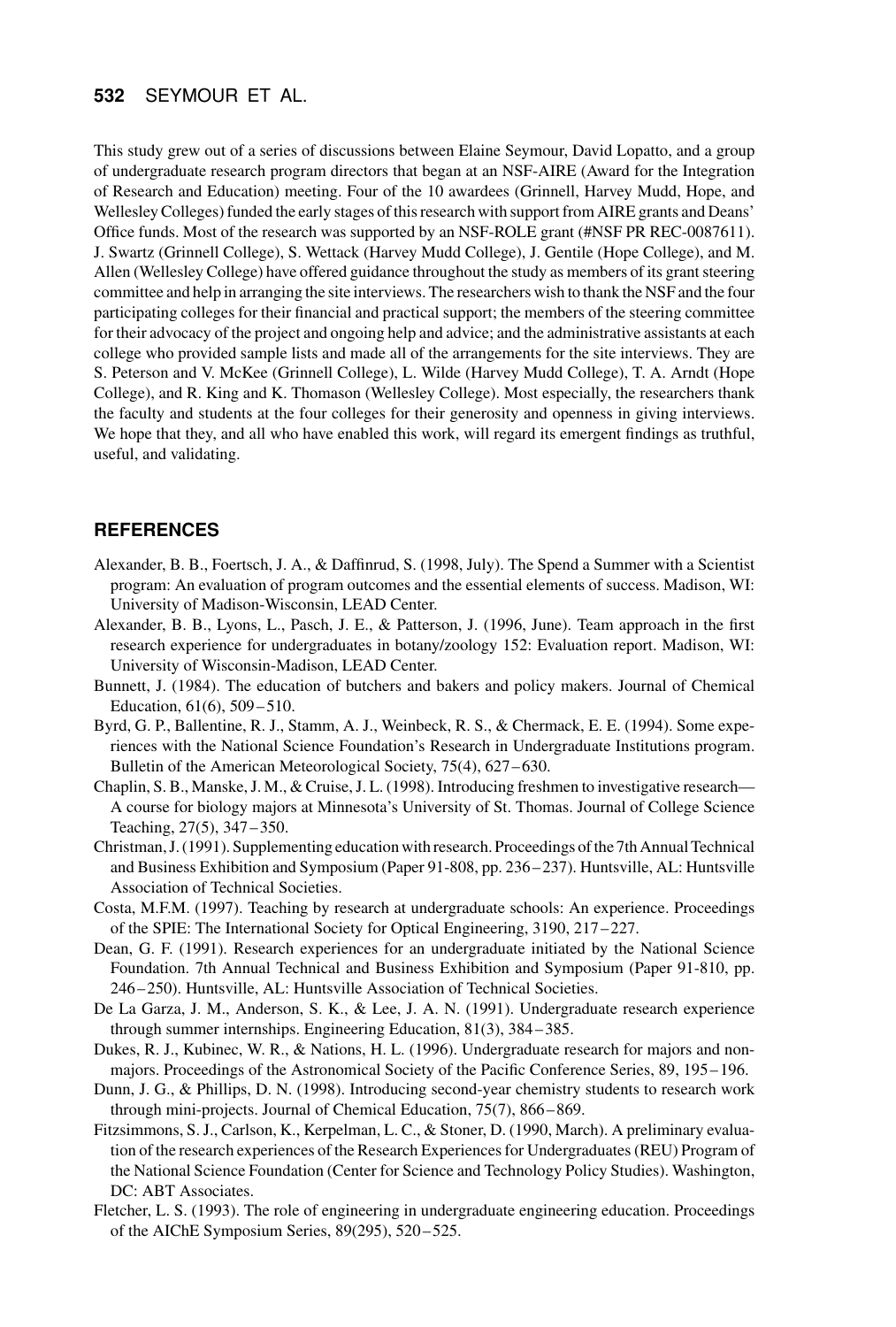- Foertsch, J. A., Alexander, B. B., & Penberthy, D. L. (1997, June). Evaluation of the UW-Madison's summer undergraduate research programs: Final report. Madison, WI: University of Wisconsin-Madison, LEAD Center.
- Foertsch, J. A., Millar, S. B., Squire, L. L., & Gunter, R. L. (1997). Persuading professors: A study of the dissemination of education reform in research institutions (Vol. 5). Madison, WI: University of Madison-Wisconsin, LEAD Center.
- Gates, A. Q., Teller, P. J., Bernat, A., & Delgado, N. (1998). Meeting the challenge of expanding participation in the undergraduate research experience. Proceedings of the Frontiers in Education Conference, 3, 1133–1138.
- Gueldner, S. H., Clayton, G. M., Bramlett, M. H., & Boettcher, J. H. (1993). The undergraduate student as research assistant. Nurse Educator, 18(3), 18–21.
- Halstead, J. (1997a). Council on Undergraduate Research: A resource (and a community) for science educators. Journal of Chemical Education, 74(2), 148–149.
- Halstead, J. (1997b). Association report: Council on Undergraduate Research. An investment in tomorrow: Undergraduate research students meet members of congress. Journal of Chemical Education, 74(8), 892–893.
- Holme, T. A. (1994). Providing motivation of the general chemistry course through early introduction of current research topics. Journal of Chemical Education, 71(11), 919–921.
- Humphreys, S. M. (1997). Summer undergraduate program in engineering research at Berkeley. Proceedings of the Frontiers in Education Conference, 3, 1137–1139.
- Jones, M. (1991). The marriage of academics and research: Its value to an undergraduate. 7th Annual Technical and Business Exhibition and Symposium (Paper 91-809, pp. 241–244). Huntsville, AL: Huntsville Association of Technical Societies.
- Kardash, C. M. (2000). Evaluation of an undergraduate research experience: Perceptions of undergraduate interns and their faculty mentors. Journal of Educational Psychology, 92(1), 191–201.
- Kitto, K. L. (1998). Innovative research and laboratory experiences for undergraduate students. Proceedings of the Frontiers in Education Conference, 3, 1128–1132.
- Kremmer, J. F., & Bringle, R. G. (1990). The effects of an intensive research experience on the careers of talented undergraduates. Journal of Research and Development in Education, 24(1), 1–5.
- Krochalk, P., & Hope, E. (1995). A framework for integrating faculty discipline-related research with classroom teaching and learning. Journal on Excellence in College Teaching, 6(2), 3–15.
- Kurland, M., & Rawicz, H. (1995). Involving students in undergraduate research and development: Two perspectives. Proceedings of the Frontiers in Education Conference, 2, 4C1.1–4C1.6.
- Mabrouk, P. A., & Peters, K. (2000, September). Student perspectives on undergraduate research (UR) experiences in chemistry and biology. CUR Quarterly, 21(1), 25–33.
- Madler, R. A. (1998). Genesis of an undergraduate research experience. Proceedings of the Frontiers in Education Conference, 3, 1127.
- Manduca, C. A. (1997). Learning science through research: The Keck Geology Consortium undergraduate research program. Geotimes, 42(10), 27–30.
- McCurdy, D. L., Buckner, B., & Baughman, R. G. (1998, Dec.). Characteristics of the culture of undergraduate research in a liberal arts and sciences university. Council on Undergraduate Research Quarterly, 19(2), 73–79.
- Morley, R. L., Havick, J. J., & May, G. S. (1998, July). An evaluation of the Georgia Tech summer undergraduate program of research in electrical engineering for minorities. Journal of Engineering Education, 87(3), 321–325.
- Nagda, B. A., Gregerman, S. R., Jonides, J., von Hippel, W., & Lerner, J. S. (1998). Undergraduate student–faculty research partnerships affect student retention. The Review of Higher Education, 22(1), 55–72.
- Nikolova Eddins, S. G., & Williams, D. F. (1997). Research-based learning for undergraduates: A model for merger of research and undergraduate education. Journal on Excellence in College Teaching, 8(3), 77–94.
- Nikolova Eddins, S. G., Williams, D. F., Buschek, D., Porter, D., & Kineke, G. (1997). Searching for a prominent role of research in undergraduate education: Project interface. Journal on Excellence in College Teaching, 8(1), 69–81.